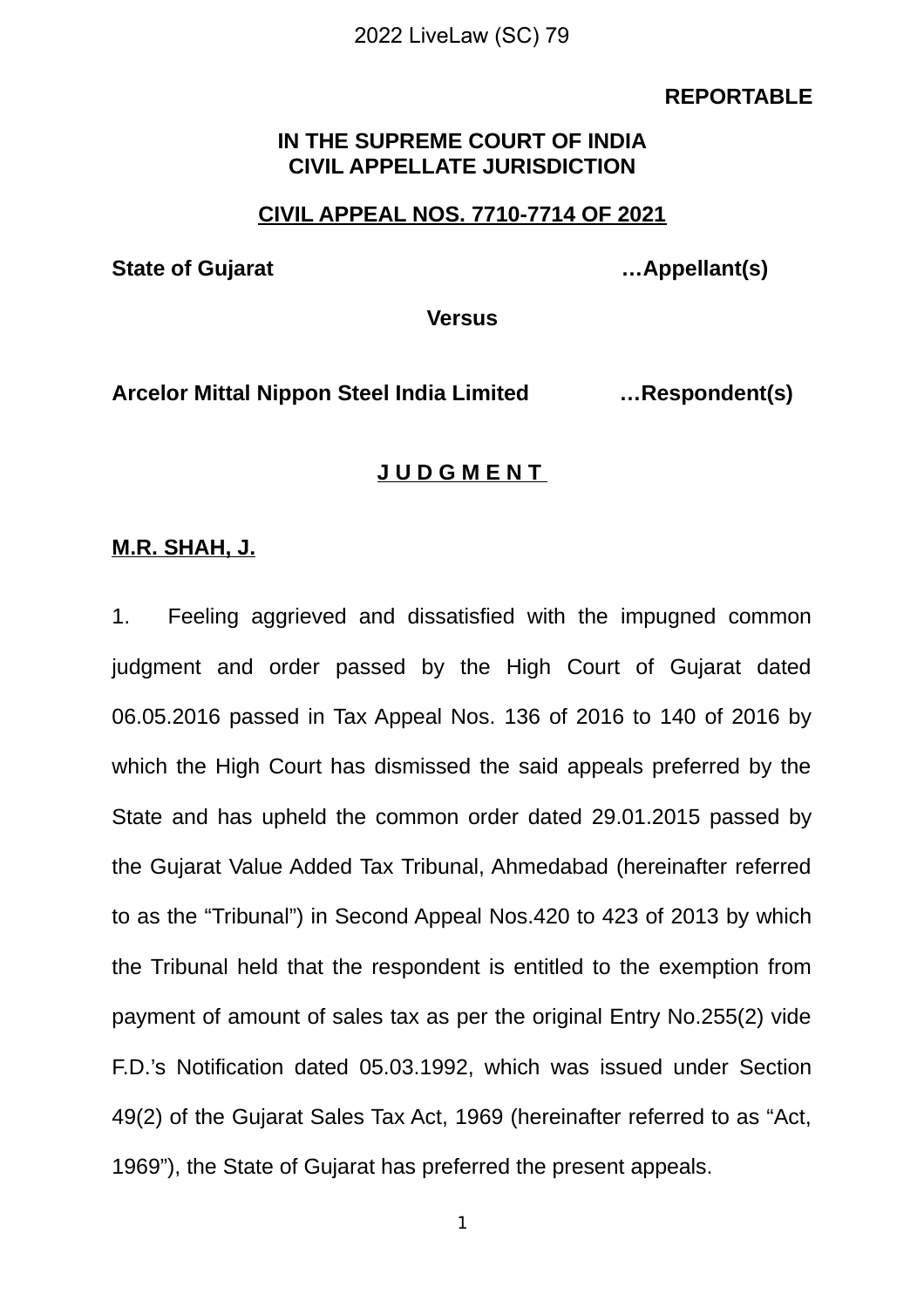2. That the respondent herein – assessee -dealer (earlier known as Essar Steel Ltd.) is engaged in the activity of manufacture and sale of Hot Briquetted Iron (HBI) and Hot Rolled Coil (HRC) at its two units located at Hazira in Surat, Gujarat. The respondent holds registration certificate under the Gujarat Sales Tax Act, 1969 and also under the Central Sales Tax Act, 1956. The respondent made eligible investment in Unit No.1 pursuant to Resolution dated 07.05.1986 issued by the Industries, Mines and Energy Department of the Government of Gujarat. Therefore, the respondent was certified as entitled to avail incentives during the eligible period from 01.08.1990 to 31.07.2004 up to the upper monetary limit of Rs.237.59 crores.

2.1 The Government of Gujarat vide Resolution dated 26.07.1991 announced a scheme known as "The Scheme for Special Incentives to Prestigious Units 1990-95 (modified)" for attracting investments in core sector industries. Under the said scheme, a prestigious unit was eligible for incentives up to 90% of the fixed capital investment. That pursuant to the said Scheme, the respondent – Essar Steel Ltd. (hereinafter referred to as "ESL") invested approximately Rs.5000 crores for manufacture of HRC. That the said exemption was provided as per Entry 255 of the notification issued by the Government of Gujarat under Section 49(2) of the Act, 1969. That the Unit No.2 of the ESL was granted Sales Tax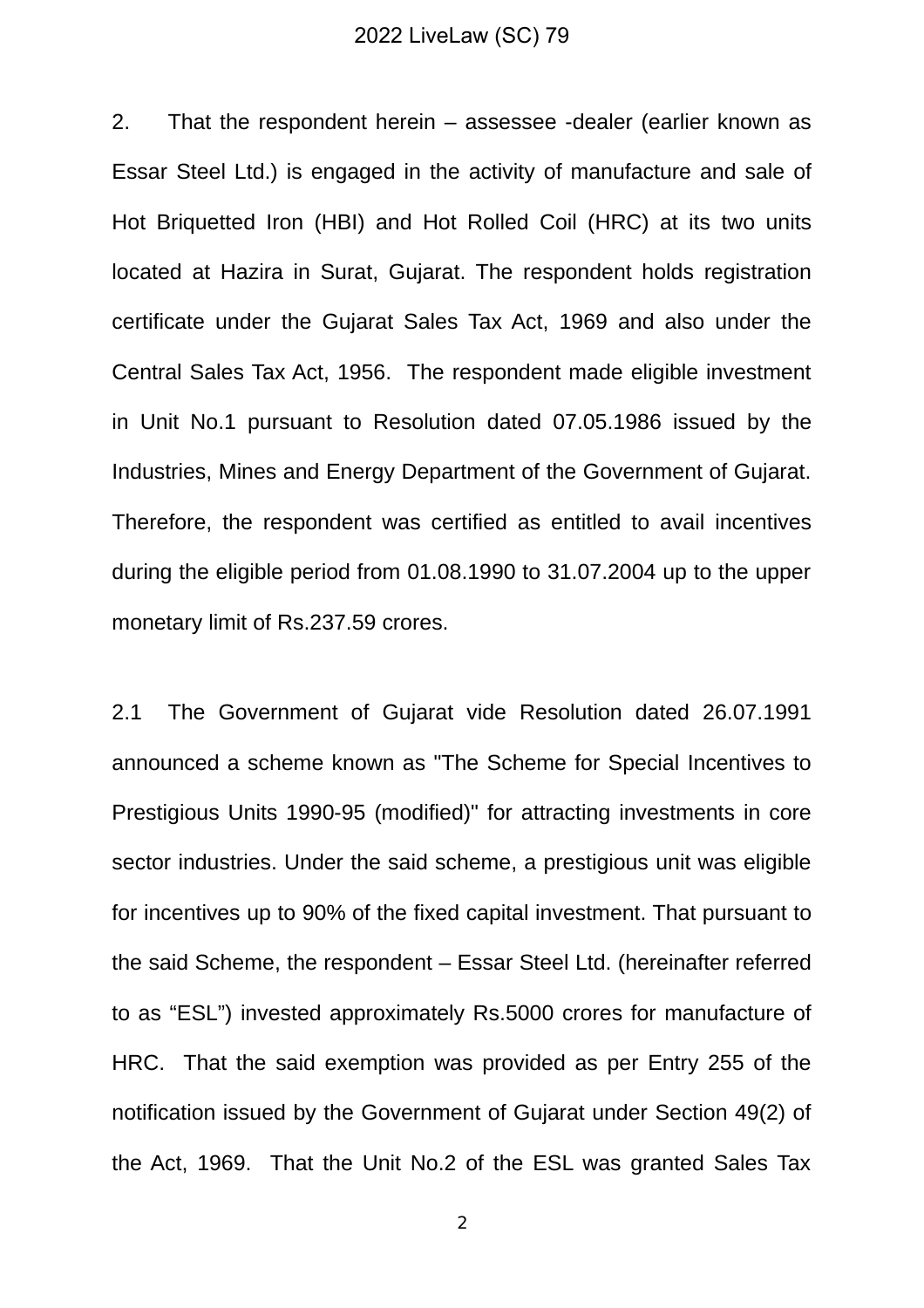exemption in terms of Entry No.255(2) of the Notification dated 05.03.1992 issued under Section 49(2) of the Act, 1969 for the period from 22.02.1993 to 21.02.2007 up to a maximum monetary limit of Rs. 2050 crores.

2.2 At this stage, it is required to be noted that the said exemption as per Entry No.255(2) vide Notification dated 05.03.1992 was subject to fulfilling certain conditions provided in the said original Entry No.255(2), which shall be dealt with hereinafter below.

2.3 That the exemption granted to Unit No.2 of the respondent was an exemption from payment of purchase tax on raw materials for (i) Naphtha; and (ii) Natural Gas. The applicable purchase tax at the relevant time on Naphtha was @16% on the taxable value and for Natural Gas, it was @20% on taxable value. At this stage, it is also required to be noted that this exemption had been made available to steel manufacturing units and the units/entities engaged in generating electricity were specifically excluded from this exemption by placing them in the list of industries "Not Eligible" for this incentive.

2.4 As per the original Entry No.255(2) dated 05.03.1992, the condition No.6 required the eligible units to actually use the goods purchased within the State of Gujarat as raw materials, processing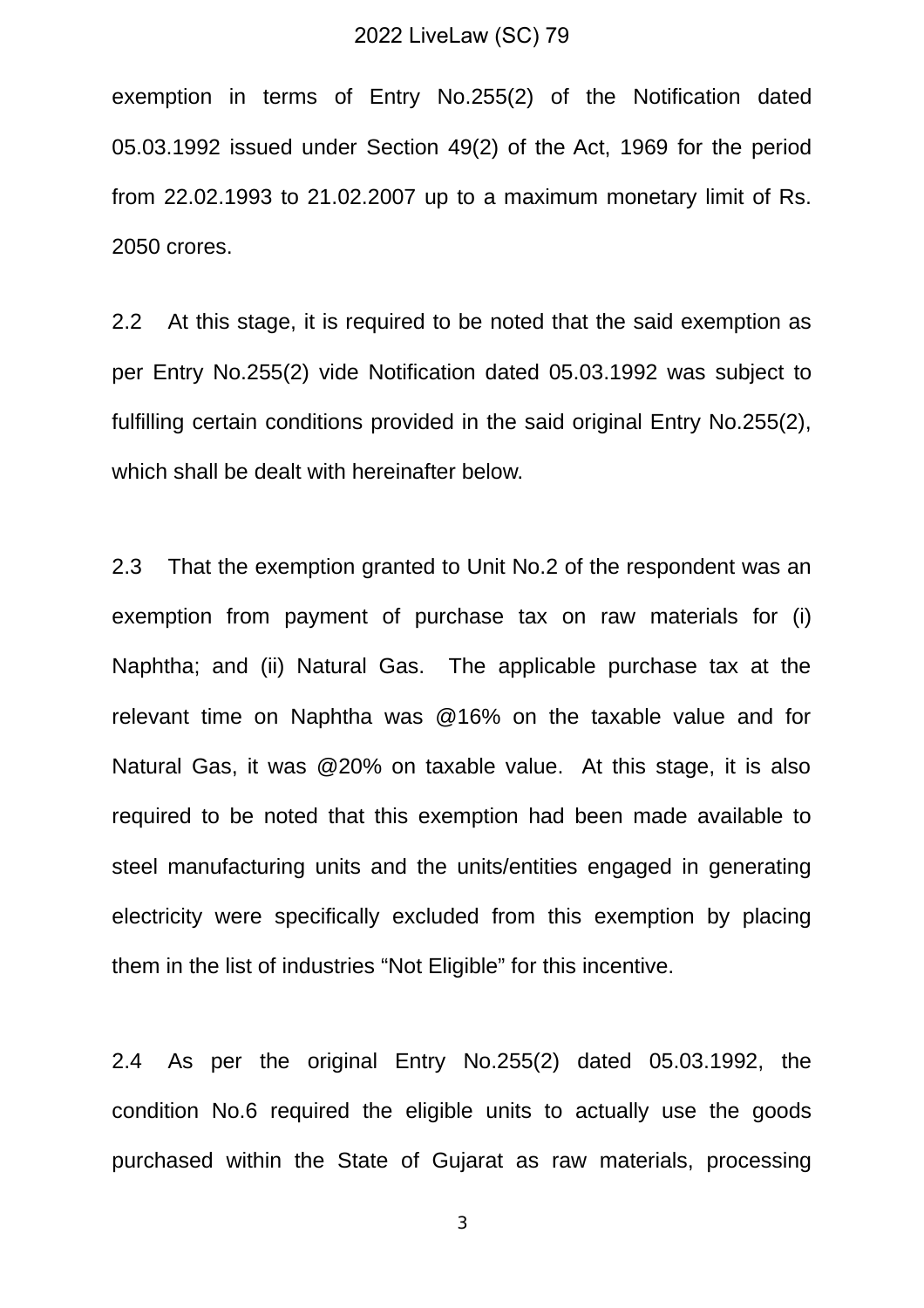materials or consumable stores in the manufacture of goods for sale within the State of Gujarat or outside the State of Gujarat or as packing materials in packing of the goods so manufactured.

2.5 That thereafter vide Government Notification dated 14.11.2000, Entry No.255(2) came to be amended w.e.f. 14.11.2000 whereby it was provided that the goods were to be actually used by the eligible units as raw materials, processing materials or consumable stores in its industrial units for which it has obtained the eligibility certificate. That thereafter Entry No.255(2) came to be further amended vide Notification dated 16.01.2002, which provided that the eligible units, who claim exemption from purchase tax on purchase of the goods even if the goods are used as raw materials, processing materials or consumable stores in its industrial units for which it has obtained the eligibility certificate in the manufacturing of goods for dispatch to its another unit or division situated within the State of Gujarat or outside the State of Gujarat for use in the manufacture of other goods for sale by such other unit.

2.6 At this stage, it is required to be noted that under all the aforesaid three notifications, one of the main requirements was that the eligible unit furnishes to the selling dealer a certificate in Form No. 26 and obtained from the registering authority, declaring inter alia that the goods shall be used by it as raw materials, processing materials or consumable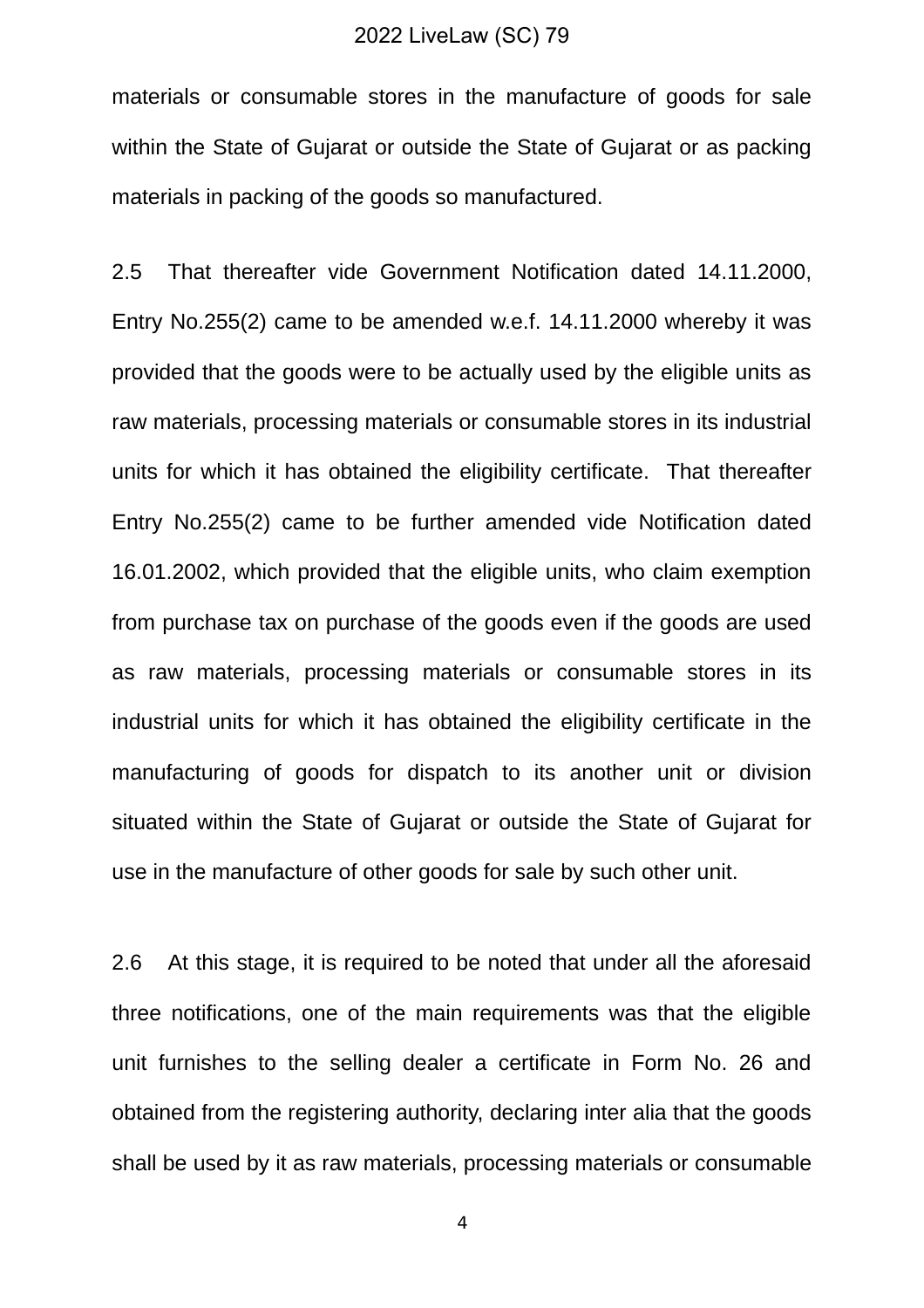stores in its industrial unit for which it has obtained the eligibility certificate, for the manufacture of goods in its industrial unit as per the conditions provided under the three notifications.

2.7 On commissioning of the Unit No.2, the Natural Gas and Naphtha purchased by the respondent – ESL, against declarations in Form No.26 were sold to Essar Power Limited (another company) (hereinafter referred to as "EPL") and the EPL utilized the Natural Gas and Naphtha purchased from ESL for the purpose of generating/manufacturing electricity, which came to be sold to the ESL by the EPL. It is the case on behalf of the respondent – ESL that the said electricity generated by EPL was used by it for the purpose of manufacturing HRC in its industrial unit.

2.8 The Officers of the Sales Tax conducted a surprise visit at the premises of the respondent – ESL in the month of July, 2001. A notice was issued by the Sales Tax Officer calling for certain information including details of branch transfers, deemed exports, transfer of finished goods etc. The Sales Tax Department thereafter raised a dispute inter alia regarding breach of declaration given in Form No.26 while purchasing Naphtha/Natural Gas having been committed by the respondent – ESL on the ground that the goods so purchased were transferred to EPL for generation of electricity, which was then used in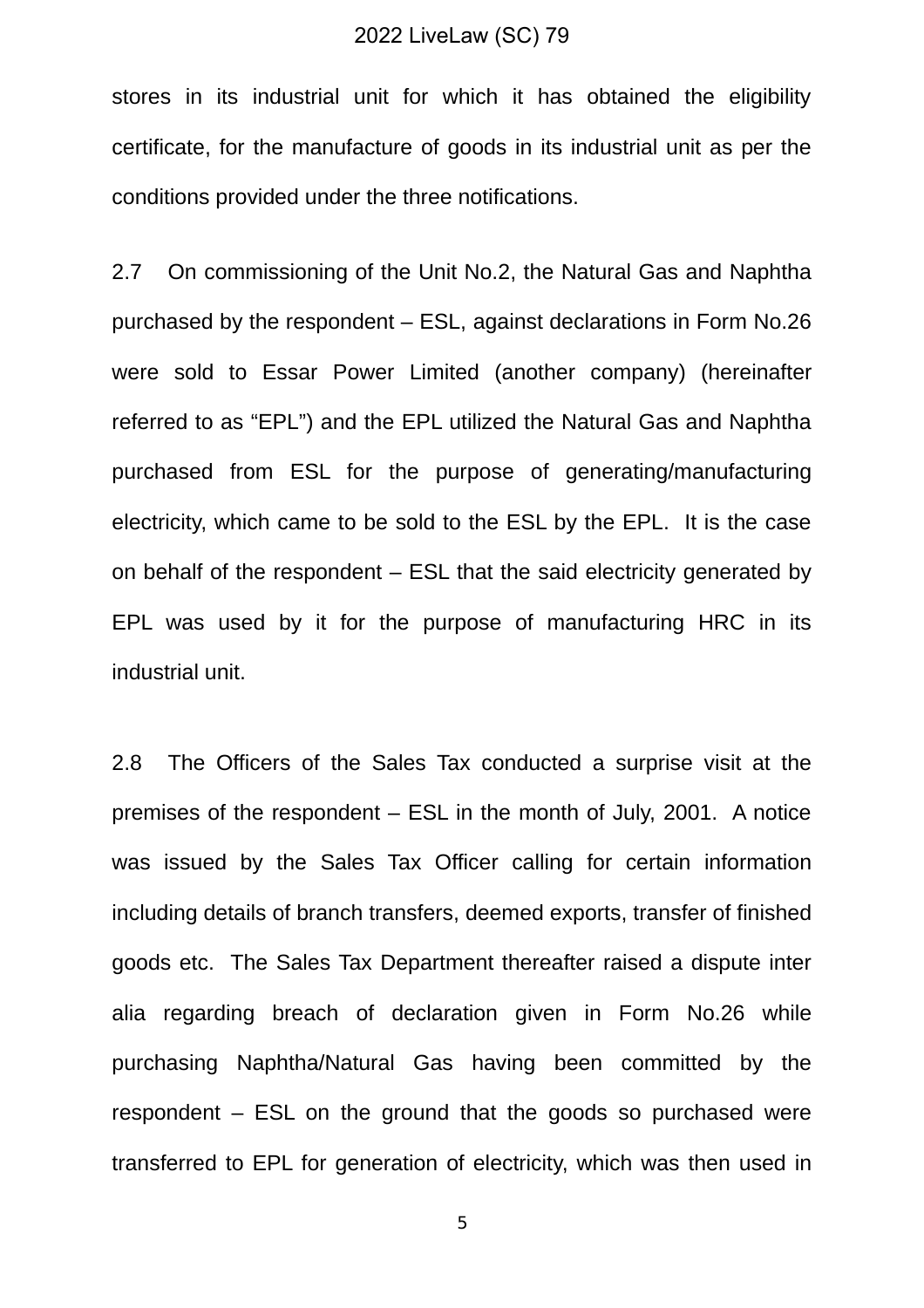Unit No.2 for the manufacture of HRC. A notice was issued on 30.06.2002 by the Sales Tax Officer calling upon the ESL to give clarification in respect of the purported breach of conditions of exemptions, including the transfer of Naphtha/Natural Gas to EPL for generation of electricity. That the Assessing Officer passed the Assessment Orders in respect of Unit No.2 for Assessment Years 1995- 1996 to 1997-1998 and 2000-2001 holding inter alia that no tax was due and payable by the respondent  $-$  ESL on account of any purported breach of the conditions of the exemption admissible under Entry 255(2).

2.9 Subsequently, a notice dated 30.05.2005 came to be issued by the Deputy Commissioner of Sales Tax for initiating levy of purchase tax of Rs.480.99 crores and for levying penalty for the period 1995-1996 to 2005-2006 on the ground that the respondent – ESL has contravened the provisions of the Act, more particularly, Entry No.255 and availed the exemption wrongly. The respondent - ESL filed a writ petition before the High Court challenging the notice issued by the Deputy Commissioner. By order dated 28.03.2006, the High Court restrained the departmental authorities from implementing or enforcing the assessment orders subject to the condition that in respect of Unit No.2, the respondent – ESL should deposit 50% of the tax dues within the time stipulated in the order. The assessment orders by the Deputy Commissioner of Sales Tax came to be challenged by way of appeals before the Joint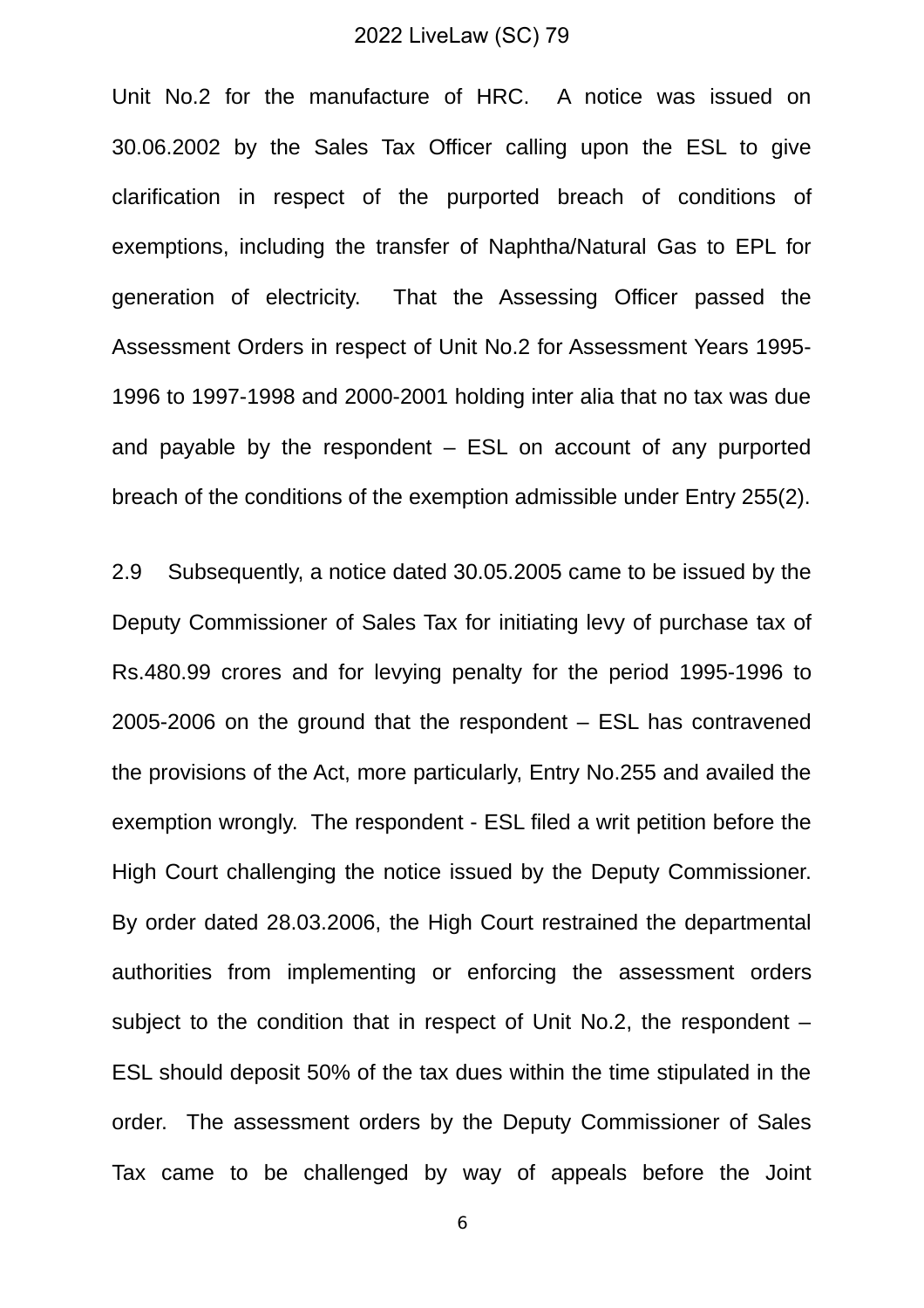Commissioner. The Joint Commissioner – the first Appellate Authority vide order dated 30.04.2013 imposed purchase tax under Section 50 of the Act for the years 1998-1999 and 1999-2000. However, the first Appellate Authority accepted in the first appeal that till the amendment took place in Entry No.255 on 14.11.2000, even if the purchased goods were used for manufacture at any place in the State of Gujarat, there was no breach of the conditions stipulated in Form No.26 and for the said assessment years, the purchase tax together with interest and penalty imposed came to be set aside. Thus, the Joint Commissioner/first Appellate Authority confirmed the levy of purchase tax in respect of the purchase of goods till 14.11.2000.

2.10 Being aggrieved against the order passed by the Joint Commissioner dated 30.04.2013, both, the respondent -dealer – ESL and the State Government preferred the appeals before the Tribunal. That by order dated 29.01.2015, the Tribunal allowed the second appeals preferred by the respondent- ESL holding that the respondent – ESL is not liable to pay any tax, interest or penalty on the disputed transactions and dismissed the cross objections of the State.

2.11 Feeling aggrieved and dissatisfied with the orders passed by the Tribunal allowing the second appeals preferred by the respondent – dealer - assessee and dismissing the cross objection preferred by the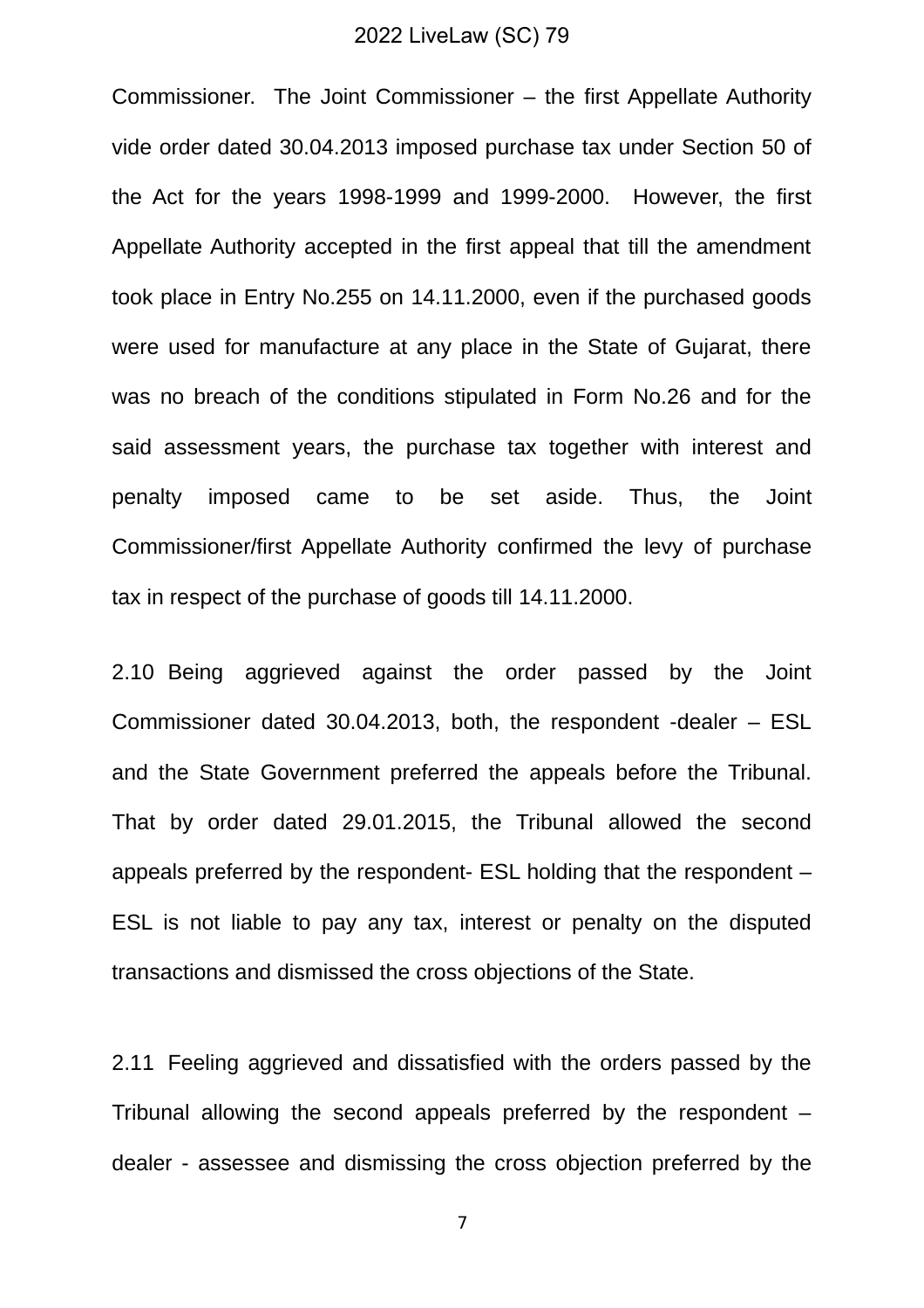State and holding that the respondent – ESL is not liable to pay any tax, interest or penalty on the disputed transactions, the State preferred the present appeals before the High Court being Tax Appeal Nos. 136 of 2016 to 140 of 2016. By impugned common judgment and order, the High Court has dismissed the said appeals mainly on the ground of promissory estoppel and also observing that the respondent – ESL has not violated any of the conditions provided under the original Entry No.255(2) dated 05.03.1992.

2.12 Feeling aggrieved and dissatisfied with the impugned common judgment and order passed by the High Court, the State has preferred the present appeals.

3. Shri Maninder Singh, learned Senior Advocate appearing on behalf of the appellant – State of Gujarat has vehemently submitted that the impugned common judgment and order passed by the High Court is patently erroneous and unsustainable.

3.1 It is vehemently submitted by Shri Maninder Singh, learned senior counsel appearing on behalf of the State that in the present case, the Notification dated 05.03.1992 can be said to be a parent notification and all other subsequent Notifications dated 14.11.2000 and 16.01.2002 were either clarificatory in nature and/or expanding the scope of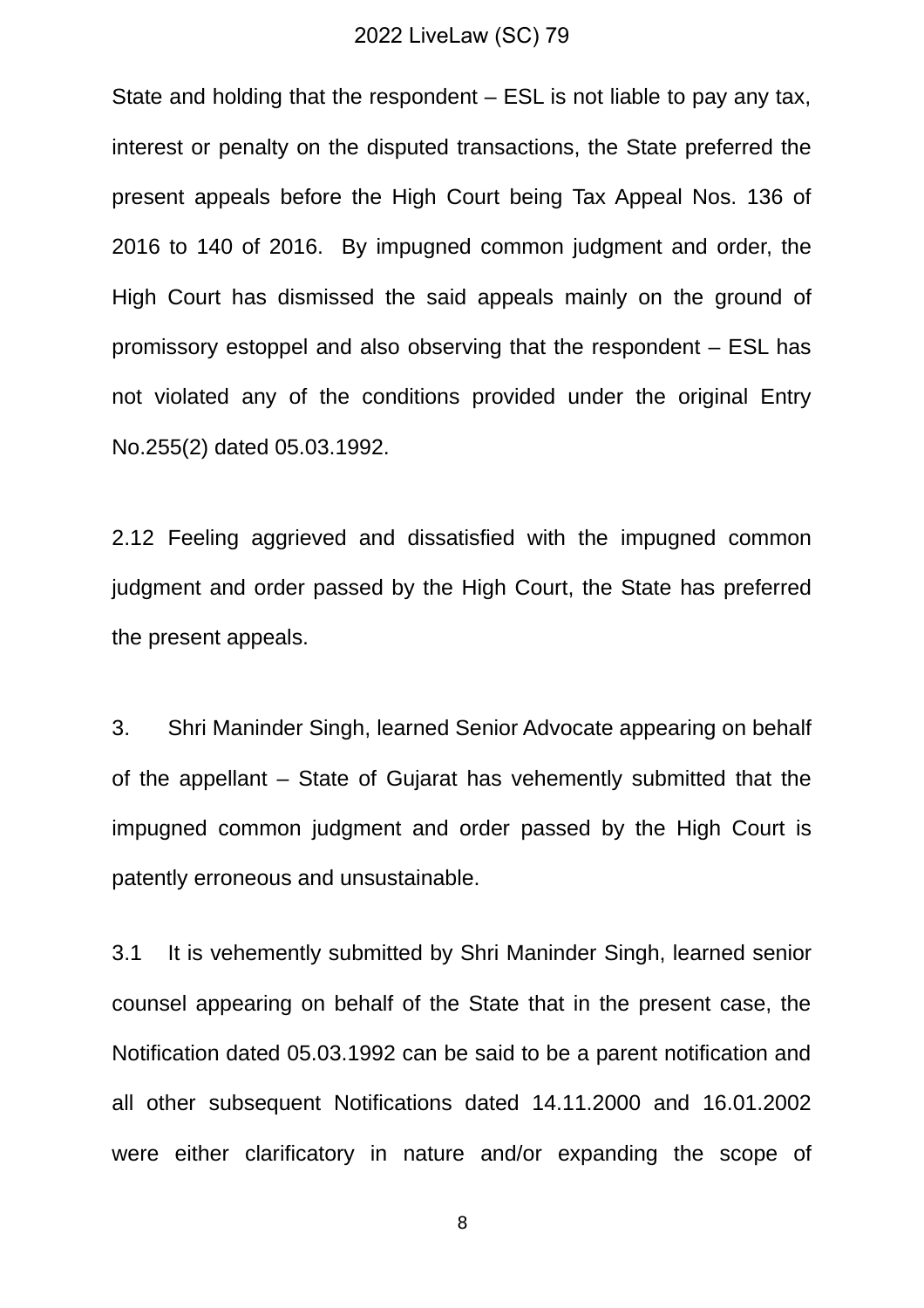exemption. It is submitted that in any case, subsequent Notifications dated 14.11.2000 and 16.01.2002 amending the original Entry No.255(2) cannot be said to be taking away any rights, which were conferred under the parent Notification dated 05.03.1992. It is submitted that therefore there is no question of the promissory estoppel as applied by the High Court and the Tribunal.

3.2 It is submitted by Shri Singh, learned Senior Advocate appearing for the State that as per the original Notification dated 05.03.1992 and as per the original Entry No. 255(2) and the statutory Form No.26, it is abundantly clear that the parent Notification dated 05.03.1992 extends the exemption only to 'the eligible unit' for utilizing the raw materials for manufacture of goods in that unit itself. It is submitted that the wordings used in the notification are clear and unambiguous that the exemption shall become available only if the said eligible unit utilizes the raw materials for manufacture of goods in the very same 'eligible unit'. It is submitted that therefore the raw materials – Naphtha and Natural Gas were required to be used by the 'eligible unit – Essar Steel Ltd.' in the very same steel unit and for manufacture of the steel only.

3.3 It is submitted that if the interpretation made by the High Court and the Tribunal is accepted, in that case, even when the eligible unit does not itself utilizes the raw materials, it may, after availing the exemption,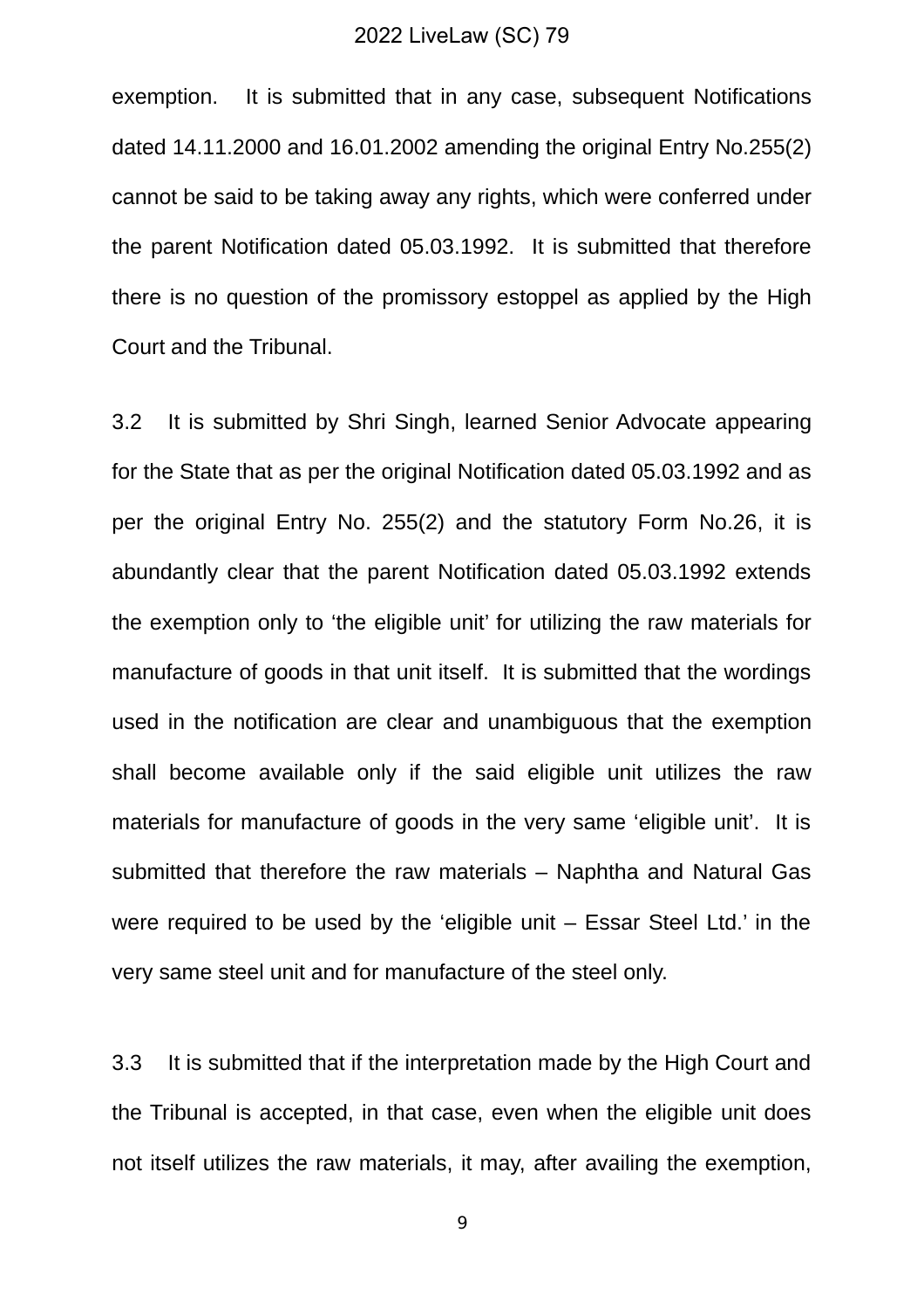simply transmit the raw materials to any other unit or entity, even the said entities are 'not eligible' to the exemption and such entities though are 'not eligible' would then get the benefit of exemption. It is submitted that that could not be the object and purpose of granting exemption to the 'eligible units' only.

3.4 It is submitted that while introducing the incentive scheme, the Department issued the list of industries of 'eligible units' and 'non eligible units' for any exemption from sale/purchase tax on procurement of raw materials. It is submitted that in the present case the power generating companies were specifically put in the 'non eligible units' category. It is submitted that in the present case despite being fully aware of the clear and unambiguous terms and conditions of the notifications wherein the power producing companies were specifically made 'ineligible' for availing the exemptions and though ESL was required to use the raw materials - Naphtha and Natural Gas in their own unit, after availing the exemption from payment of purchase tax, the ESL did not use the said raw materials in its unit but sold the said raw materials to another company – EPL, and EPL used the said raw materials – Naphtha and Natural Gas for generating the electricity, which came to be subsequently sold to the ESL. It is submitted that, thus, through such circuitous method, the ESL passed on the benefit of exemption to EPL, which otherwise the EPL was not eligible and/or entitled to.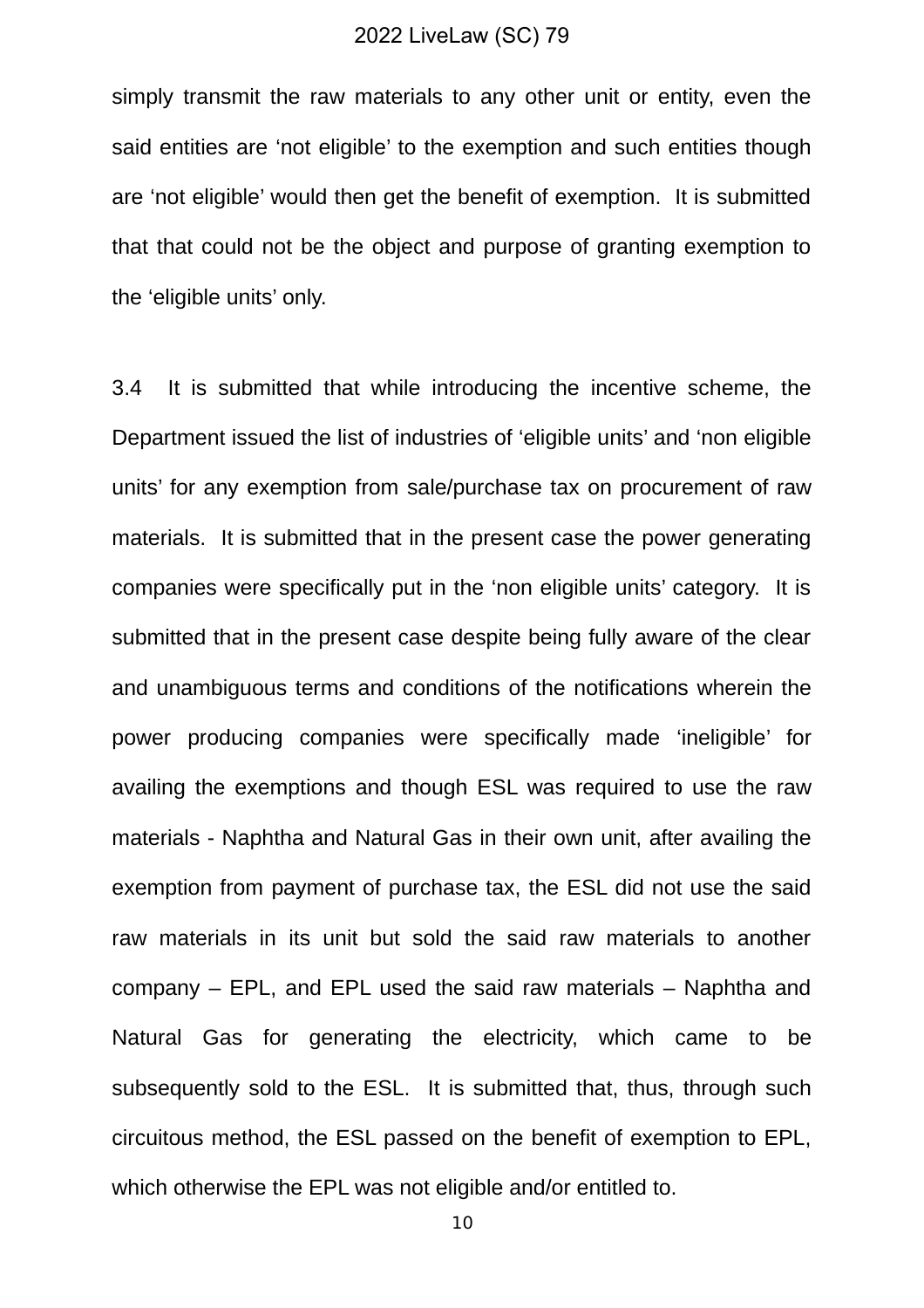3.5 It is submitted that, thus, the interpretation advanced by the assessee – ESL accepted by the High Court and the Tribunal would completely defeat the purpose of exemption notifications and would be giving premium to such dishonest assessee/dealer, who after availing the exemption would sell the raw materials to another industry/entity, who as such are not entitled to and/or eligible for such an exemption. It is submitted that if the interpretation advanced by the assessee is accepted, in that case, it would permit industries, which are eligible for exemption to simply purchase the raw materials; not use them for any manufacturing in their own units, and then simply transmit them for use and manufacture by other units, even though such units are not eligible for exemption under the notification/policy.

3.6 It is further submitted by Shri Maninder Singh, learned Senior Advocate appearing on behalf of the State that in the present case, the wordings used in the parent exemption notification and Entry No. 255(2) dated 05.03.1992 are very much clear and unambiguous. It specifically provides the conditions for availing the exemption and the eligible units have to fulfill all the conditions stipulated in the parent Entry No. 255(2) dated 05.03.1992.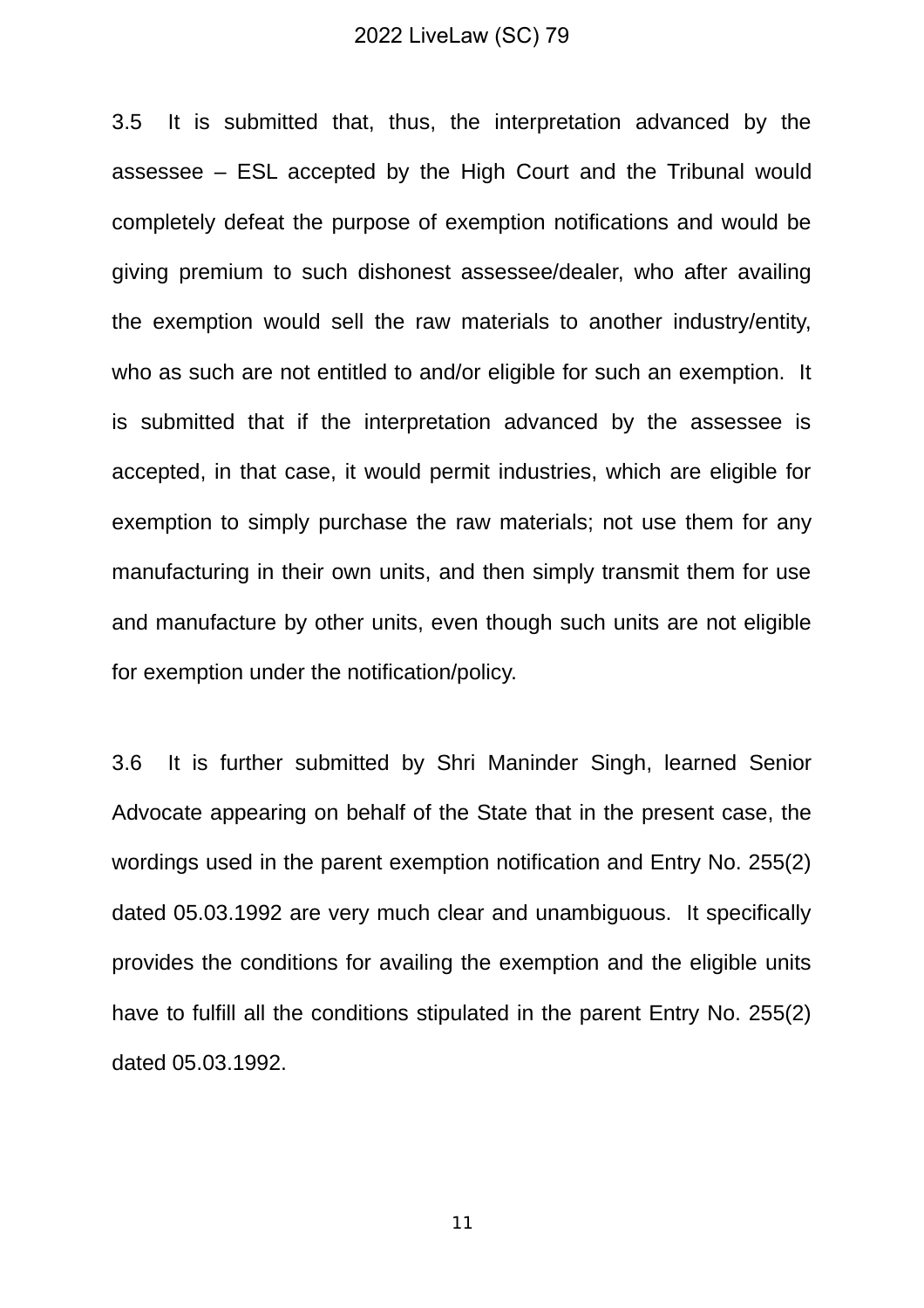3.7 It is submitted that as per the law laid down by this Court in catena of decisions, the provisions of an exemption notification are to be construed strictly. It is submitted that even in the case of any perceived ambiguity, the provision has to be construed in favour of the Revenue. Reliance is placed on the decision of the Constitution Bench of this Court in the case of **Commissioner of Customs (Import), Mumbai Vs. Dilip Kumar and Company and Others, (2018) 9 SCC 1** (para 66) as well as another decision of this Court in the case of **Union of India and Anr. Etc. Etc. Vs. V.V.F. Limited and Another, Etc. Etc., (2020) SCC Online SC 378** (paras 53-55).

3.8 It is further submitted by Shri Maninder Singh, learned Senior Advocate appearing on behalf of the State that what is weighed with High Court that levy of the purchase tax is hit by the principle of promissory estoppel by observing that by the subsequent Notifications dated 14.11.2000 and 16.01.2002, the State could not have taken the rights which are available under the parent Notification dated 05.03.1992.

3.9 It is submitted that as such the subsequent Notification dated 14.11.2000 can be said to be clarificatory in nature and therefore, conditions provided in the parent Entry No. 255(2) dated 05.03.1992 cannot be said to have been affected by subsequent notifications. It is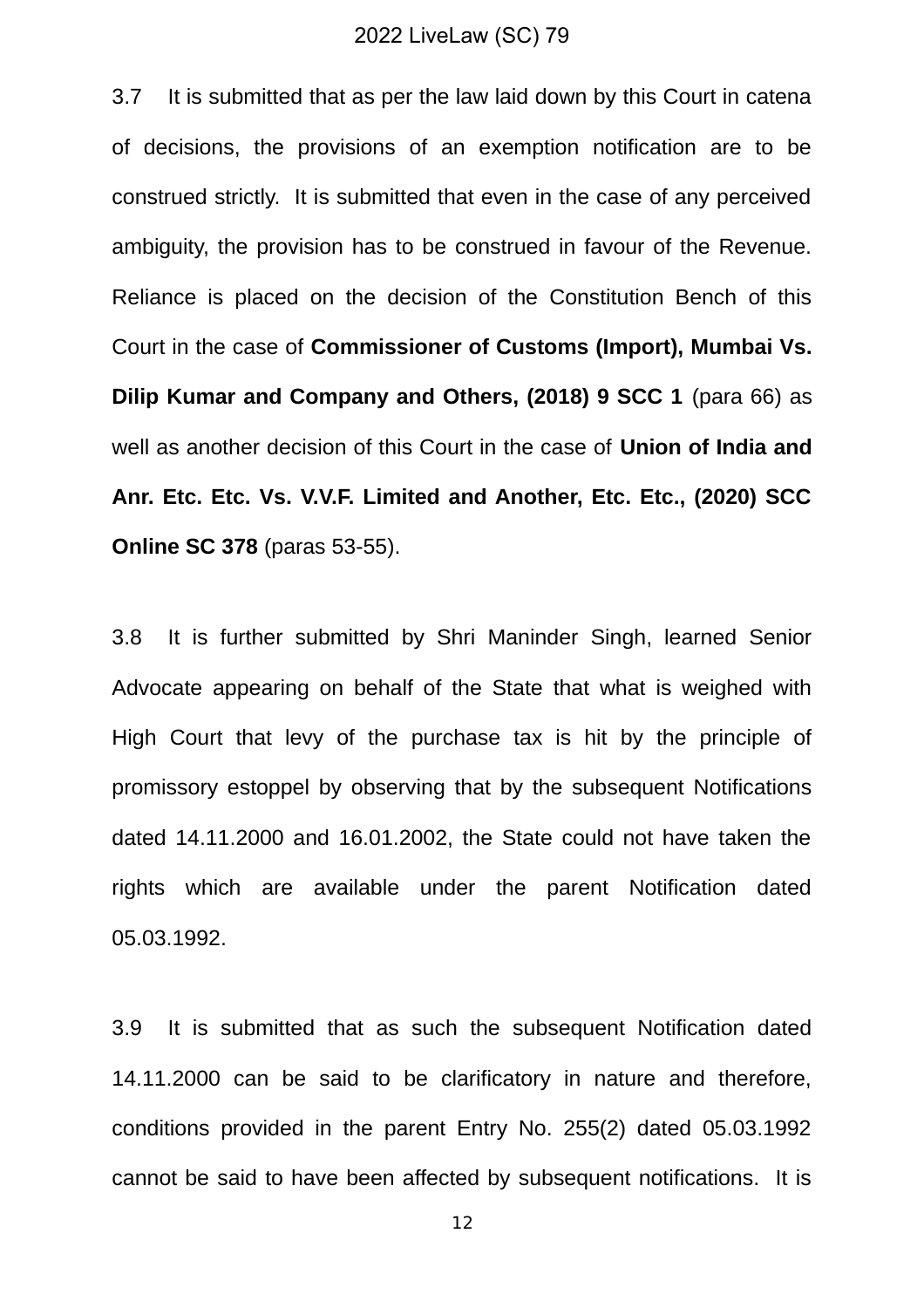submitted that as such by the subsequent Notification dated 14.11.2000, the conditions in the original Entry No. 255(2) dated 05.03.1992 have been explicitly made clear and as such there is no basic modification of the conditions imposed in the parent Entry No.255(2) dated 05.03.1992. It is submitted that both the Notifications dated 05.03.1992 and 14.11.2000 provided the basic condition that the eligible unit shall have to furnish to the selling dealer a certificate in Form No.26 that the raw materials purchased shall be used as input in its industrial unit only. It is therefore submitted that as such the subsequent Notification dated 14.11.2000 by no stretch of imagination can be said to be modifying the basic conditions of availing the exemption provided in the parent Entry No.255(2) dated 05.03.1992.

3.10 It is submitted that as such the clarificatory notification dated 14.11.2000 had made it abundantly clear and beyond any pale of doubt that any such exemption on purchase of raw materials, shall be available only to the unit when it is consuming the raw materials for manufacture of goods in the very same unit. It is submitted that it is a settled position of law that any such amendment being only clarificatory in nature, applies to all entities uniformly and from the date of original notification granting the exemption itself. Reliance is placed on the decision of this Court in the cases of **Union of India and Anr. Etc. Etc. Vs. V.V.F. Limited and Another, Etc. Etc. (supra)** and **Bengaluru Development**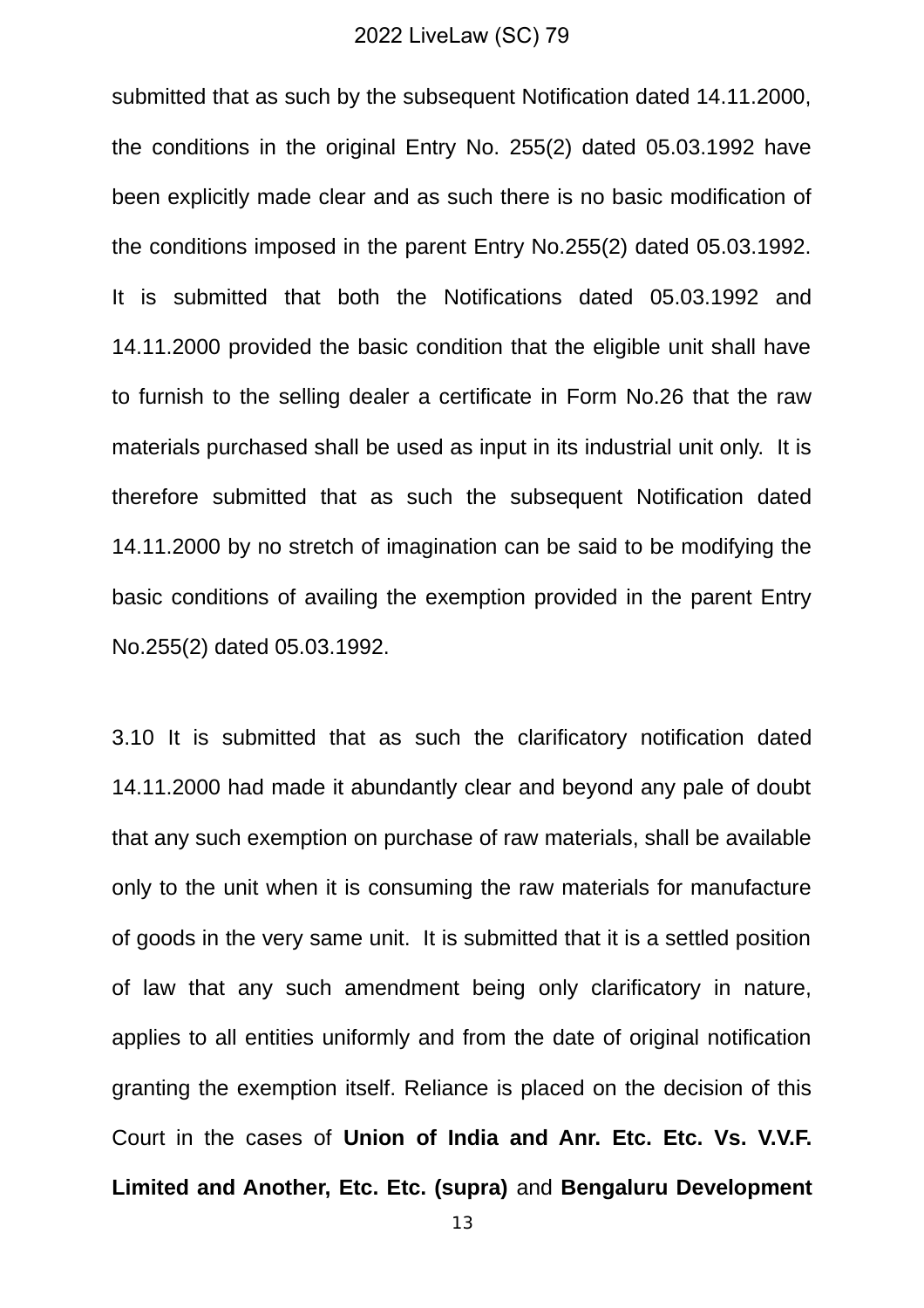**Authority Vs. Sudhakar Hegde and Ors., (2020) 15 SCC 63** (paras 32 to 35). It is submitted that therefore the view taken by the High Court in the impugned judgment that the Notification dated 14.11.2000 would apply only to such units, which get established after 14.11.2000 is unsustainable and deserves to be reversed by this Court.

3.11 It is further submitted that even the further amended Entry No. 255(2) dated 16.01.2002 can be said to be expanding the scope of eligibility for availing the exemption. It is submitted that the subsequent Entry No. 255(2) dated 16.01.2002 cannot be said to be taking away something what was provided in the parent Entry No. 255(2) dated 05.03.1992. it is submitted that therefore the High Court has erred in applying the principle of promissory estoppel to hold that by subsequent notifications the benefit of exemption under Entry No.255(2) dated 05.03.1992 cannot be taken away.

3.12 It is further submitted by Shri Maninder Singh, learned Senior Advocate appearing on behalf of the State that even the High Court has erred in observing that denying the benefit of exemption under 1992 notification would result in denying the respondent – ESL facility of using the electricity generated by EPL. It is submitted that the said finding of the High Court is patently erroneous and unsustainable. It is submitted that as per the settled proposition of law, any tax exemption granted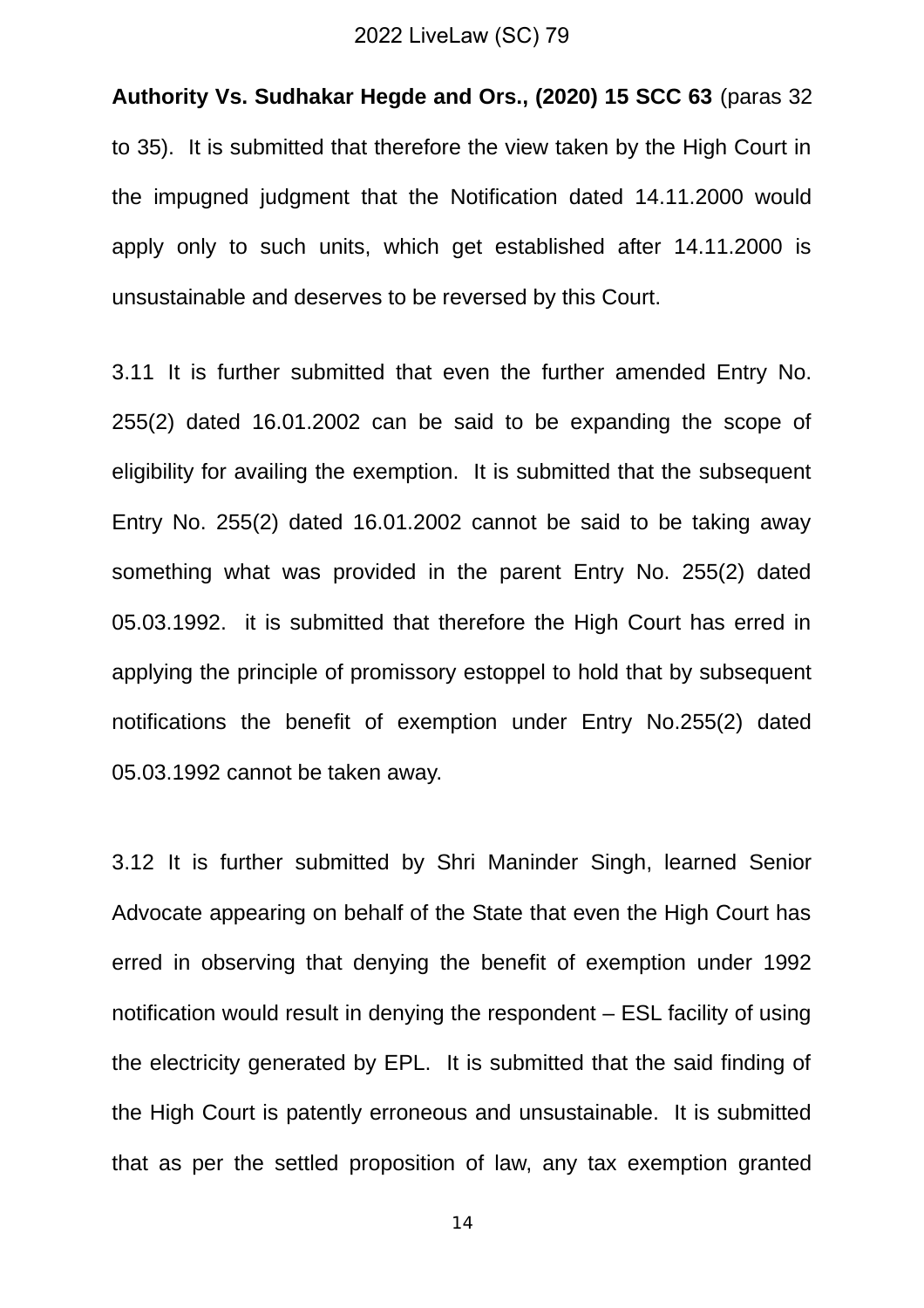under a statutory provision by the Government is a concession, which does not create any legally enforceable right against the Government and the Government is always empowered to vary or withdraw the said exemption and that the principle of promissory estoppel shall have no applicability in this behalf. Heavy reliance is placed on the decision of this Court in the case of **Union of India and Anr. Etc. Etc. Vs. V.V.F. Limited and Another, Etc. Etc. (supra)** (paras 40 to 45) and another decision of this Court in the case of **Kothari Industrial Corporation Limited Vs. Tamil Nadu Electricity Board and Anr., (2016) 4 SCC 134** (paras 10 to 14). It is further submitted that the aforesaid findings that to deny the exemption to the respondent – ESL under the parent Entry No. 255(2) dated 05.03.1992 would be denying the respondent – ESL the facility of using the electricity generated by EPL is absolutely erroneous and is unsustainable. It is submitted that the arrangement between the respondent –assessee – ESL and EPL as such has no bearing on the liability of the respondent – assessee to fulfill its tax obligation. It is submitted that even otherwise in the present case, the raw materials – Naphtha and Natural Gas purchased by the eligible unit – ESL though was required to be used by Essar Steel in its own units, the ESL sold the same to the EPL and EPL used the said raw materials for generation of electricity, which came to be sold to the ESL under the power purchase agreement. It is submitted that as submitted hereinabove, the electricity generation companies were as such put in the 'not eligible' list and,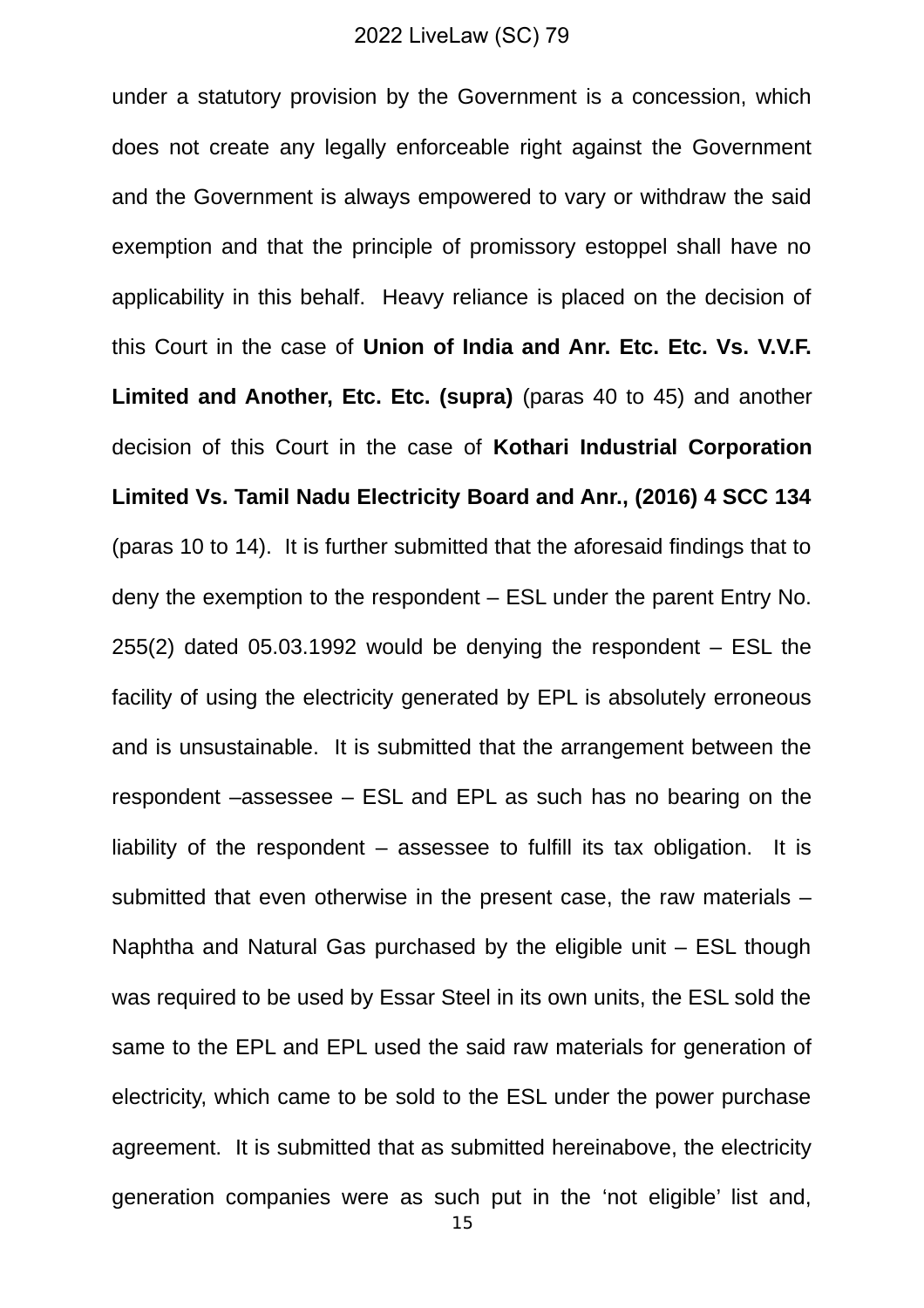therefore, as such the EPL was not eligible for exemption under parent Entry No.255(2) dated 05.03.1992 and, thus, through the circuitous methodology or modus operandi, the EPL got the benefit of exemption though 'not eligible'.

3.13 In the alternatively, it is submitted by Shri Maninder Singh, learned Senior Advocate appearing on behalf of the State that even assuming that the subsequent amended Entry No. 255(2) issued vide Notifications dated 14.11.2000 and 16.01.2002 are not to be made applicable, which according to the High Court was hit by principle of promissory estoppel, in that case also, the respondent  $-$  assessee  $-$  ESL was required to satisfy all the conditions, which are provided in the parent Entry No.255(2) dated 05.03.1992, which the ESL failed to fulfill/satisfy.

3.14 It is further submitted that in the field of taxation, every assessment year is an independent year and merely because in the earlier assessment years, some benefit, though was not available, was wrongly given, the same can be corrected in the subsequent assessment years and the tax is to be permitted to be levied as per the law. It is submitted that in the present case, it can be said that though right from the very beginning, the ESL did not comply with the requisite conditions provided in the parent Entry No.255(2) dated 05.03.1992, still they got the exemption benefit for the period prior to 2000 erroneously. It is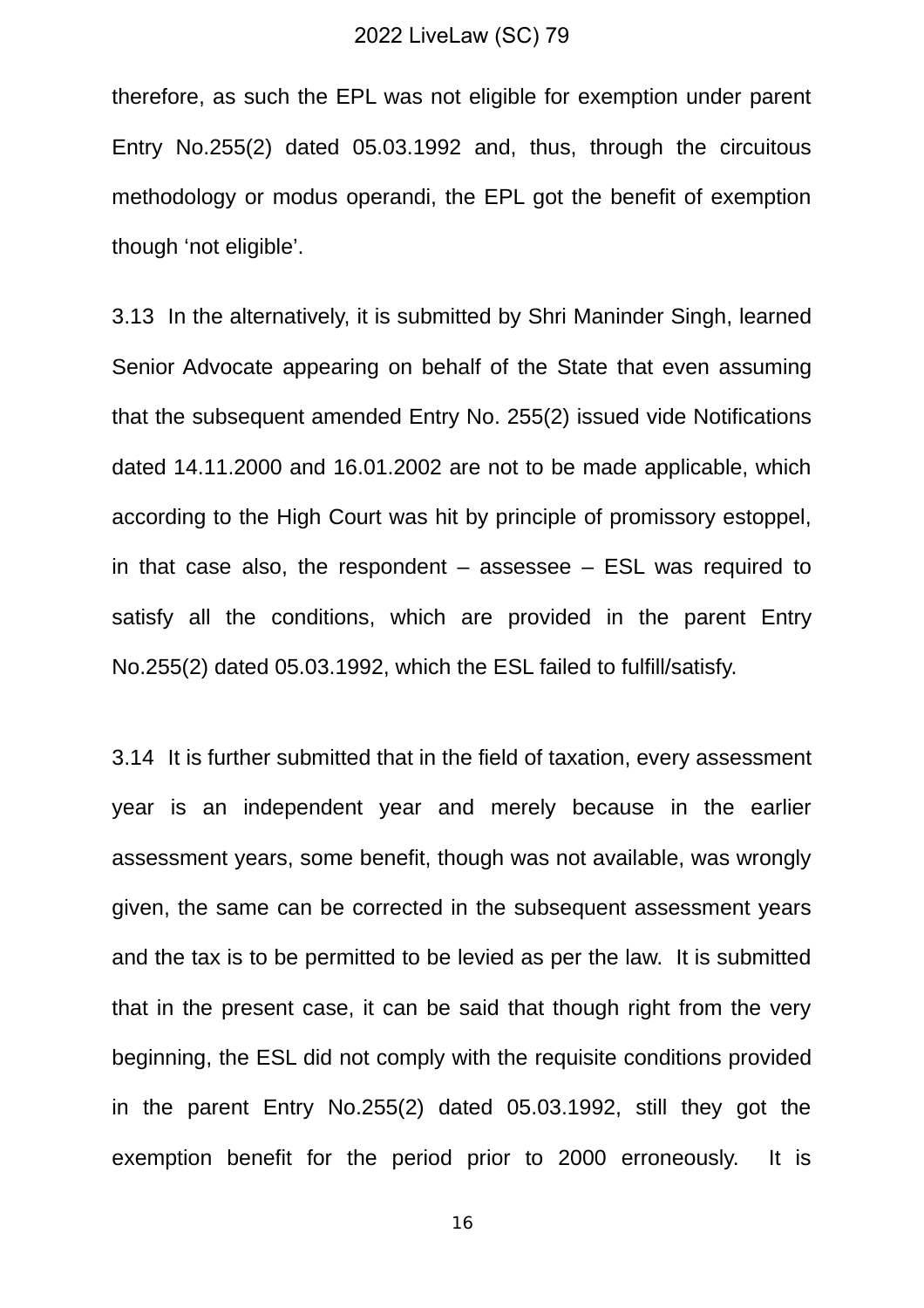submitted that that does not take away the right of the State to levy the tax, which otherwise is permissible under the law and which is levied in accordance with law.

3.15 It is further submitted that in the present case, considering the modus operandi adopted by the ESL and the EPL and despite being fully aware of the clear and unambiguous terms of the exemption notification and despite the power producing companies were specifically made 'ineligible' for availing the exemption and despite the fact that as per the conditions provided in the parent Entry, the raw materials – Naphtha and Natural Gas were required to be used by the assessee – ESL in its own unit, the raw materials came to be sold to an 'ineligible' entity – EPL and the 'ineligible unit' indirectly/directly got the benefit of exemption though not entitled to and/or eligible and used the said raw materials in their own unit for generation of electricity, the respondent – assessee is liable to pay the penalty in terms of Section 45(5). It is submitted that therefore the orders passed by the Joint Commissioner setting aside the penalty confirmed by the Tribunal and the High Court also deserve to be quashed and set aside.

3.16 Making above submissions and relying upon the above decisions, it is prayed to allow the present appeals.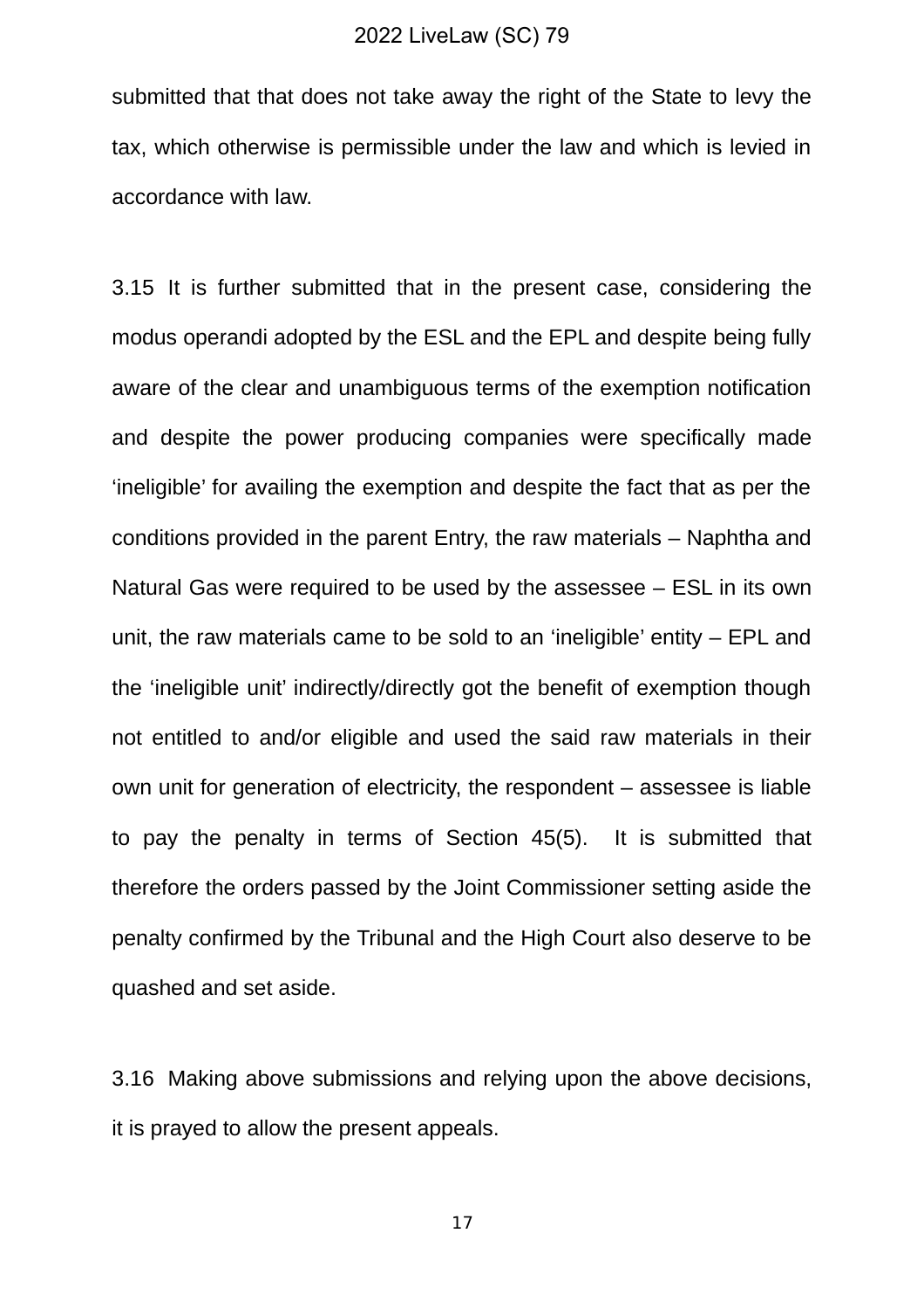4. Present appeals are vehemently opposed by Shri Ritin Rai, learned Senior Advocate appearing on behalf of the respondent – assessee.

4.1 It is submitted that the respondent was previously named as Essar Steel Ltd., which was then changed to Essar Steel India Limited (ESIL). It is submitted that Essar Steel India Limited was admitted into insolvency under the Insolvency and Bankruptcy Code, 2016 ("IBC") on 02.08.2017 and the Corporate Insolvency Resolution Process has been concluded in the approval of a Resolution Plan for ESIL submitted by Arcelor Mittal India Private Limited, which has been upheld by this Court vide its judgment and order in **Committee of Creditors of Essar Steel India Limited Vs. Satish Kumar Gupta & Ors., (2020) 8 SCC 531**). It is submitted that pursuant to the same, the 100% shareholding of the respondent- Essar Steel India Limited now vests with the Arcelor Mittal India Private Limited. It is submitted that even subsequently, the name of ESIL has been changed to Arcelor Mittal Nippon Steel India Limited.

4.2 It is submitted by Shri Rai, learned Senior Advocate appearing on behalf of the respondent that in the present case there are concurrent findings in favour of the original writ petitioner - respondent herein by both, the Tribunal as well as the High Court, whereby it is held that the Essar Steel Ltd. is eligible for exemption under the parent Entry No.255(2) vide F.D.'s Notification dated 05.03.1992. It is submitted that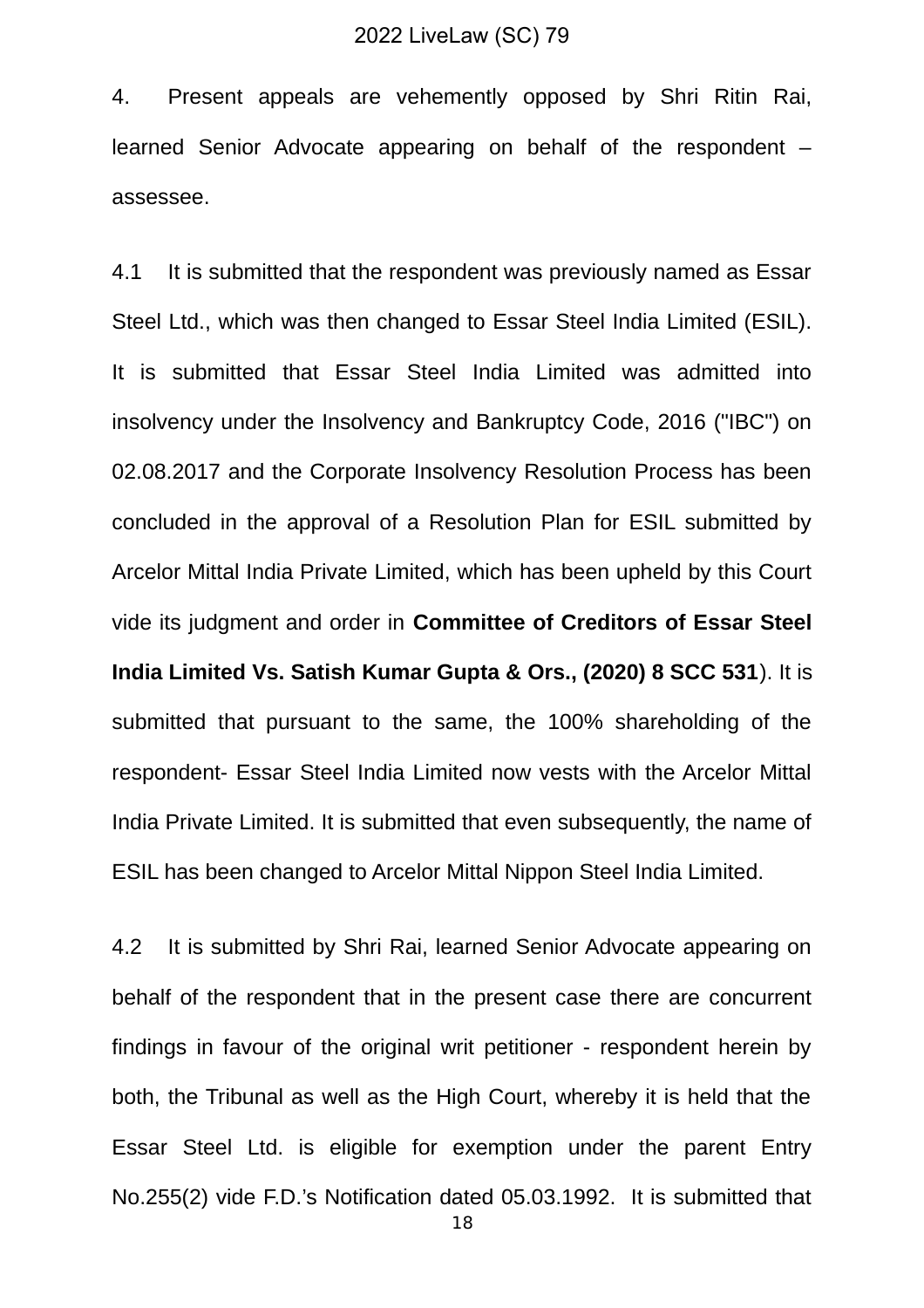there are concurrent findings by the Tribunal as well as the High Court that the subsequent amended Entry No.255(2) issued vide Government Notifications dated 14.11.2000 and 16.01.2002 are not applicable to the respondent and accordingly the question of imposition of penalty would not arise. It is submitted that even otherwise in absence of any mala fides proved on the part of the respondent, there shall not be any levy of penalty.

4.3 It is submitted that the respondent made eligible investment in its first unit (Unit No. 1) pursuant to the Resolution dated 07.05.1986 issued by the Industries, Mines and Energy Department of the Government of Gujarat, and, therefore, was certified as entitled to avail incentives during the eligible period from 01.08.1990 to 31.07.2004 up to upper monetary limit of Rs.237.59 crores. It is submitted that, thus, the investment made in Unit No. 1, started manufacturing HBI for which sales tax exemption incentives were admissible under Entry 118 of the notification issued by the Government of Gujarat under Section 49(2) of the Gujarat Sales Tax Act, 1969.

4.4 It is submitted that on 26.07.1991, the State of Gujarat by way of a resolution announced a Scheme known as "The Scheme for Special Incentives to Prestigious Units, 1990-95 (Modified)" for attracting investment in core sector industries. Pursuant to the aforesaid scheme,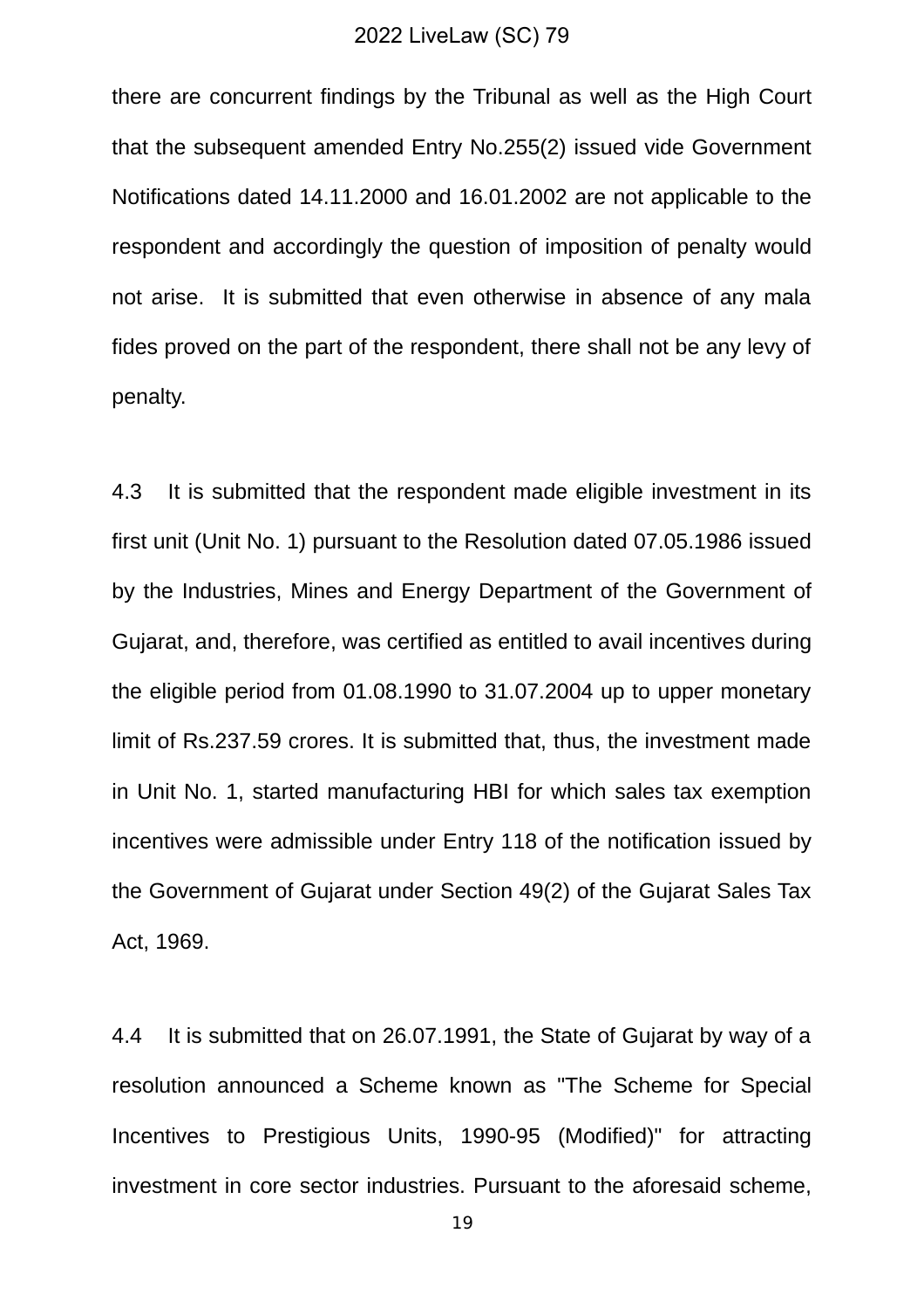the respondent undertook investment of approximately Rs.5,000 crores for the manufacture of HRC in its second unit (Unit No. 2) and it was entitled to incentives during the eligible period from 22.02.1993 to 21.02.2007 up to the monetary limit of Rs. 2050 crores. It is submitted that for Unit No. 2 as an eligible unit, the respondent was entitled to exemption under Entry 255 of the Notification issued by the Government of Gujarat under Section 49(2) of the Act, 1969.

4.5 It is further submitted that the respondent, in accordance with the eligibility certificate and the exemption granted as aforesaid, availed exemption from payment of purchase tax and sales-tax. It is submitted that as such the respondent had always intended to install a captive power plant up to 200 MW, but due to the requirement of the appellant-State, a separate power plant was commissioned by Essar Power Limited, a group company of erstwhile Essar Steel India Limited. It is submitted that on commissioning of Unit No. 2, Natural Gas and Naphtha purchased by the respondent – Essar Steel Ltd. against declarations in Form No.26 were converted into electricity through Essar Power Limited and utilized as an input for the purpose of manufacturing HRC in the industrial unit of the respondent – ESL. It is submitted that this was done by nature of a job-work arrangement and after complying with all the necessary statutory formalities from 1994-95.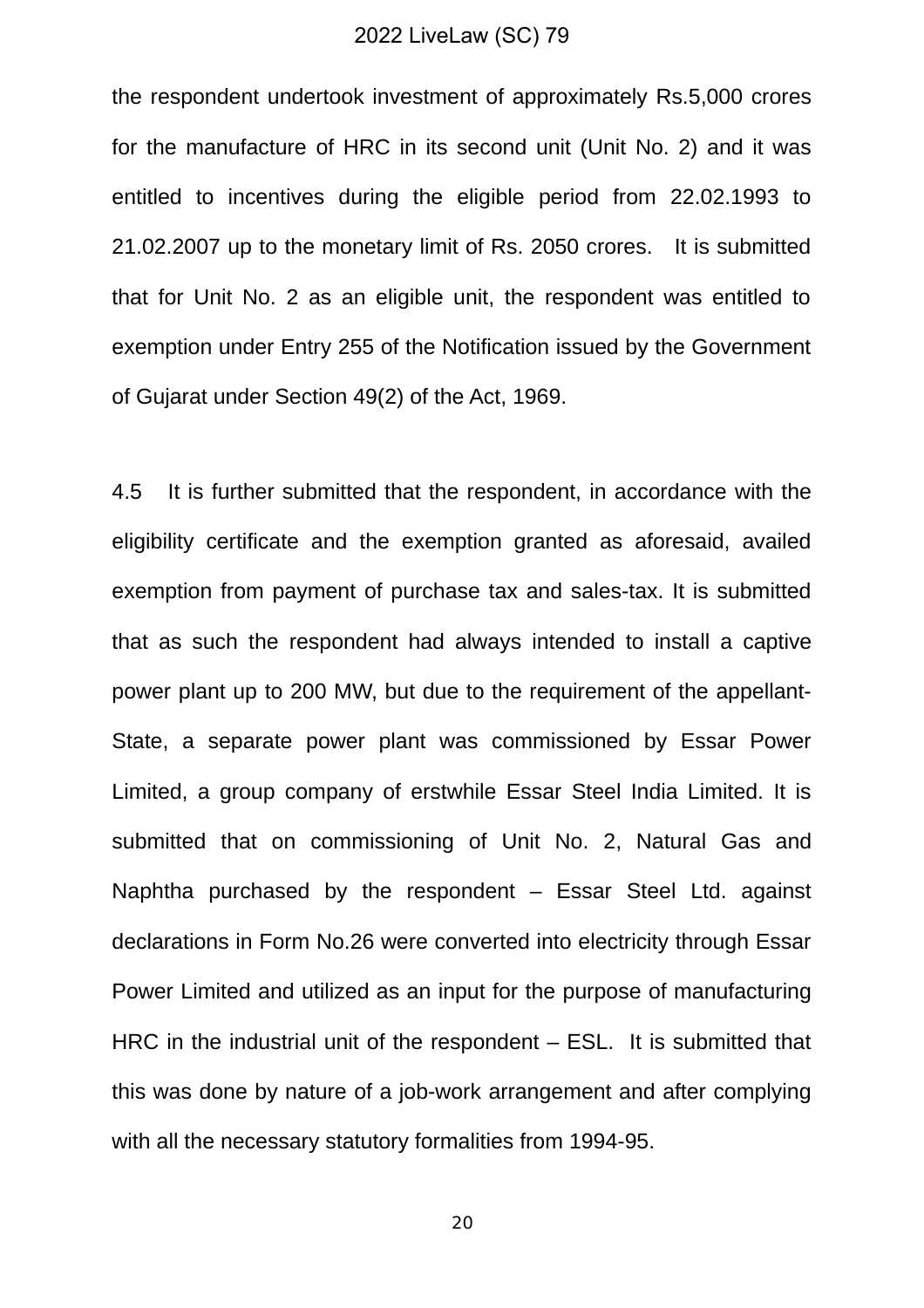4.6 It is submitted that the respondent was/is duly eligible under the parent Entry No.255(2)/parent Notification dated 05.03.1992 to seek exemption from payment of the purchase tax. It is submitted that even the Commissioner of Sales Tax in its earlier order dated 16.8.2002 and thereafter by the Assessing Officer in the assessment orders for the Assessment Years 1995-1996 to 1997-1998 and 2000-2001 also allowed and/or permitted the respondent-Essar Steel Ltd. to avail the exemption under parent Entry No.255(2) dated 05.03.1992. It is submitted that in the present case, even for the subsequent Assessment Years also the Tribunal as well as the High Court have also held that the respondent- Essar Steel Ltd. was/is entitled to the exemption from payment of purchase tax as per parent Entry No.255(2) dated 05.03.1992.

4.7 It is submitted that as such and even as observed and held by the High Court, the respondent – ESL met with the conditions prescribed under original parent Entry No.255(2) dated 05.03.1992 and so at the relevant time, it was granted the benefit of the Scheme. It is submitted that as such the respondent – ESL was granted the exemption under parent Entry No.255(2) dated 05.03.1992 for the Assessment Years prior to 14.11.2000.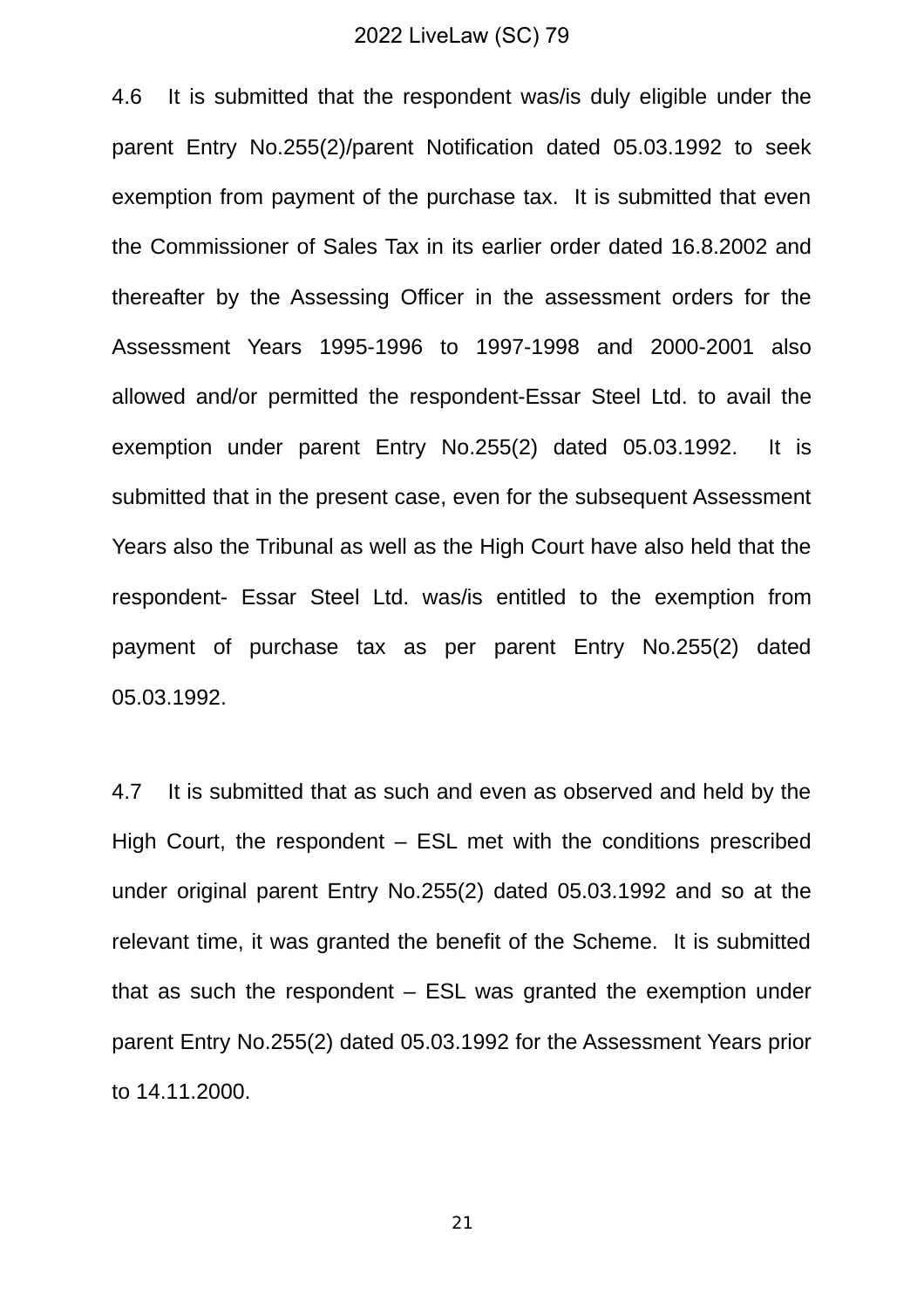4.8 It is submitted that as such the respondent – ESL fulfilled/complied with all the eligibility criteria/conditions required to avail the exemption under the first/ parent Entry No.255(2) dated 05.03.1992. It is submitted that eligibility criteria to avail the exemption under the first/parent notification was that the goods so purchased must be used in the unit and anywhere within the State of Gujarat. It is submitted that the conditions mentioned in the first/parent notification does not restrict the use of goods in the eligible unit, but on the contrary, it provides for use anywhere within the State of Gujarat. It is submitted that even as per the condition No.6, the eligible unit was permitted to actually use the goods purchased within the State of Gujarat as raw materials.

4.9 It is therefore submitted that when the goods were transferred to Essar Power Limited, which is situated within the State of Gujarat for conversion to electricity, on job-work basis and the power so generated was used in the manufacturing of goods by the respondent –Essar Steel, the conditions set out in the first/parent notification stood fully satisfied. It is submitted that the Scheme under the first/parent notification never envisaged or provided for use of goods in the same form in which they were purchased. It is submitted that in the present case, Naphtha and Natural Gas purchased, were used in the form of power in Unit No. 2 and, therefore, there was no breach of declarations given in Form No.26 for purchase of these goods.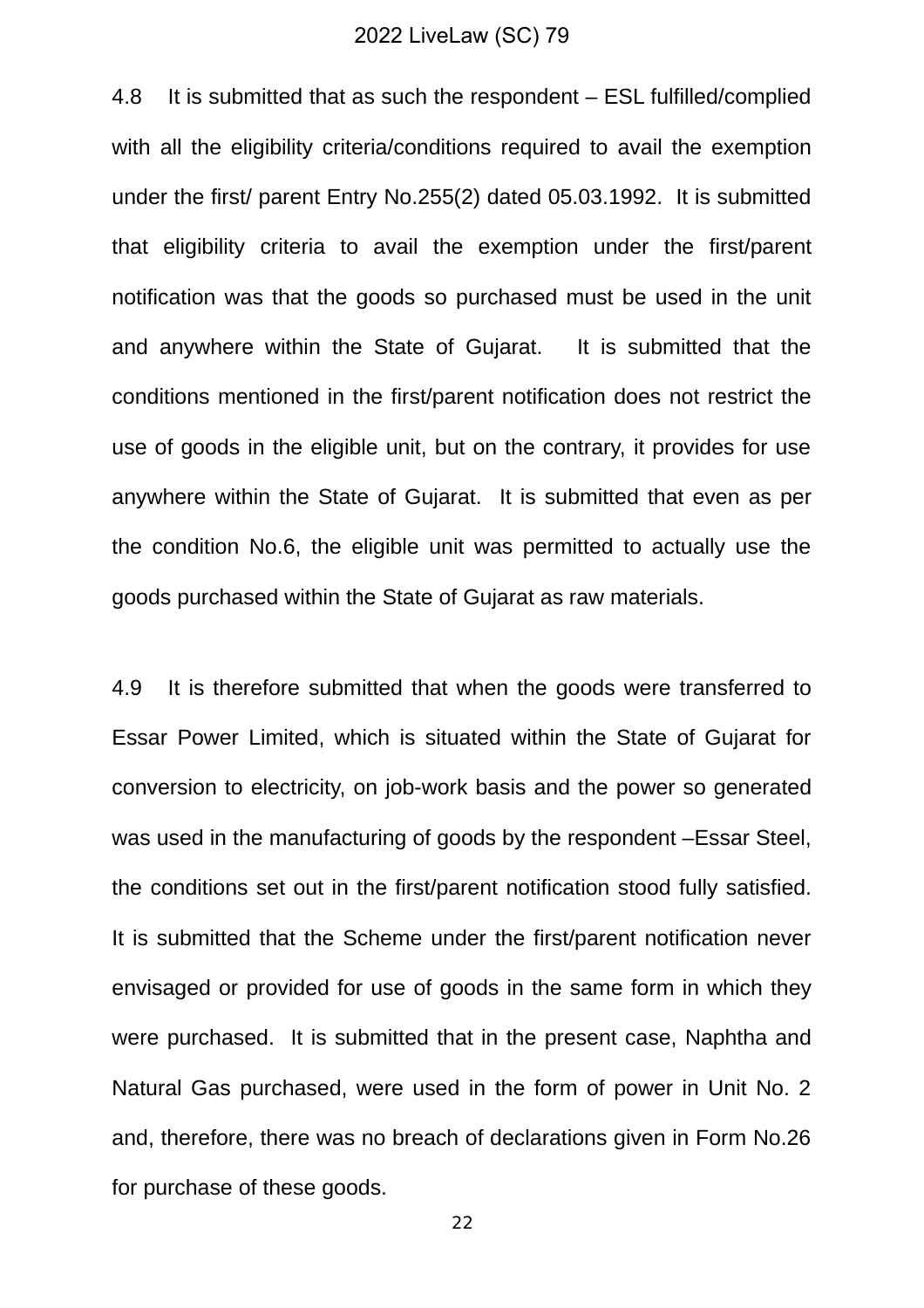4.10 It is submitted that as per the settled law, while deciding whether an entity is entitled to incentives, a strict interpretation of the provisions should be made. However, after accepting that an entity is entitled to the incentives, when determining any questions arising qua the scope of the incentives, a liberal approach should be adopted. Reliance is placed on the decision of this Court in the case of **Assistant Commissioner (CT) LTU and Anr. Vs. Amara Raja Batteries Limited, (2009) 8 SCC 209.** 

4.11 It is submitted that admittedly, the respondent's Unit No.2 was eligible to get the exemption prior to the second notification. The appellant - State did not raise any objection, nor did they levy any tax liability prior to the second notification. It is submitted that rather vide letter dated 16.08.2002 issued by the Commissioner of Sales Tax, the appellant – State confirmed that there has been no breach by the respondent. It is submitted that therefore, once the Unit No.2 was found to be eligible under the parent notification, unless it changed its modus operandi, it ought to have been given the exemption under the first/parent notification.

4.12 It is further submitted that it was never the case on behalf of the State that the respondent was in breach of the first/parent notification. It merely alleged that the conditions as substituted under second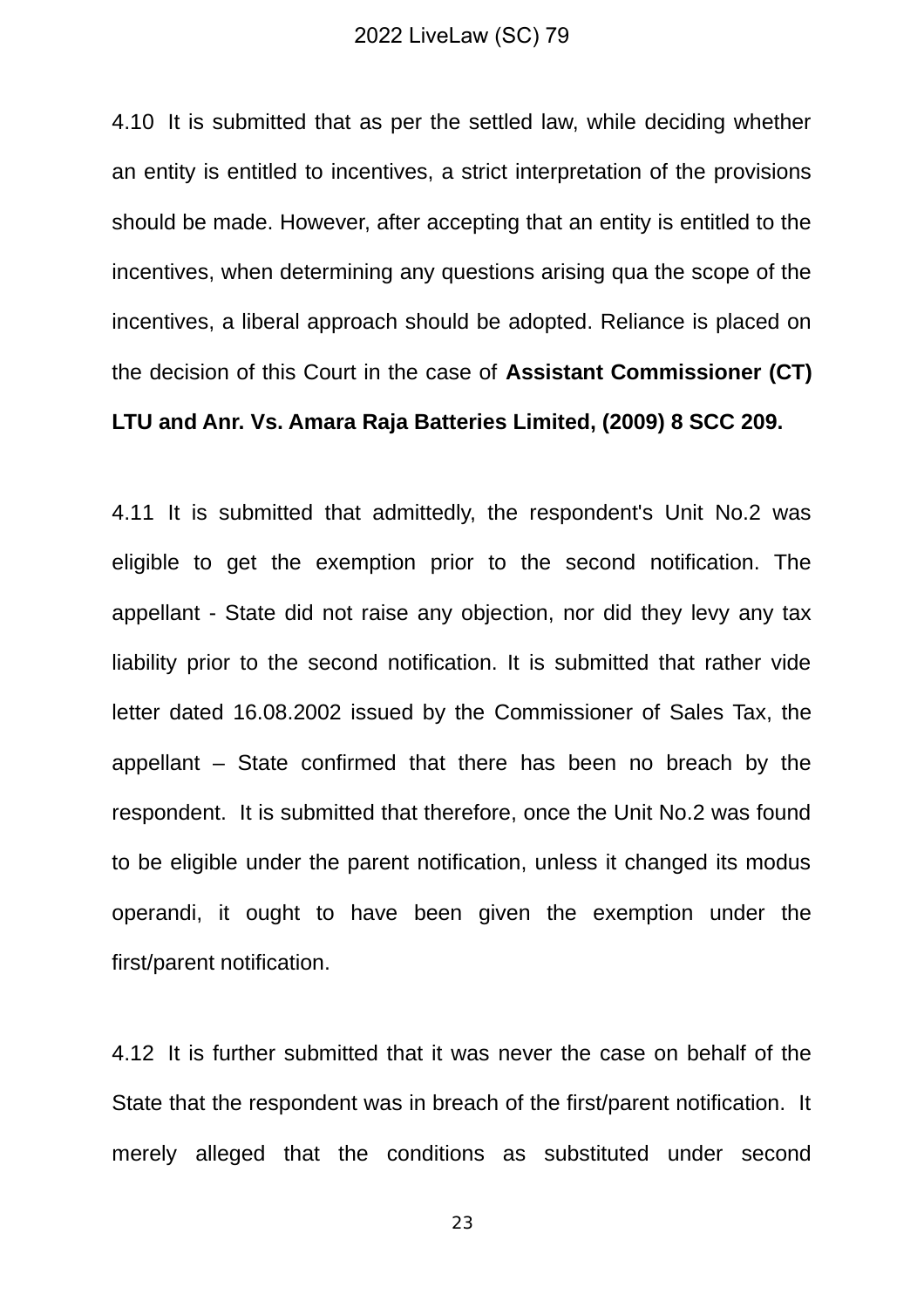notification have been violated. It is submitted that therefore it is imperative to assess if the second and third notifications were at all applicable to the respondent – Essar Steel Ltd.

4.13 It is submitted that in any event the first/parent notification also stated that "if the eligible unit fulfills the conditions specified hereunder and further conditions as may be laid down from time to time". It is submitted that while the appellant State may further add to the conditions provided under the first/parent notification, such further additional condition could not be in effect to alter/amend the original condition, i.e., the goods are to be used within the State of Gujarat.

4.14 It is submitted that by the second notification, the original eligibility condition was amended and the requirement of use within the State of Gujarat was changed to within the industrial unit for which the eligibility certificate was obtained. It is submitted that this change in the original condition was not permitted since the first/parent notification only stipulated imposition of additional conditions and did not envisage an amendment of the original condition.

4.15 It is further submitted that the second notification would be applicable only for the industries that were setup after 14.11.2000. It is submitted that the first notification was issued pursuant to the incentive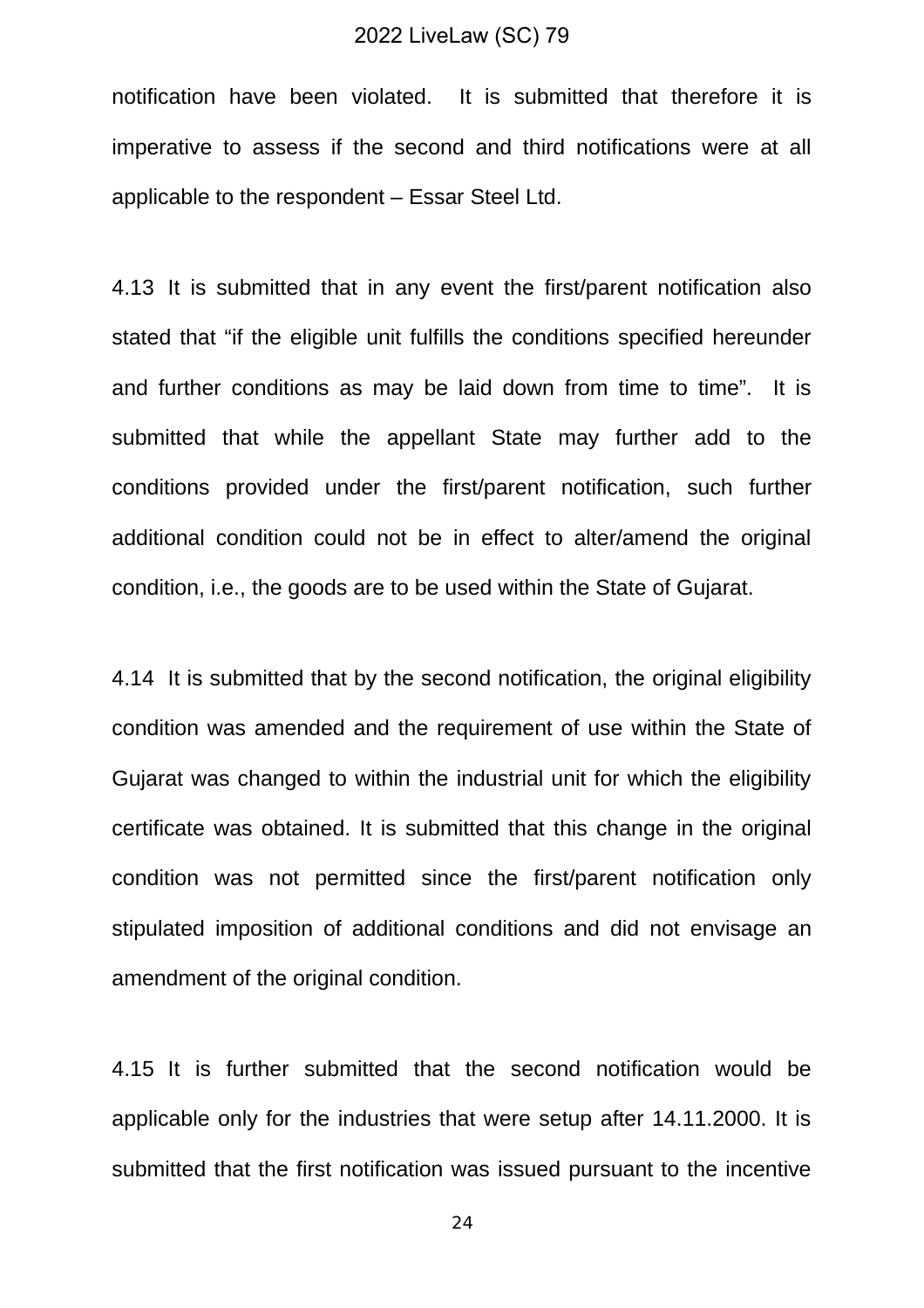Scheme. It is submitted that in terms of the said Scheme, the respondent was entitled to incentives during the eligible period from 22.02.1993 to 21.02.2007 up to the monetary limit of Rs. 2050 crores if the conditions prevalent at the time of grant of the incentives were met.

4.16 It is submitted that a conjoint reading of the Scheme along with the first notification would indicate that the State invited industries to invest in its State by offering incentives, which once granted would be valid for a fixed period i.e., till 21.02.2007 in case of the respondent, subject to the eligibility conditions being met. It is submitted that the first notification only stipulated imposition of additional conditions which had to be complied with by the eligible entities.

4.17 It is further submitted that the third notification by which the parent Entry No.255(2) dated 05.03.1992 came to be amended, further provided that eligible unit could claim exemption from purchase tax on purchases of goods even if the goods are used as raw materials, packing materials, consumable stores in its industrial unit for which it had obtained the eligibility certificate for the manufacture of goods for dispatch to its another unit or division situated within the State of Gujarat for use in the manufacture of another goods for sale by such another unit or division or to such another unit or division situated outside the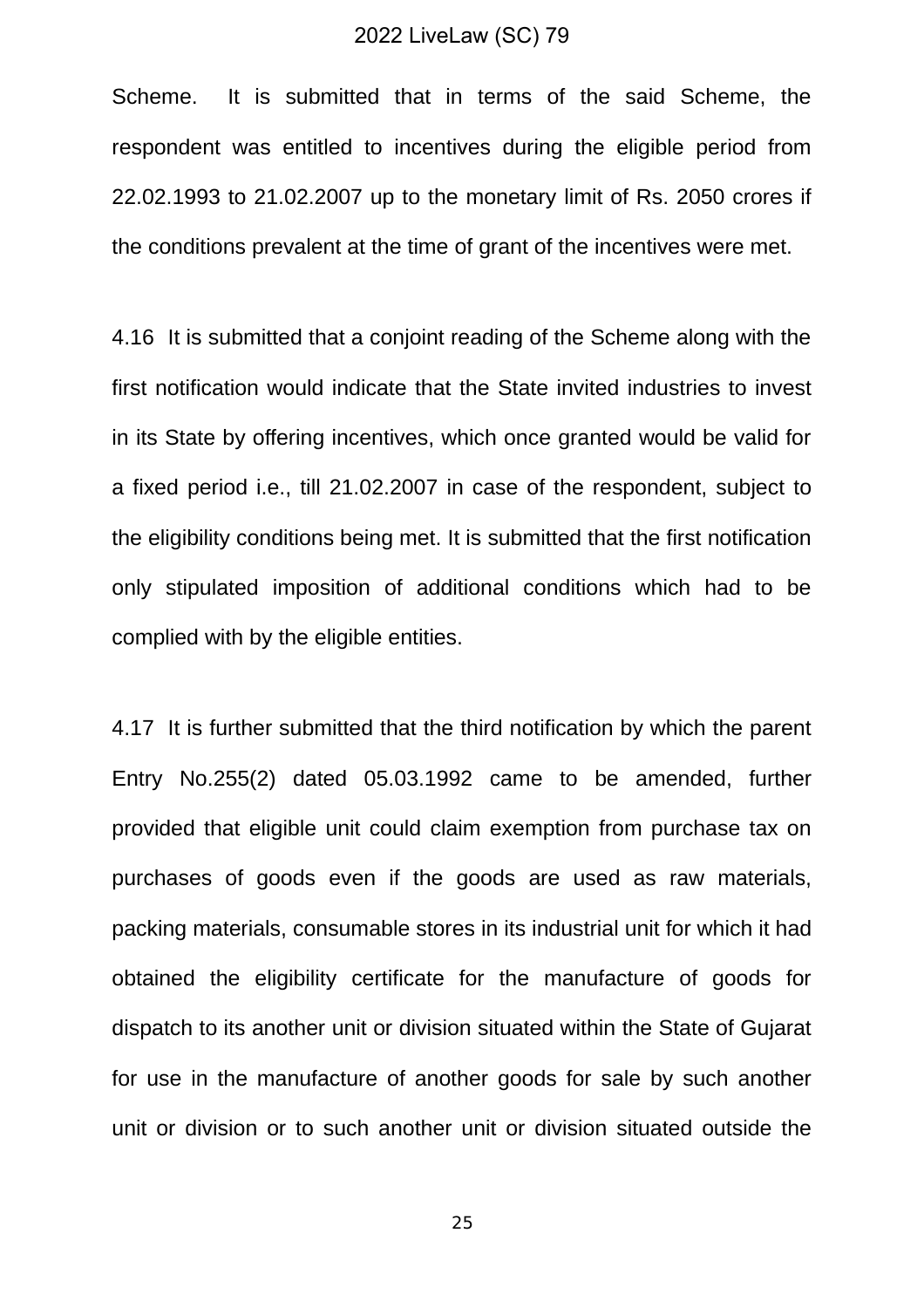State for use in the manufacture of other goods for sale by such other unit.

4.18 It is submitted that the Scheme and the first notification as initially enacted permitted the use of Natural Gas and Naphtha for generation of electricity outside the unit when the electricity was used in the eligible unit as was accepted in the assessment orders for the preceding years. Similarly, the amendments made vide third notification permit the use of purchased goods in the manufacture of goods in the unit, for transfer to other unit as well, within or even outside the State of Gujarat for use in the manufacture of other goods. It is submitted that, thus, pursuant to the amendment, use of the goods even in other unit within or outside the State of Gujarat has been permissible.

4.19 It is submitted that therefore when the notification initially enacted on 05.03.1992 and amended vide third notification w.e.f. 16.01.2002 permitted the use of goods outside the unit, it cannot be said that only for a short intervening period between 14.11.2000 to 15.01.2002, the Government had different intentions to restrict the use entirely in the eligible unit only and that the conditions under the Scheme which granted incentives for a tenure of 14 years would be changed on yearly basis.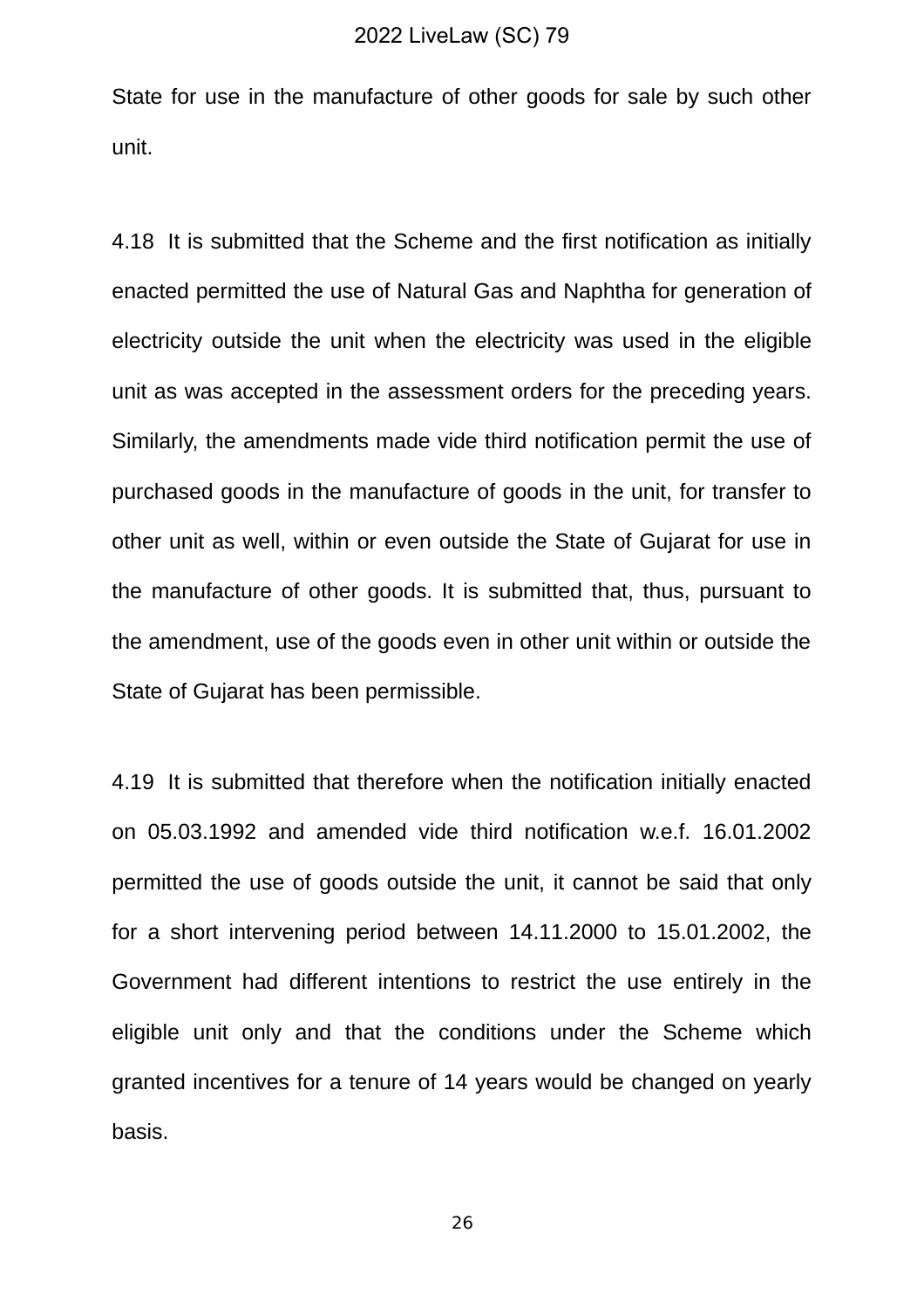4.20 It is submitted that the scheme never envisaged or provided for use of goods in the same form in which they were purchased, and Naphtha and Natural Gas purchased by the respondent were used in the form of power in Unit No. 2 and, therefore, there was no breach of declarations given in Form No. 26 for purchase of these goods.

4.21 It is further submitted that even otherwise any amendment made to the original eligibility condition, would be prospective in nature and applicable only to fresh industrial units/entities which would become eligible after 14.11.2000. The amended notification would not be applicable on industries that were setup pursuant to, and eligible under the first notification and whose rights had crystallised for 14 years under the first notification.

4.22 It is submitted that as such the respondent – Essar Steel has not committed any breach of declarations given in Form No. 26. Merely because Natural Gas and Naphtha were used for generation of electricity through EPL, which was ultimately used in the eligible unit, the respondent – ESL cannot be said to have breached the given conditions.

4.23 It is submitted that even assuming that the second and the third notifications were applicable to the respondent – ESL, the amended condition does not require "direct" use of purchased goods in the unit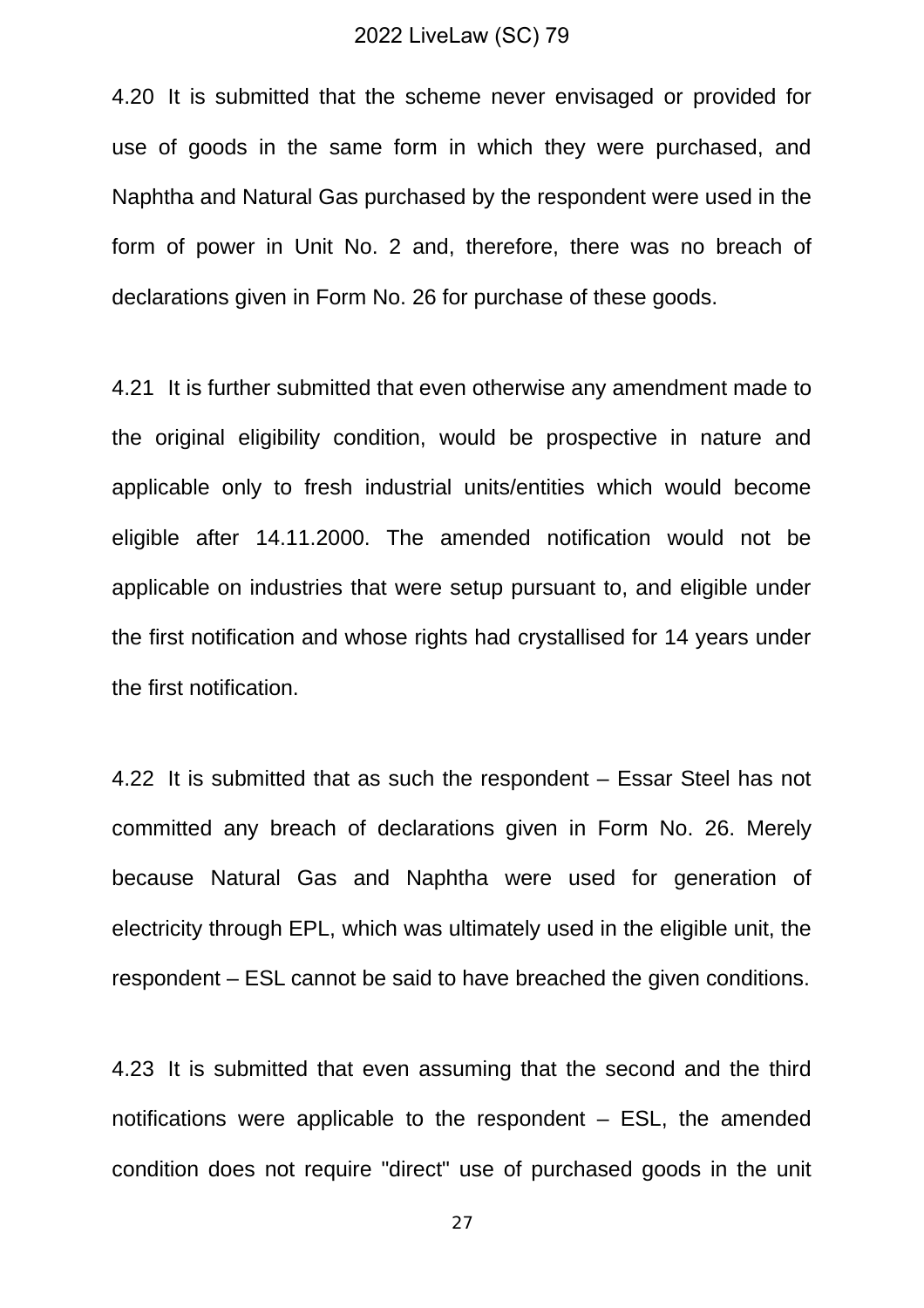and therefore even when Natural Gas/Naphtha after conversion into electricity is used in the unit, the condition is satisfied. It is submitted that there are concurrent findings of fact both, by the High Court and the Tribunal that there is no diversion of the fuel purchased by the respondent- ESL at a concessional rate, and the same was given to EPL only for a limited purpose for conversion to electricity and was thereafter used by the respondent – Essar Steel in its manufacturing process.

4.24 It is further submitted by Shri Rai, learned Senior Advocate appearing on behalf of the respondent – ESL that even otherwise the demand of the purchase tax was barred by the Rule of promissory estoppel and legitimate expectation as observed and held by the Tribunal as well as by the Hon'ble High Court.

4.25 It is submitted that the respondent invested a sum of Rs.5000 crores for the manufacture of HRC in its Unit No. 2 by relying upon the incentives provided by the appellant-State. The said incentive provided in the Scheme and the first notification imposes a condition that the goods purchased by the eligible entity would be used by it within the State of Gujarat as raw materials, processing materials or consumable stores in the manufacture of goods to be sold by the eligible entity. It is submitted that therefore thereafter the State is estopped from amending the conditions required to be met for obtaining the incentives, since the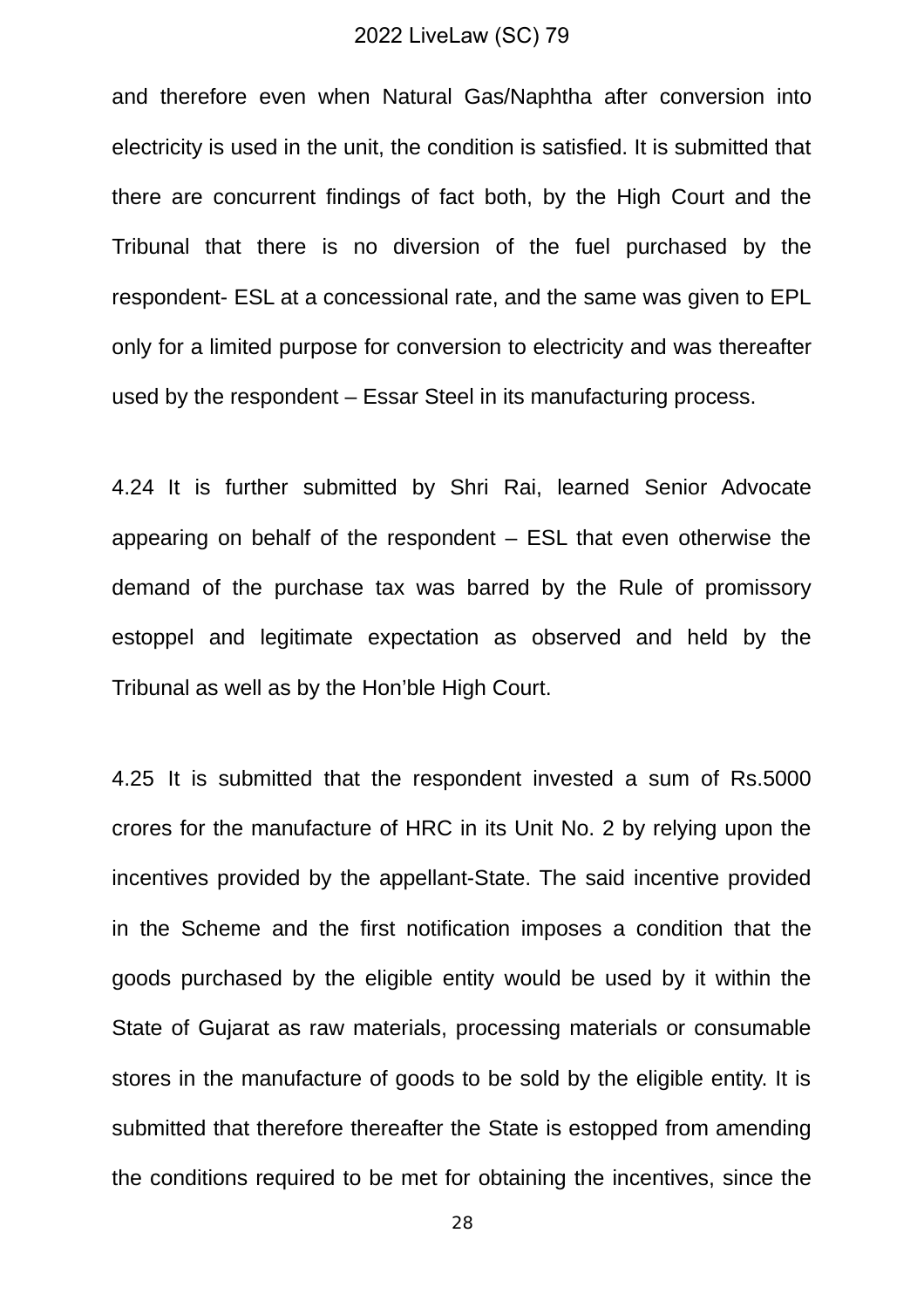respondent acted upon the assurance of the State that as long as it met the conditions, it would be eligible for receiving exemptions for a fixed amount of time as contemplated under the Scheme.

4.26 It is submitted that based on the assurance of the State, the respondent had changed its position irretrievably by making huge investments in Unit No. 2 and by entering into various agreements including the one with Essar Power Limited for supply of electricity. It is submitted that therefore the Hon'ble High Court and the Tribunal were correct in invoking the principle of promissory estoppel as a rule of evidence to recognize the crystallised rights of the respondent.

4.27 It is further submitted that even otherwise in any case the imposition of penalty by the State upon the respondent is illegal and without any basis in law. It is submitted that (a) the respondent has not breached the conditions as stipulated in the first notification; (b) the second and the third notifications are not applicable to the respondent and; (c) even assuming that the second and third notifications are applicable to the respondent, the conditions therein have not been breached by the respondent, the question of imposition of penalty would not arise.

4.28 It is further submitted that even otherwise, the State has mechanically imposed the penalty, at the maximum rate of 150%,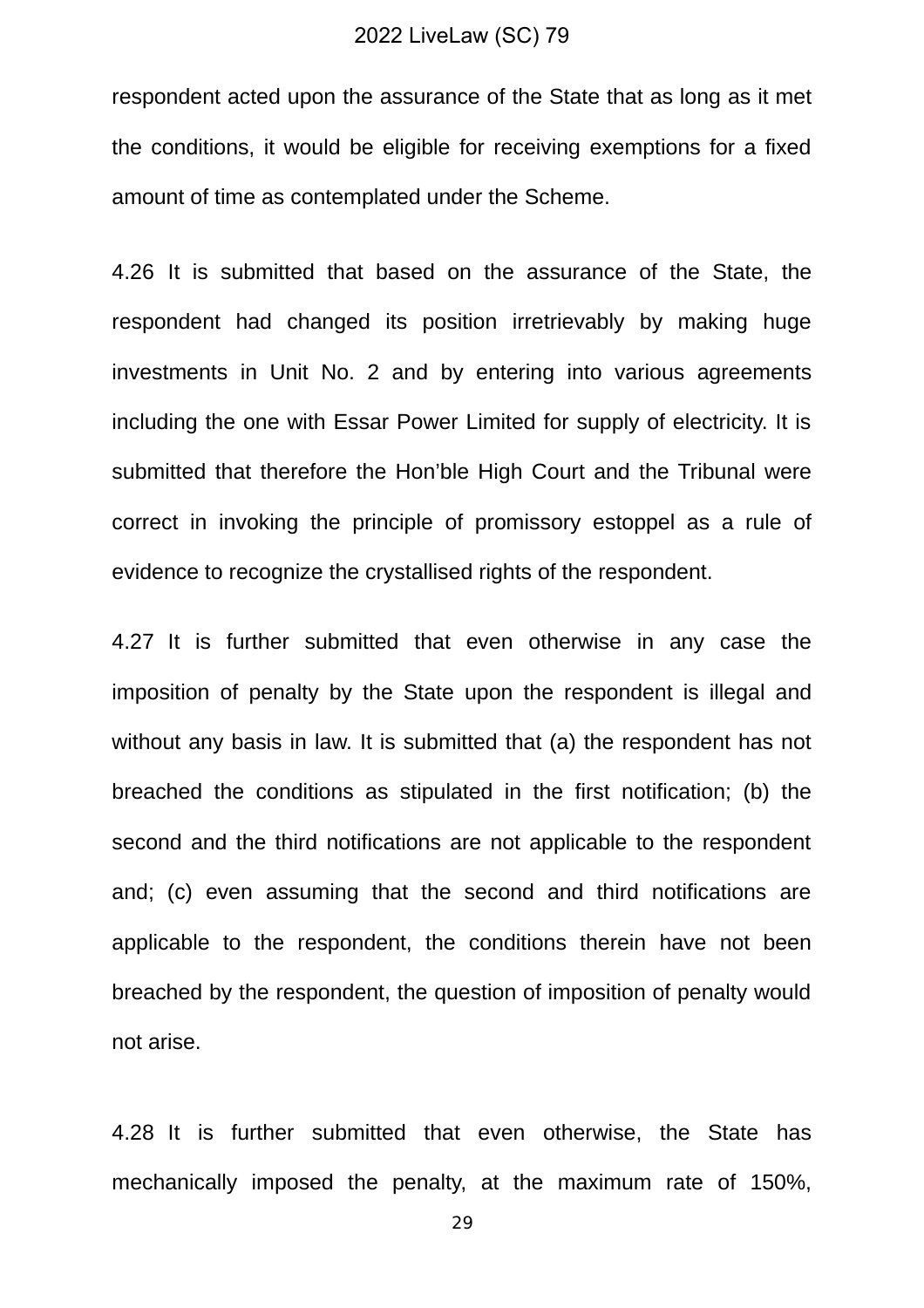without any application of mind or adjudication. It is submitted that therefore, the imposition of penalty without appreciating the factual circumstances surrounding the dispute is arbitrary, unjust, and illegal, and therefore the Tribunal as well as the Hon'ble High Court has rightly set aside the imposition of penalty.

4.29 It is further submitted that as held by this Court in several judgments the imposition of penalty is the result of a quasi-criminal adjudication. Reliance is placed upon the decision of this Court in **Hindustan Steel Ltd. Vs. State of Orissa, (1969) 2 SCC 627** and **Excel Crop Care Limited Vs. Competition Commission of India and Anr., (2017) 8 SCC 47**.

4.30 It is submitted that in the facts of the present case the respondent had been under a genuine bona fide belief that it was eligible to claim exemption under the first notification based on the declaration made in Form No. 26 and that the amended notifications would not govern the respondent since the incentives had been assured under the Scheme for a fixed period of time and such belief of the incentive was also upheld by the letter dated 16.08.2002 issued by the Commissioner of Sales Tax, which confirmed that there has been no breach by the respondent and that the State has not made out a case of mala fide intention or willful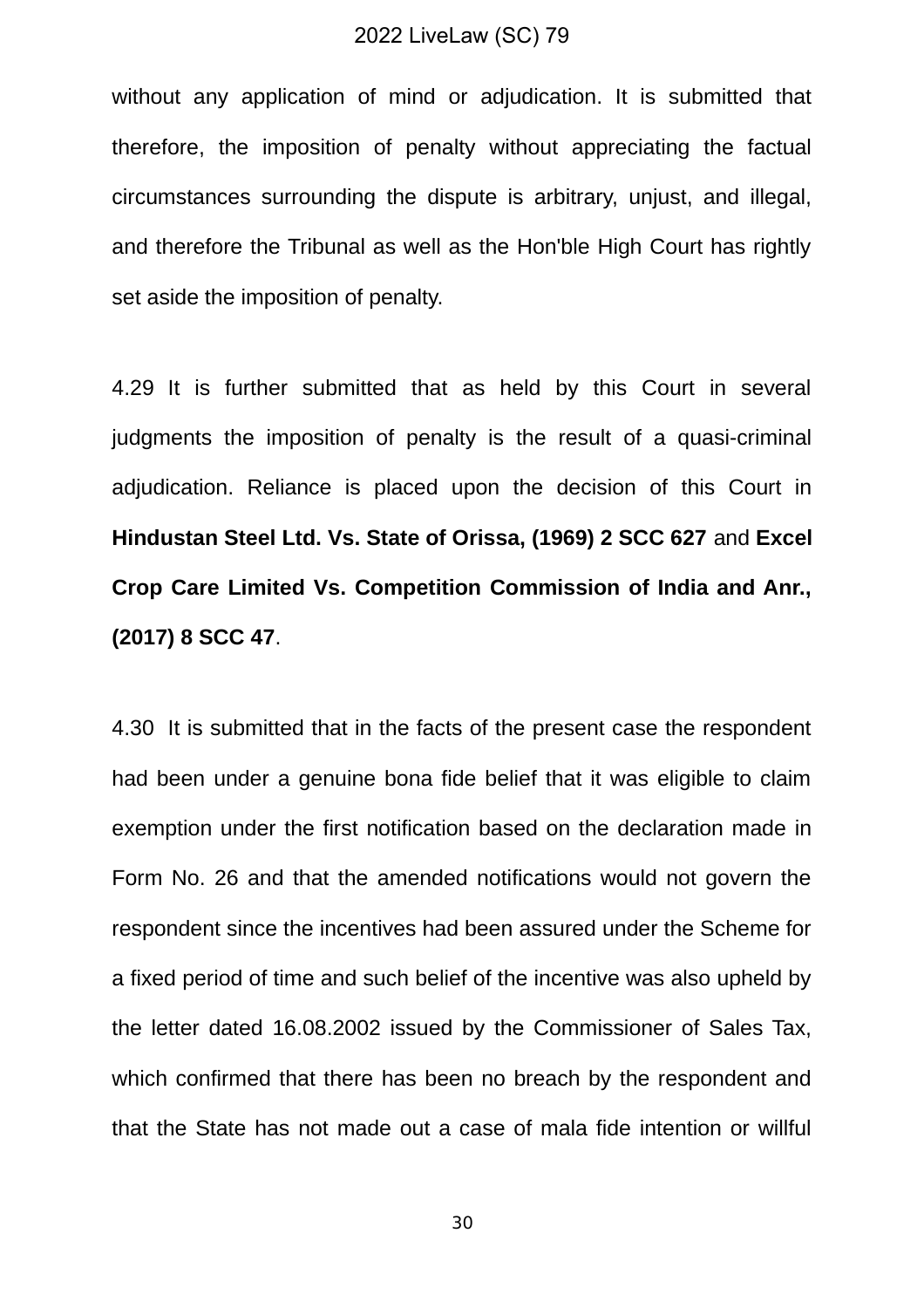and deliberate contravention of the statutory provisions by the respondent, there is no justification at all for levy of the penalty.

4.31 Making above submissions, it prayed to dismiss the present appeal.

5. Heard the learned counsel appearing for the respective parties at length.

6. The questions which are posed for consideration of this Court in the present appeals are:

- (i) Whether the respondent -dealer-assessee Essar Steel Ltd. (erstwhile) was/is entitled to the exemption from payment of the purchase tax as per the original Entry No.255(2) vide F.D.'s notification dated 05.03.1992?
- (ii) Whether subsequent amended Entry No.255(2) issued vide Notifications dated 14.11.2000 and 16.01.2002 in any way alters or amends the basic requirements/conditions stipulated as per the first notification dated 05.03.1992?
- (iii) Whether the subsequent amended Entry vide Government Notifications dated 14.11.2000 and 16.01.2002 in any way takes away the right of the respondent to avail the exemption under the first/parent Entry No.255(2) issued vide Notification dated 05.03.1992?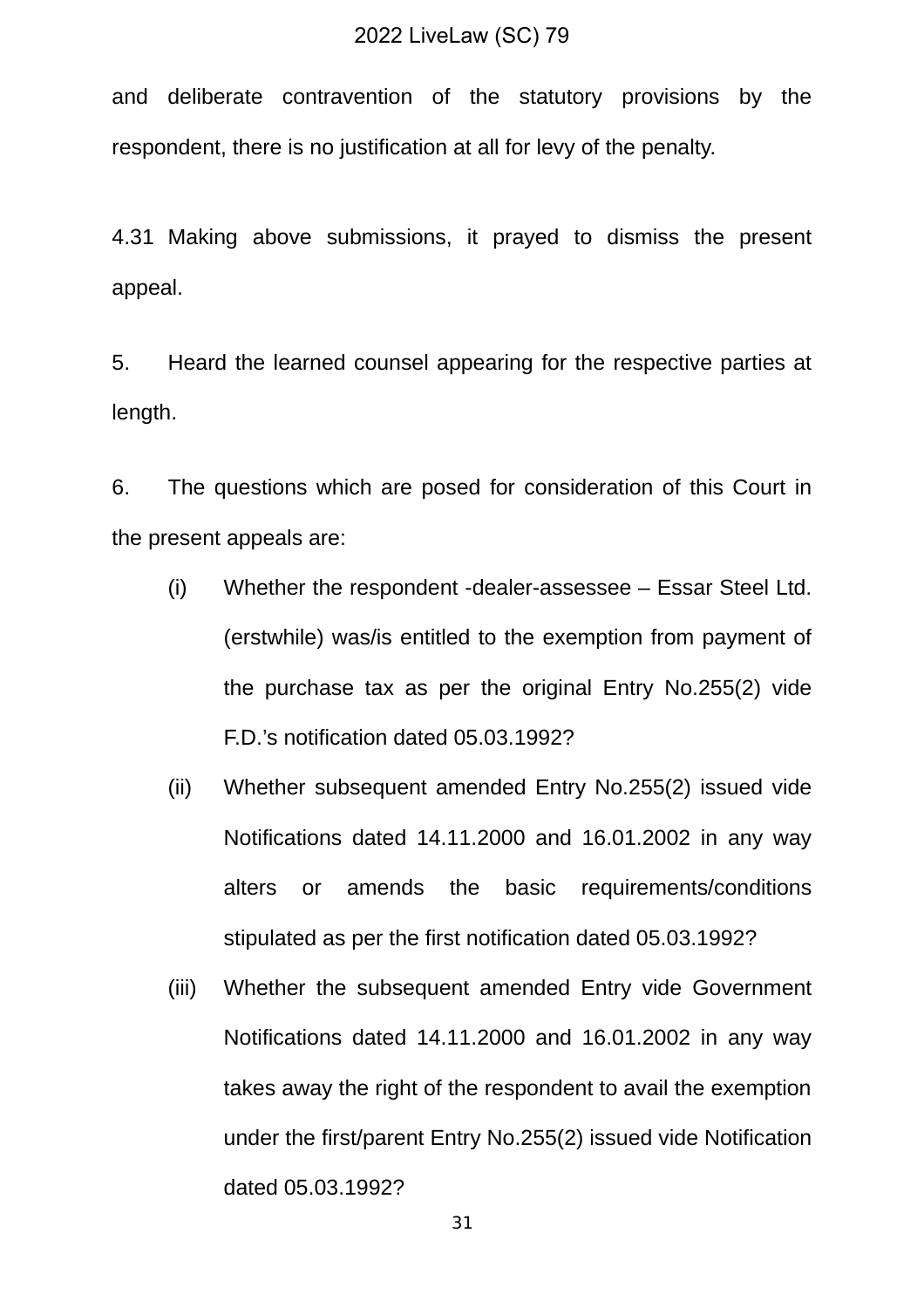- (iv) Whether there was any breach of the declaration filed by the respondent as per Form No.26?
- (v) Whether in the facts and circumstances of the case, the demand of the purchase tax on and after 14.11.2000 was hit by the principle of promissory estoppel?

7. While answering the aforesaid questions, the original Entry No.255(2) vide Notification dated 05.03.1992 and the subsequent amended Entry No.255(2) amended by Notifications dated 14.11.2000 and 16.01.2002 and the conditions/eligibility criteria mentioned in the said notifications are required to be referred to, which read as under:-

| Entry<br>No. | <b>Class of Sales of</b><br><b>Purchases</b>                                                                                                                       | <b>Conditions</b>                                                                                                                                                                                                                                                                                                                                                                                                                                                                                                                          |
|--------------|--------------------------------------------------------------------------------------------------------------------------------------------------------------------|--------------------------------------------------------------------------------------------------------------------------------------------------------------------------------------------------------------------------------------------------------------------------------------------------------------------------------------------------------------------------------------------------------------------------------------------------------------------------------------------------------------------------------------------|
| 255<br>(2)   | Sale or<br>raw<br>materials,<br>processing<br>materials,<br>consumable<br>stores or packing<br>materials<br>by<br>a a<br>registered dealer<br>to an eligible unit. | (1) If the eligible unit furnishes to<br>the selling dealer a certificate<br>in Form 26 appended hereto<br>declaring inter alia that the<br>goods are required for use by<br>him within the State of Gujarat<br>as raw materials, processing<br>materials or consumable<br>stores in the manufacture of<br>goods for sale within the State<br>of Gujarat or as packing<br>materials in packing of the<br>goods so manufactured.<br>(2) If the eligible unit fulfils the<br>conditions specified hereunder<br>and further conditions as may |

# **1. Original Entry No.255 (2) vide F.D's Notification dated 05.03.1992.**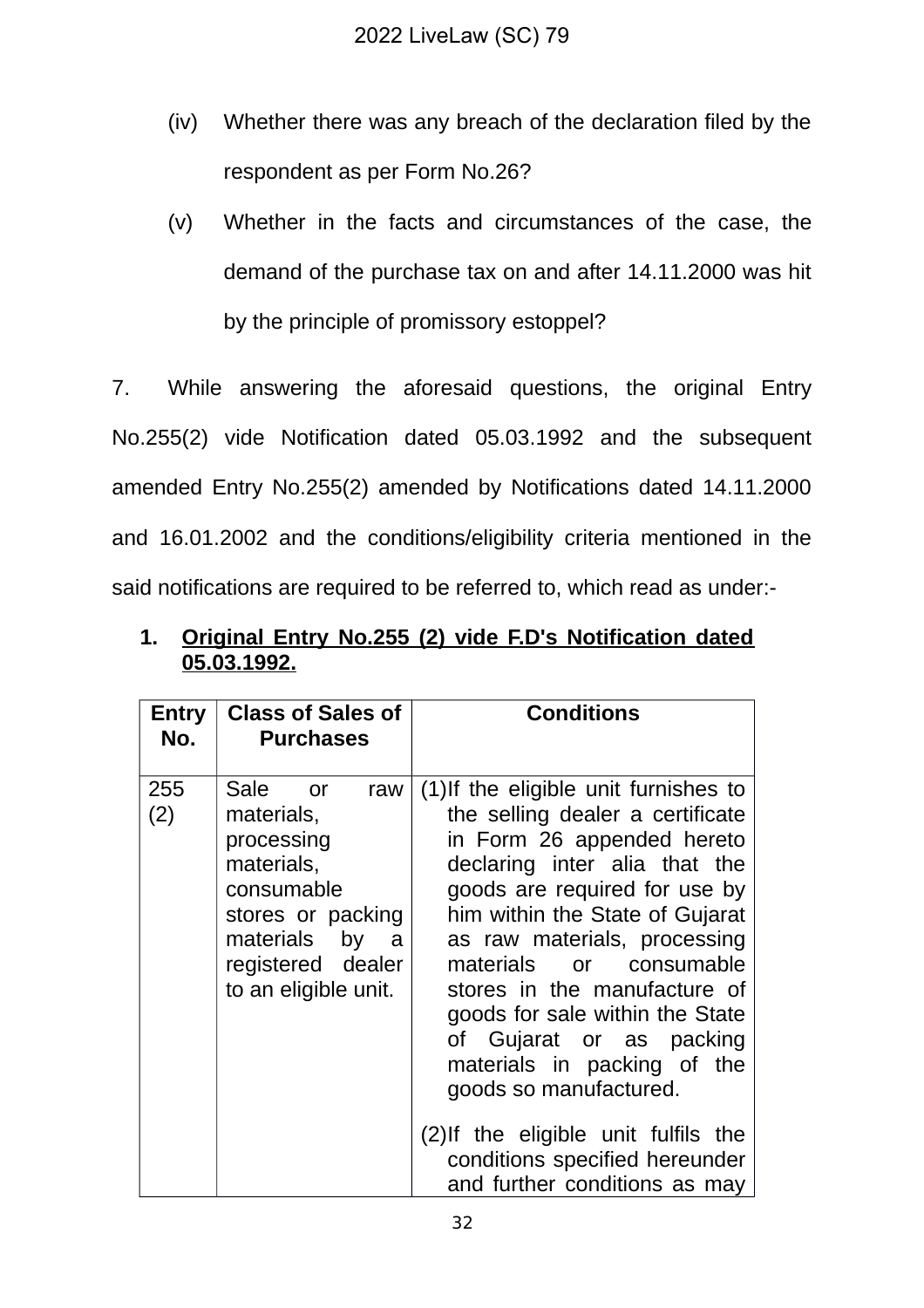| be laid down from time to time. |
|---------------------------------|
|---------------------------------|

# **Conditions:-**

6. The eligible unit shall actually use the goods purchased within the State of Gujarat as raw materials, processing materials or consumable stores in the manufacture of goods for sale within the State of Gujarat or outside the State of Gujarat or as packing materials in the packing of the goods so manufactured.

# **2. Amendments in Entry No.255(2) vide Government Notification dated 14.11.2000**

| Entry      | <b>Class of Sales of</b>                                                                                                                                                   | <b>Conditions</b>                                                                                                                                                                                                                                                                                                             |  |
|------------|----------------------------------------------------------------------------------------------------------------------------------------------------------------------------|-------------------------------------------------------------------------------------------------------------------------------------------------------------------------------------------------------------------------------------------------------------------------------------------------------------------------------|--|
| No.        | <b>Purchases</b>                                                                                                                                                           |                                                                                                                                                                                                                                                                                                                               |  |
|            |                                                                                                                                                                            |                                                                                                                                                                                                                                                                                                                               |  |
| 255<br>(2) | Sale<br>raw<br><b>or</b><br>materials,<br>processing<br>materials,<br>consumable<br>stores or packing<br>materials<br>by<br>a<br>registered dealer<br>to an eligible unit. | If the eligible unit furnishes to<br>(1)<br>the selling dealer a certificate<br>in Form 26 appended hereto<br>obtained<br>from<br>and<br>the<br><u>registering</u><br><u>authority,</u><br>declaring inter alia that the<br>goods shall be used by it as<br>raw materials, processing<br>consumable<br>materials<br><b>or</b> |  |
|            |                                                                                                                                                                            | stores in its industrial unit for<br>which it has obtained<br>the<br>eligibility certificate in<br>the<br>manufacture of goods<br>for<br>within<br>sale<br>the State<br>0f<br>Gujarat or outside the State<br>of Gujarat or as packing<br>materials in the packing of<br>goods so manufactured.                               |  |

# **Conditions:**

6. The eligible unit shall actually use the goods purchased as raw materials, processing materials or consumable stores in its industrial unit for which it has obtained the eligibility certificate in the manufacture of goods for sale within the State of Gujarat or outside the State of Gujarat, or as packing materials in the packing of goods so manufactured.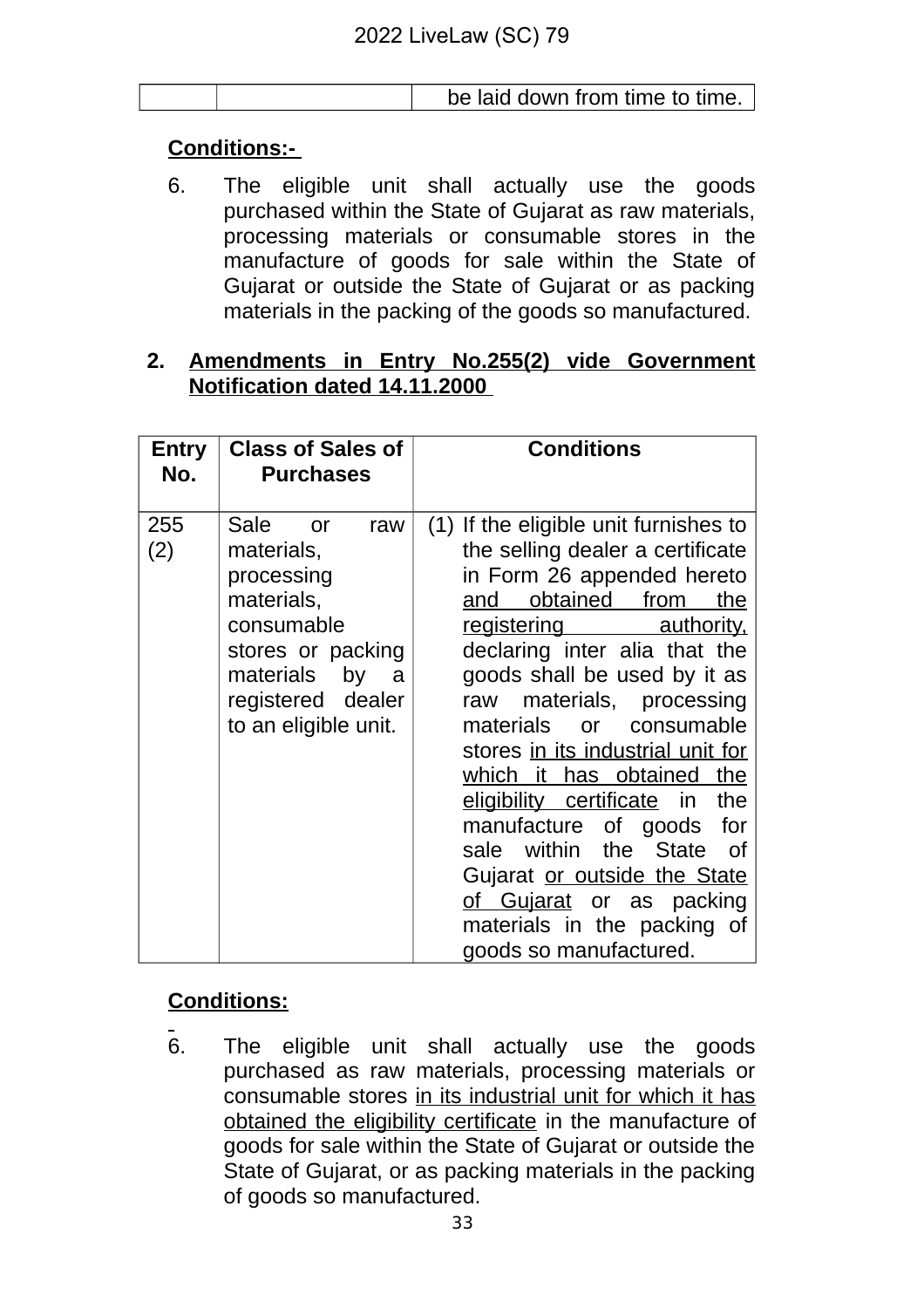(c) In Form 26, for the words "within the State of Gujarat" the words "in the industrial unit for which the eligibility certificate has been obtained" have been substituted.

# **3. Amendment in Entry No.255(2) vide Government Notification dated 16.01.2002.**

| Entry<br>No. | <b>Class of Sales of</b><br><b>Purchases</b>                                                                                                                            | <b>Conditions</b>                                                                                                                                                                                                                                                                                                                                                                                                                                                                                                                                                                                                                                                                                                                                                                                                                                 |
|--------------|-------------------------------------------------------------------------------------------------------------------------------------------------------------------------|---------------------------------------------------------------------------------------------------------------------------------------------------------------------------------------------------------------------------------------------------------------------------------------------------------------------------------------------------------------------------------------------------------------------------------------------------------------------------------------------------------------------------------------------------------------------------------------------------------------------------------------------------------------------------------------------------------------------------------------------------------------------------------------------------------------------------------------------------|
| 255<br>(2)   | Sale<br>raw<br><b>or</b><br>materials,<br>processing<br>materials,<br>consumable<br>stores or packing<br>materials<br>by a<br>registered dealer<br>to an eligible unit. | (1) Insertion of condition (IA) after<br>condition (I) or<br>(IA) If the eligible unit furnishes to<br>the selling dealer a certificate<br>in Form 26 appended hereto<br>obtained from<br>the<br>and<br>registering authority, declaring<br>inter alia that the goods shall<br>be used by it as raw materials,<br>processing materials<br><b>or</b><br>consumable stores in<br>its<br>industrial unit for which it has<br>obtained<br>the<br>eligibility<br>certificate, in the manufacture<br>of goods for dispatch to its<br>another<br>division<br>unit<br><b>or</b><br>situated within the State for<br>the manufacture<br>use in<br>of<br>another goods for sale by such<br>another unit or division or to its<br>another<br>division<br>unit<br><b>or</b><br>situated outside the State for<br>use in the manufacture<br>of<br>other goods. |

# (b) Insertion of condition 6(A) after condition 6

(6A) The eligible unit shall actually use the goods so purchased as raw material, processing material or consumable stores in its industrial unit for which it has obtained the eligibility certificate, in the manufacture of goods, which are dispatched to its another unit or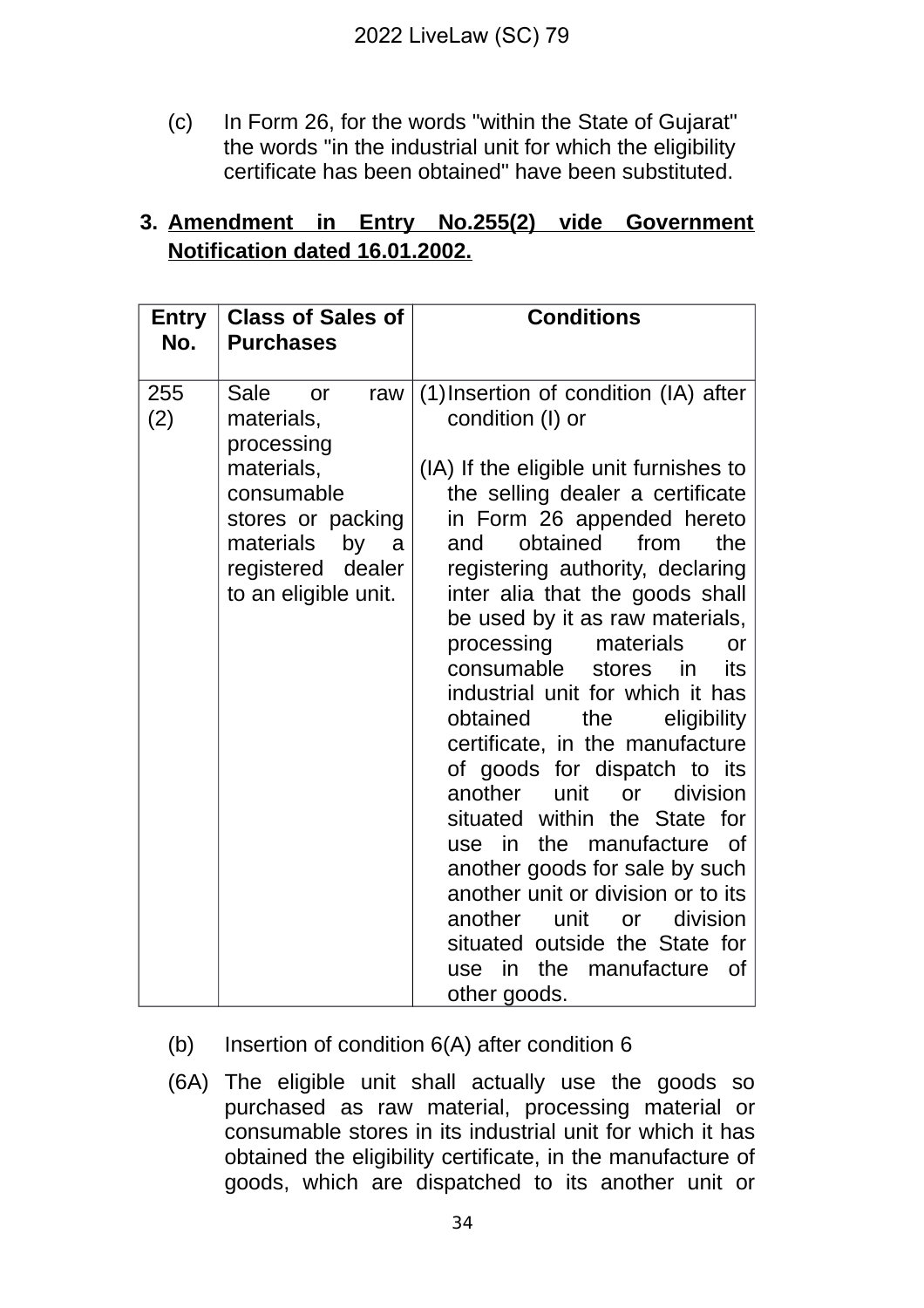division situated within the State for use in the manufacture of other goods for sale by such another unit or division or to its another unit or division situated outside the State for use in the manufacture of other goods.

8. Form No.26 applicable in 1992 reads as under:-

## "FORM-26 [Entry 255]

Certificate by an eligible unit purchasing, goods for use in manufacturing goods.

[See Entry at serial No.255 inserted by Government Notification, Finance Department No. (GHN-8) GST-1092/  $(S.49)$ -(249)-TH dated the 5<sup>th</sup> March, 1992 issued under section 49(2) of the Gujarat Sales Tax Act, 1969]

| I, ___________ of M/s. ______________________Address ___________      |  |                                                                |  |  |  |  |
|-----------------------------------------------------------------------|--|----------------------------------------------------------------|--|--|--|--|
|                                                                       |  | certify the I/the said _______ as/is a registered dealer       |  |  |  |  |
| holding a certificate of registration No. ______ dated ______         |  |                                                                |  |  |  |  |
|                                                                       |  | and also holding a certificate No. _________ dated _______     |  |  |  |  |
|                                                                       |  | granted by the Commissioner of Sales Tax, Gujarat State        |  |  |  |  |
|                                                                       |  | under Government Notification No. (GHN-8) GST-1092             |  |  |  |  |
| $(S.49)-(249)$ TH, dated the 5 <sup>th</sup> March, 1992 and that the |  |                                                                |  |  |  |  |
| goods being raw materials, processing materials mentioned             |  |                                                                |  |  |  |  |
| in bills/cash memo/invoice No. ______ dated ____                      |  |                                                                |  |  |  |  |
| of M/s ____________ will be used by me/the said _                     |  |                                                                |  |  |  |  |
| in the manufacture of goods for sale or being the packing             |  |                                                                |  |  |  |  |
| materials mentioned in bill/cash memo/invoice No.                     |  |                                                                |  |  |  |  |
|                                                                       |  | dated ______________ of M/s. _____________ will be used in the |  |  |  |  |
|                                                                       |  | packing of the goods so manufactured, namely                   |  |  |  |  |
|                                                                       |  |                                                                |  |  |  |  |

I further certify that the aforesaid certificate was in force on the date of the aforesaid purchase of goods.

Place: Signature : Signature : Signature : Signature : Signature : Signature : Signature : Signature : Signature : Signature : Signature : Signature : Signature : Signature : Signature : Signature : Signature : Signature : Date: Status : "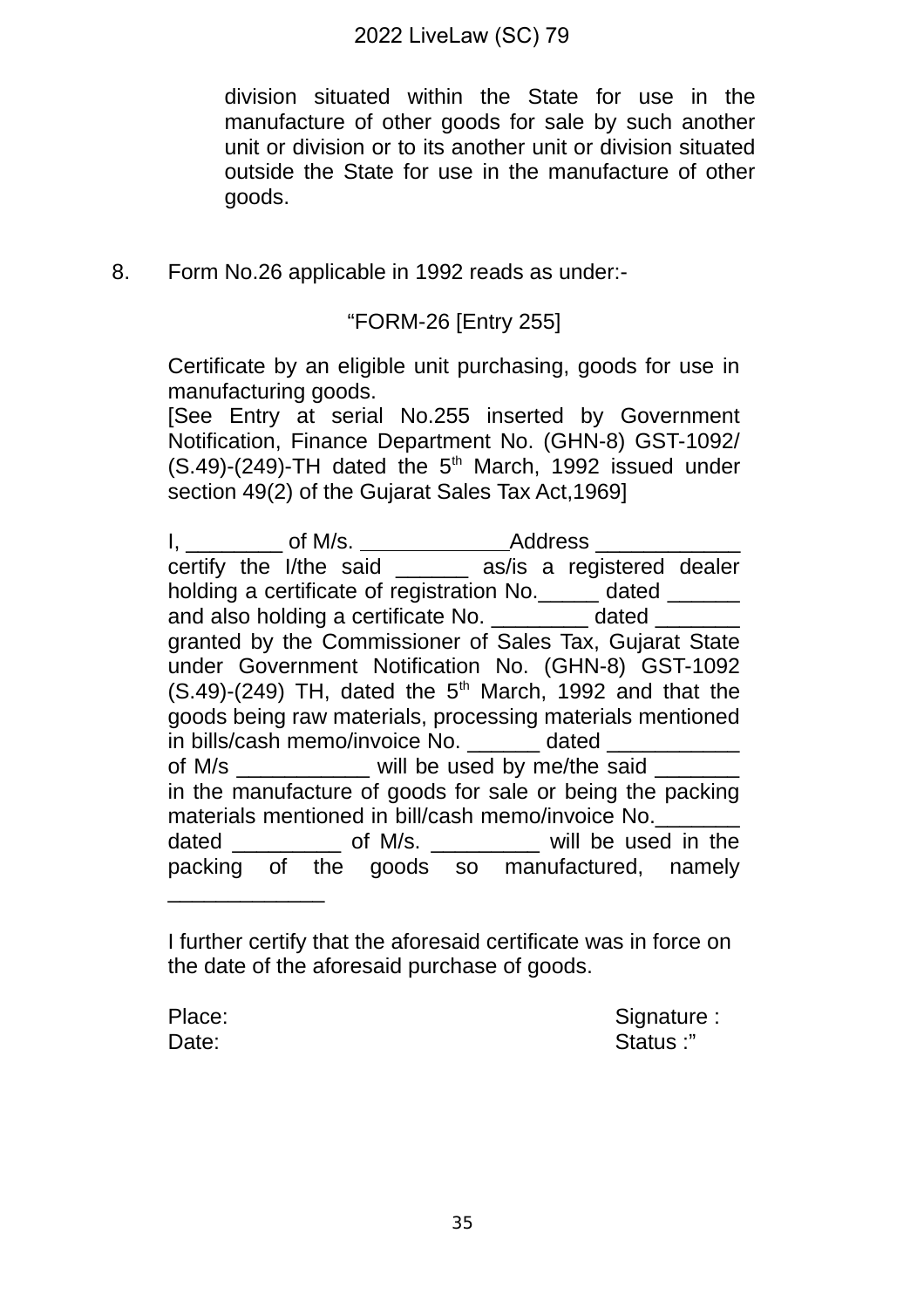9. Form-26 (Entry No.255) as applicable in years 2000/2002 after the

amended Entry No.255(2) vide Notifications dated 14.11.2000 and

16.01.2002 reads as under:-

"FORM-26 [Entry 255]

Certificate by an eligible unit purchasing, goods for use in manufacturing goods.

[See Entry at serial No.255 inserted by Government Notification, Finance Department No. (GHN-8) GST-1092/  $(S.49)$ -(249)-TH dated the 5<sup>th</sup> March, 1992 issued under section 49(2) of the Gujarat Sales Tax Act,1969]

I, \_\_\_\_\_\_\_\_\_ of M/s. \_\_\_\_\_\_\_\_\_\_\_\_\_\_\_\_\_Address \_\_\_\_\_\_\_\_\_\_\_\_\_\_\_\_\_\_\_\_\_\_\_\_\_\_\_\_\_\_\_\_\_\_ certify the I/the said \_\_\_\_\_\_ as/is a registered dealer holding a certificate of registration No. \_\_\_\_\_\_ dated \_\_\_\_\_\_\_ and also holding a certificate No. The dated granted by the Commissioner of Sales Tax, Gujarat State under Government Notification No. (GHN-8) GST-1092  $(S.49)-(249)$  TH, dated the 5<sup>th</sup> March, 1992 and that the goods being raw materials, processing materials mentioned in bills/cash memo/invoice No. \_\_\_\_\_\_ dated \_\_\_\_\_\_\_\_\_\_\_ of M/s \_\_\_\_\_\_\_\_\_\_\_\_ will be used by me/the said (1) [in the industrial unit for which the eligibility certificate has been obtained] in the manufacture of goods for sale (2) [within the State or outside the State of Gujarat or for dispatch either to its another unit or division situated within the State for use in the manufacture of other goods for sale by such another unit or division, or to its another unit or division situated outside the State for use in the manufacture of other goods] or being the packing materials mentioned in bill/cash memo/invoice No.\_\_\_\_\_\_\_ dated of M/s. \_\_\_\_\_\_\_\_\_\_ will be used in the packing of the goods so manufactured, namely

I further certify that the aforesaid certificate was in force on the date of the aforesaid purchase of goods.

Place: Signature : Signature : Signature : Signature : Signature : Signature : Signature : Signature : Signature : Signature : Signature : Signature : Signature : Signature : Signature : Signature : Signature : Signature : Date: Status : Status : Status : Status : Status : Status : Status : Status : Status : Status : Status : Status : Status : Status : Status : Status : Status : Status : Status : Status : Status : Status : Status : Status :

(1) These words were substituted for "within the state of Gujarat" by s-49 (332) dt. 14-11-2000.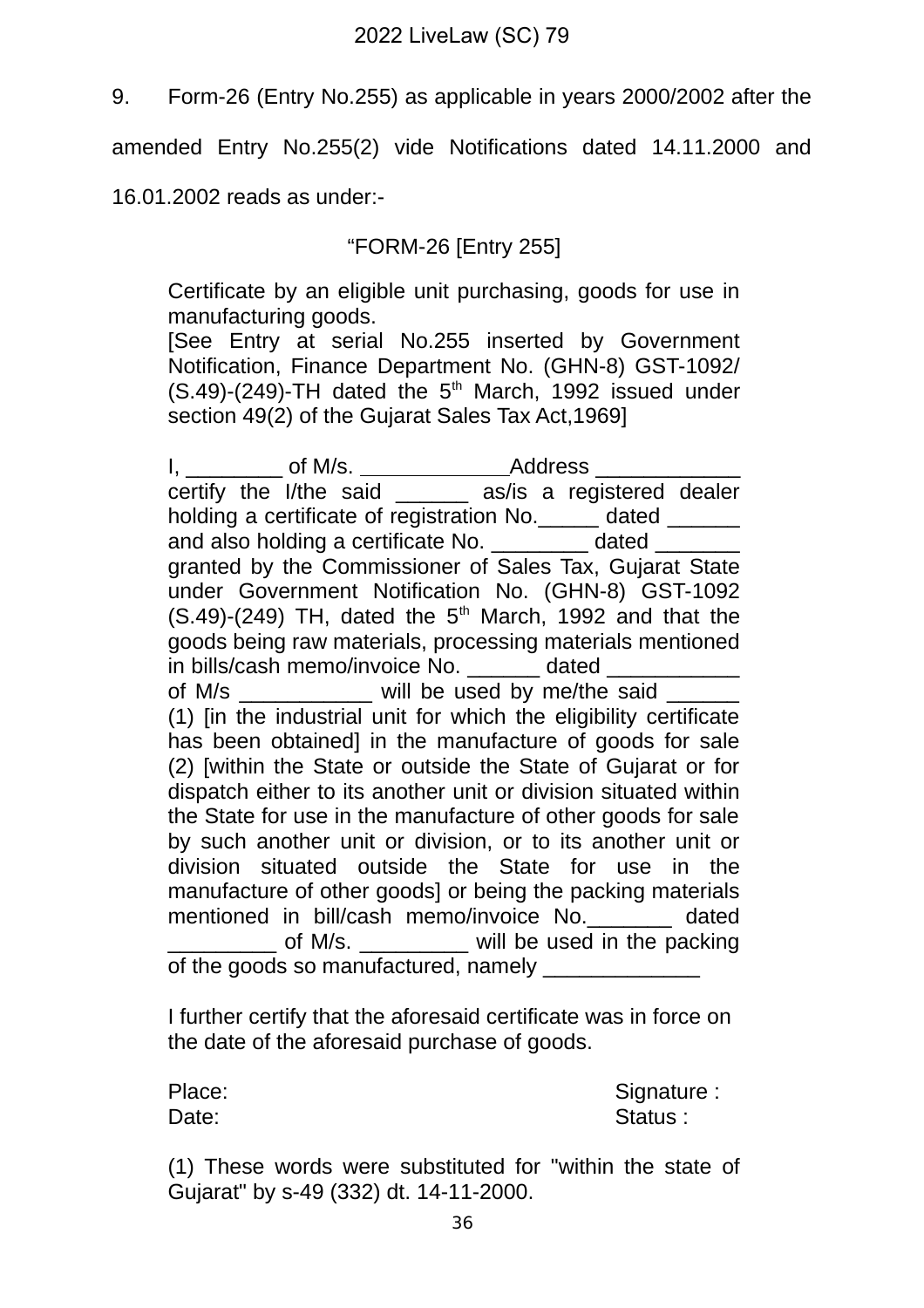(2) These words were inserted by s-49 (357) dt. 16-01- 2002."

10. Thus, as per the original Entry No.255(2) issued by Notification dated 05.03.1992 while claiming the exemption from payment of purchase tax of raw materials, processing materials or consumable stores, the following conditions were required to be fulfilled/complied with:-

- (i) That the eligible unit was required to furnish to the selling dealer a certificate in Form No.26 declaring inter alia that the goods are required for use by **him/it** within the State of Gujarat as raw materials, processing materials or consumable stores in the manufacture of goods for sale within the State of Gujarat or as packing materials in packing of goods so manufactured; and
- (ii) That the eligible unit shall actually use the goods purchased within the State of Gujarat as raw materials, processing materials or consumable stores in the manufacture of goods for sale within the State of Gujarat or outside the State of Gujarat as packing materials for the packing of the goods so manufactured.

10.1 Therefore, only in a case where the raw materials, processing materials or consumable stores are used by the eligible unit and the eligible unit actually uses the goods purchased within the State of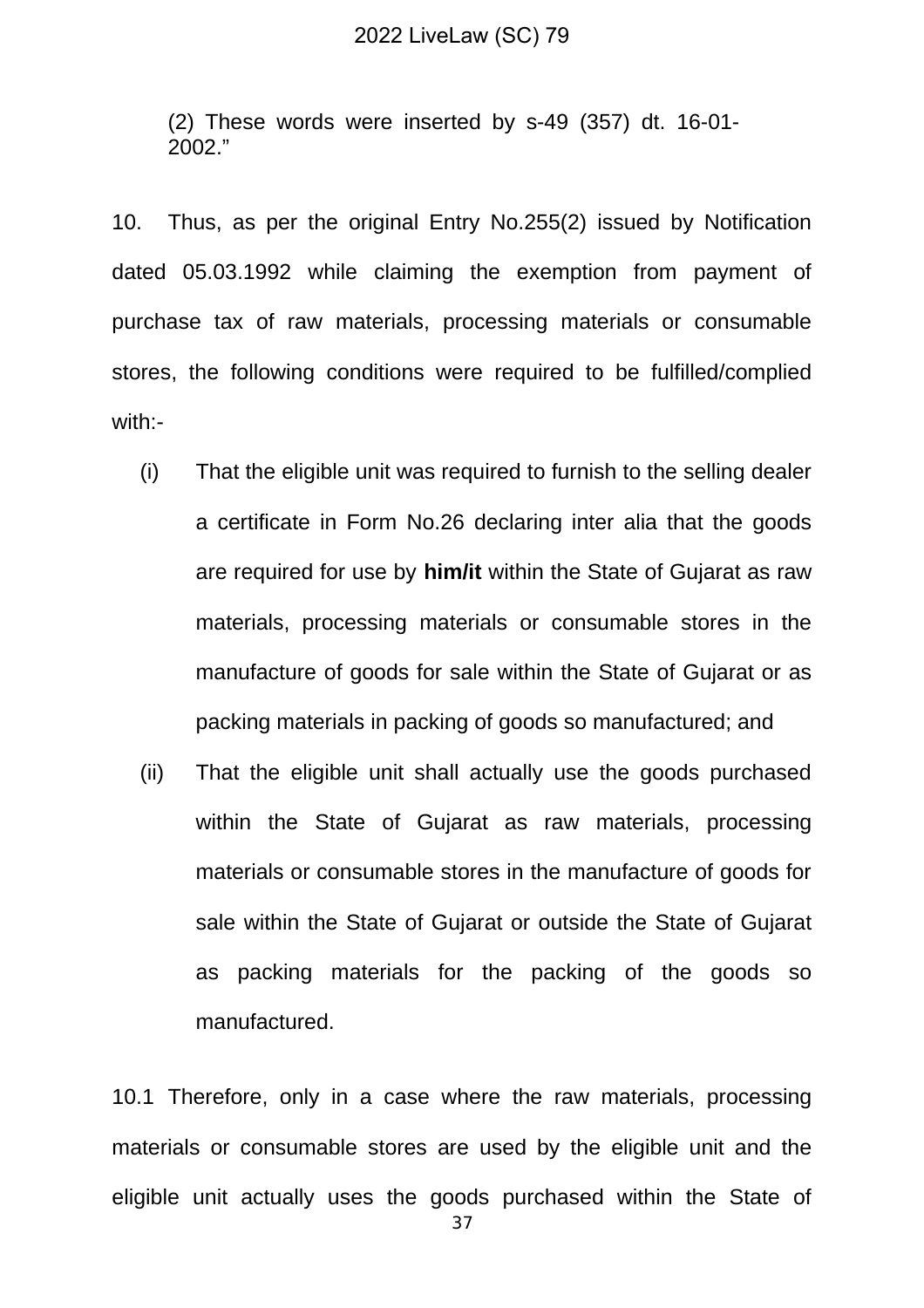Gujarat as raw materials, processing materials or consumable stores in the manufacture of goods, there shall be exemption from payment of purchase tax/sales tax to the extent provided in the said Entry.

11. In the present case, it is an admitted position that after furnishing a declaration in Form No.26, the goods - raw materials, processing materials or consumable stores so purchased were to be used by ESL, but the respondent - ESL after purchase of raw materials – Naphtha and Natural Gas and after availing the benefit of exemption from the payment of purchase tax did not himself/itself used the same, but, instead, sold the same to another entity – EPL and the said another entity – EPL used the said raw materials for generating the electricity, which thereafter came to be sold to the respondent - ESL pursuant to the power purchase agreement. The submission on behalf of the respondent that as Naphtha and Natural Gas were transferred to EPL for generating the electricity, which in turn came to be used by the respondent – ESL for manufacture of HRC, and it cannot be said that there is a breach of conditions of original Entry No.255(2) dated 05.03.1992, cannot be accepted.

11.1 The original Entry No.255(2) dated 05.03.1992 does not provide that the eligible unit after purchase of the raw materials instead of using the same by itself or himself can transfer/sold to another unit and the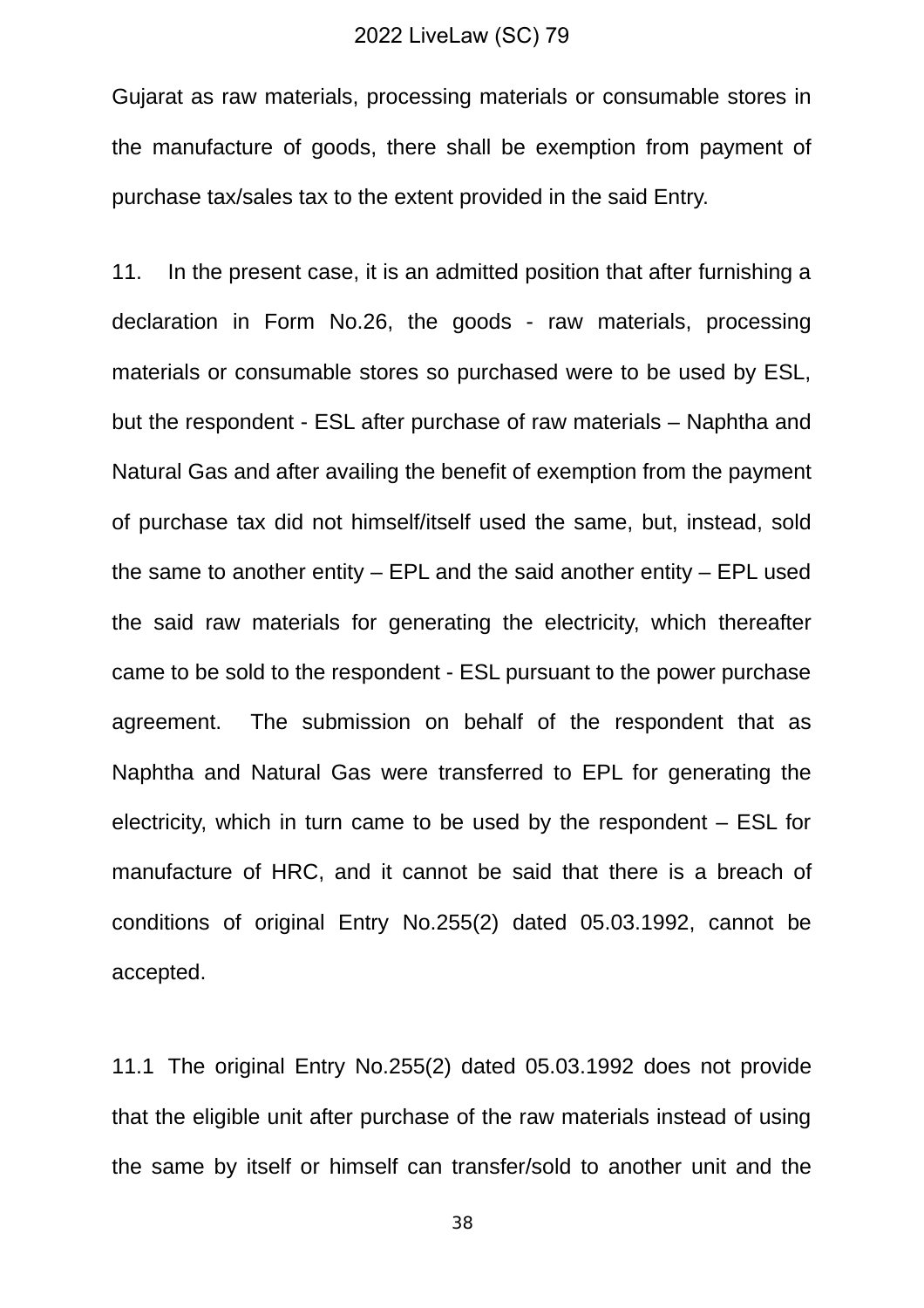another unit can use the said raw materials. If the submission on behalf of the respondent is accepted, in that case, it will be varying the conditions imposed in the original Entry No.255(2) dated 05.03.1992 and it shall tantamount to adding something more than what is not provided in the exemption notification/original entry, which is not permissible. The original notification does not at all permit such transfer and use of the raw materials after availing the exemption for use of another unit, who, as such is otherwise not entitled to any exemption as per the incentive policy.

12. At this stage, it is required to be noted that as per the incentive policy, the actual benefit of exemption was available to certain industries as per the list of 'eligible' industries. The power producing companies were specifically put in the list of 'ineligible' industries for any exemption from sale/purchase tax on procurement of raw materials. Thus, the Essar Power Limited being a power producing company was not eligible at all for any exemption from sale/purchase tax on procurement of raw materials. Therefore, as such, by such transfer and sale of raw materials by ESL to EPL, EPL got the benefit of exemption, which otherwise being a power producing company was not eligible for such an exemption.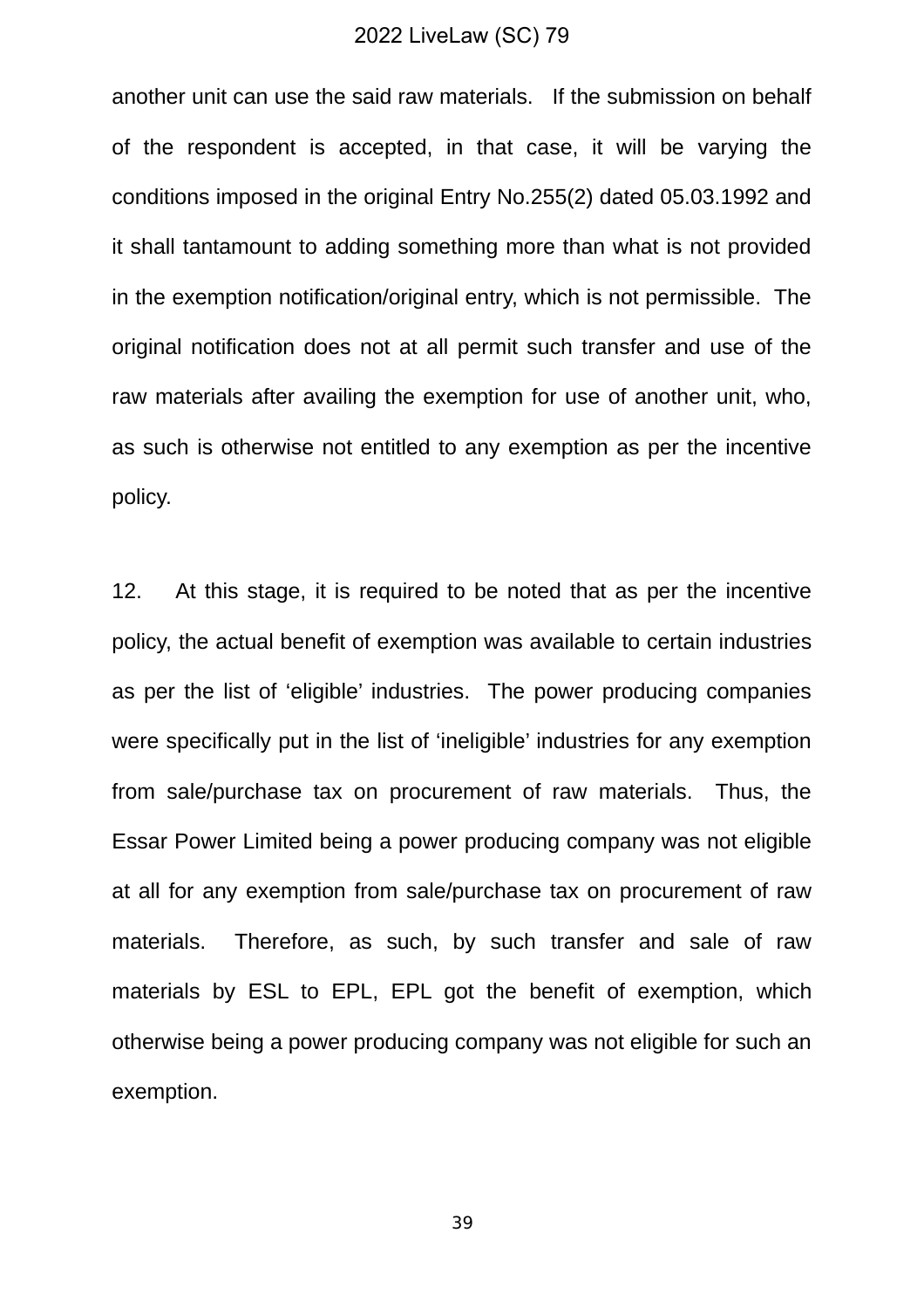13. Learned counsel appearing on behalf of the State is right in submitting that if such an interpretation put forward by the respondent is accepted, in that case, it would completely defeat the purpose of the exemption and it would permit industries, which are eligible for exemption to simply purchase the raw materials; not use them for manufacturing in their own units, and simply transmit them for use and manufacture to other units, even though such units are not eligible for exemption under the notification.

14. Thus, by transfer of Naphtha and Natural Gas by the eligible unit – ESL to another unit – EPL, after availing the exemption from payment of purchase tax and not using the Naphtha and Natural Gas (raw materials) for its own use for manufacture of the goods so manufactured by it, it can be said to be violating the eligibility criteria/condition mentioned in the original Entry No.255(2) dated 05.03.1992 and it can be said that the respondent -Essar Steel Ltd. Committed a breach of the declaration given in Form No.26. Therefore, the High Court has committed an error in holding that the respondent did not commit any breach of any of the conditions mentioned in the original Entry No.255(2) dated 05.03.1992 and that the respondent fulfilled all the conditions provided in the said Entry and that there was no breach of any of the conditions provided in the original Entry No.255(2) dated 05.03.1992.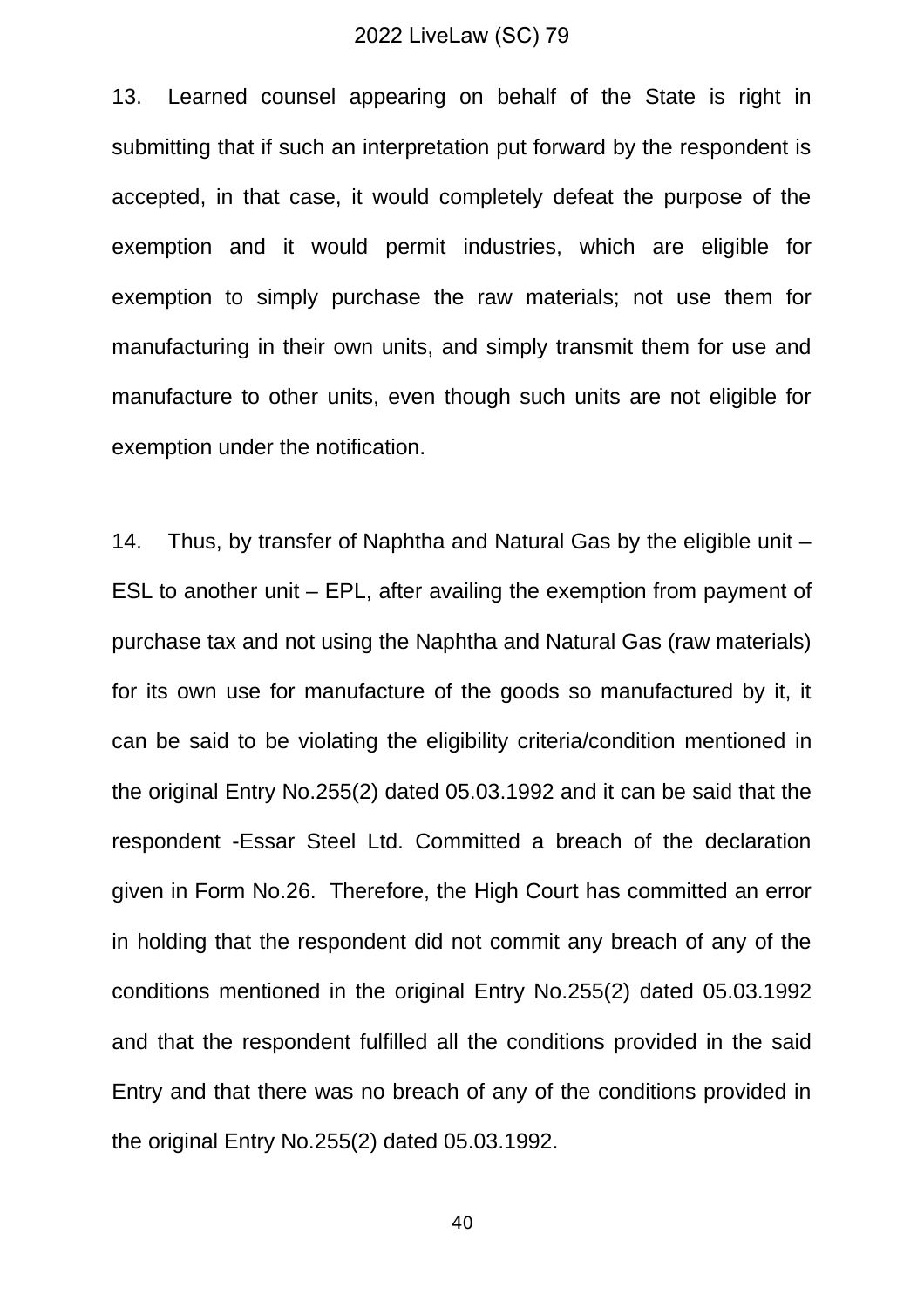14.1 While the exemption notification should be liberally construed, beneficiary must fall within the ambit of the exemption and fulfill the conditions thereof. In case such conditions are not fulfilled, the issue of application of the notification does not arise.

14.2 It is settled law that the notification has to be read as a whole. If any of the conditions laid down in the notification is not fulfilled, the party is not entitled to the benefit of that notification. An exception and/or an exempting provision in a taxing statute should be construed strictly and it is not open to the court to ignore the conditions prescribed in industrial policy and the exemption notifications.

14.3 The exemption notification should be strictly construed and given meaning according to legislative intendment. The Statutory provisions providing for exemption have to be interpreted in the light of the words employed in them and there cannot be any addition or subtraction from the statutory provisions.

14.4 As per the law laid down by this Court in catena of decisions, in the taxing statute, it is the plain language of the provision that has to be preferred, where language is plain and is capable of determining defined meaning. Strict interpretation to the provision is to be accorded to each case on hand. Purposive interpretation can be given only when there is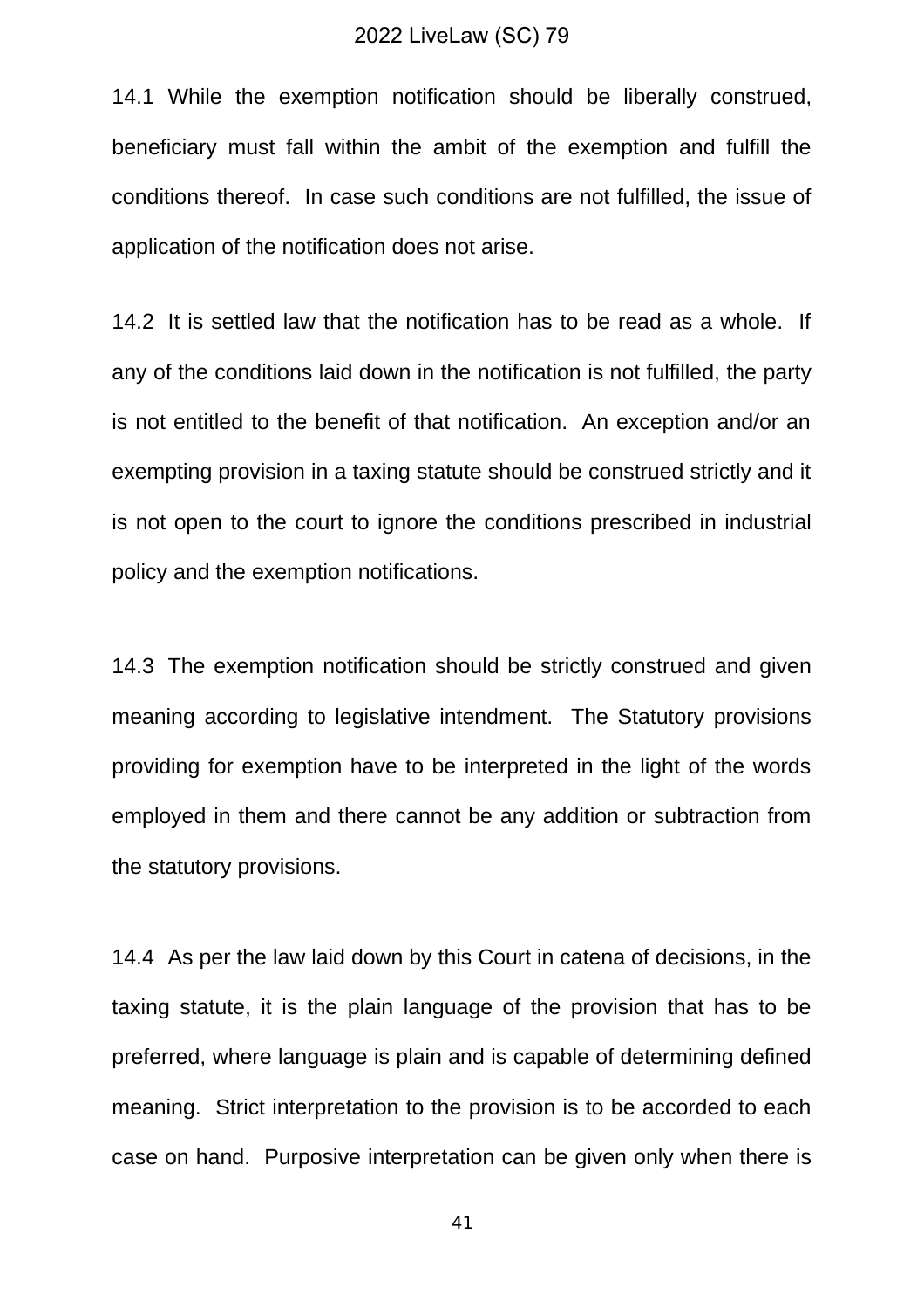an ambiguity in the statutory provision or it alleges to absurd results, which is so not found in the present case.

14.5 In the present case, the intention of the State to provide the incentive under the incentive policy was to give benefit of exemption from payment of purchase tax was to the specific class of industries and, more particularly, as per the list of 'eligible industries'. Exemption was not available to the industries listed in the 'ineligible' industries. It was never the intension of the State Government while framing the incentive policy to grant the benefit of exemption to 'ineligible industries' like the power producing industries like the EPL, which as such was put in the list of 'ineligible' industries.

14.6 Now, so far as the submission on behalf of the respondent that in the event of obscure in a provision in a fiscal statute, construction favourable to the assessee should be adopted is concerned, the said principle shall not be applicable to construction of an exemption notification, as it is clear and not ambiguous. Thus, it will be for the assessee to show that he comes within the purview of the notification. Eligibility clause, it is well settled, in relation to exemption notification must be given effect to as per the language and not to expand the scope deviating from the language. There is a vast difference and distinction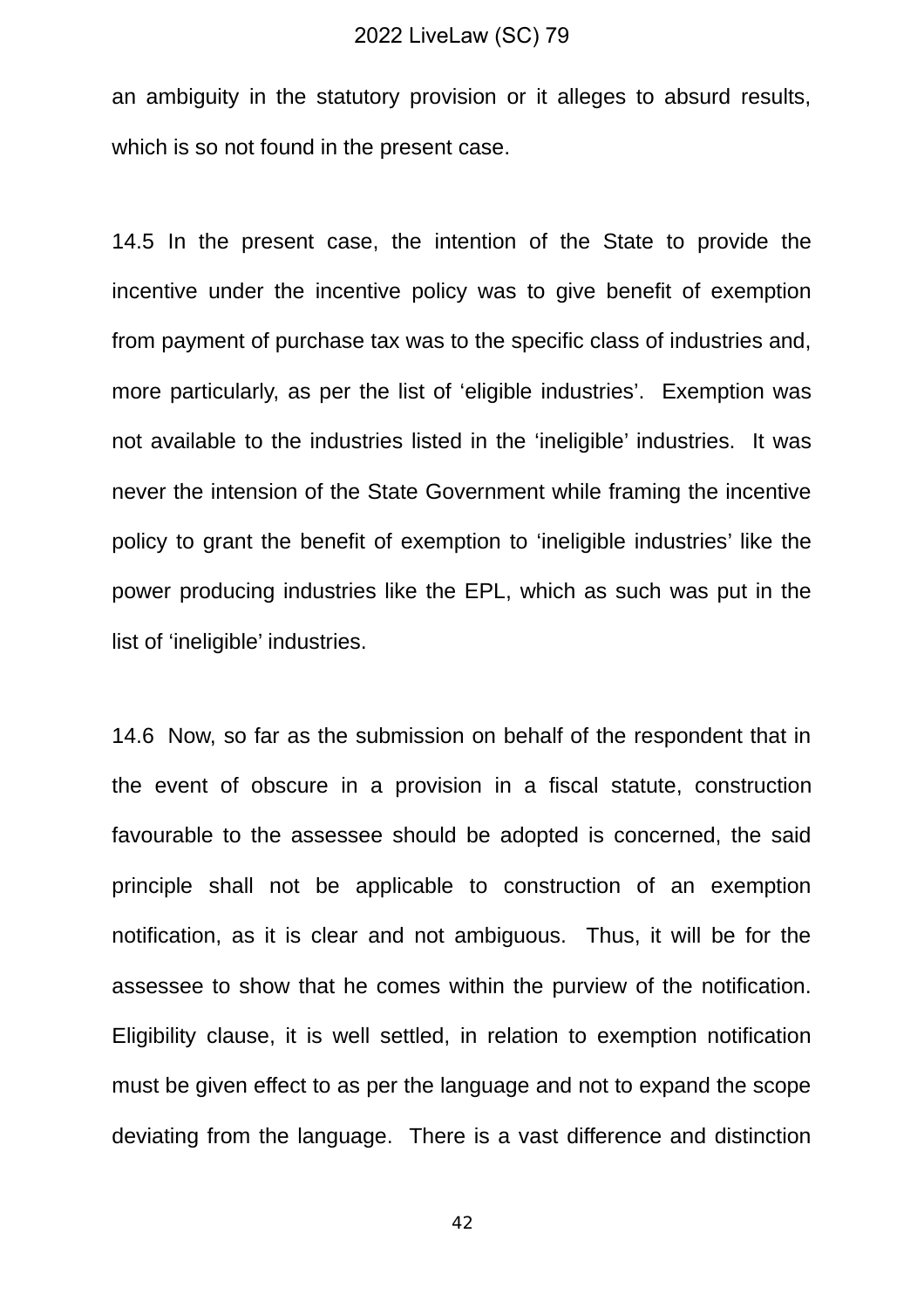between a charging provision in a fiscal statute and an exemption notification.

15. Now, the next question, which is posed for the consideration of this Court is whether the subsequent amended Entries vide notifications dated 14.11.2000 and 16.01.2002 can be said to be clarificatory and/or take away any of the rights under the original Entry No.255(2) dated 05.03.1992 and/or the subsequent notifications modifies/amends the basic conditions for availing the exemption under the original Entry No.255(2) dated 05.03.1992?

15.1 Having gone through the second notification dated 14.11.2000/the amended Entry No.255(2), it can be seen that the same is clarificatory in nature and there is no change in the basic eligibility criteria/conditions mentioned in the original Entry No.255(2). In the subsequent notification, instead of the word "him", the word used is "it" and it is specifically made clear that the raw materials so purchased shall be used in its industrial unit for which it has obtained the eligibility certificate for the manufacture of goods for sale within the State or outside the State of Gujarat or as packing materials in the packing of goods so manufactured. Even as per the original Entry No.255(2) dated 05.03.1992 and even as per the Form No.26 appended thereto, the eligible unit was required to actually use the raw materials purchased. In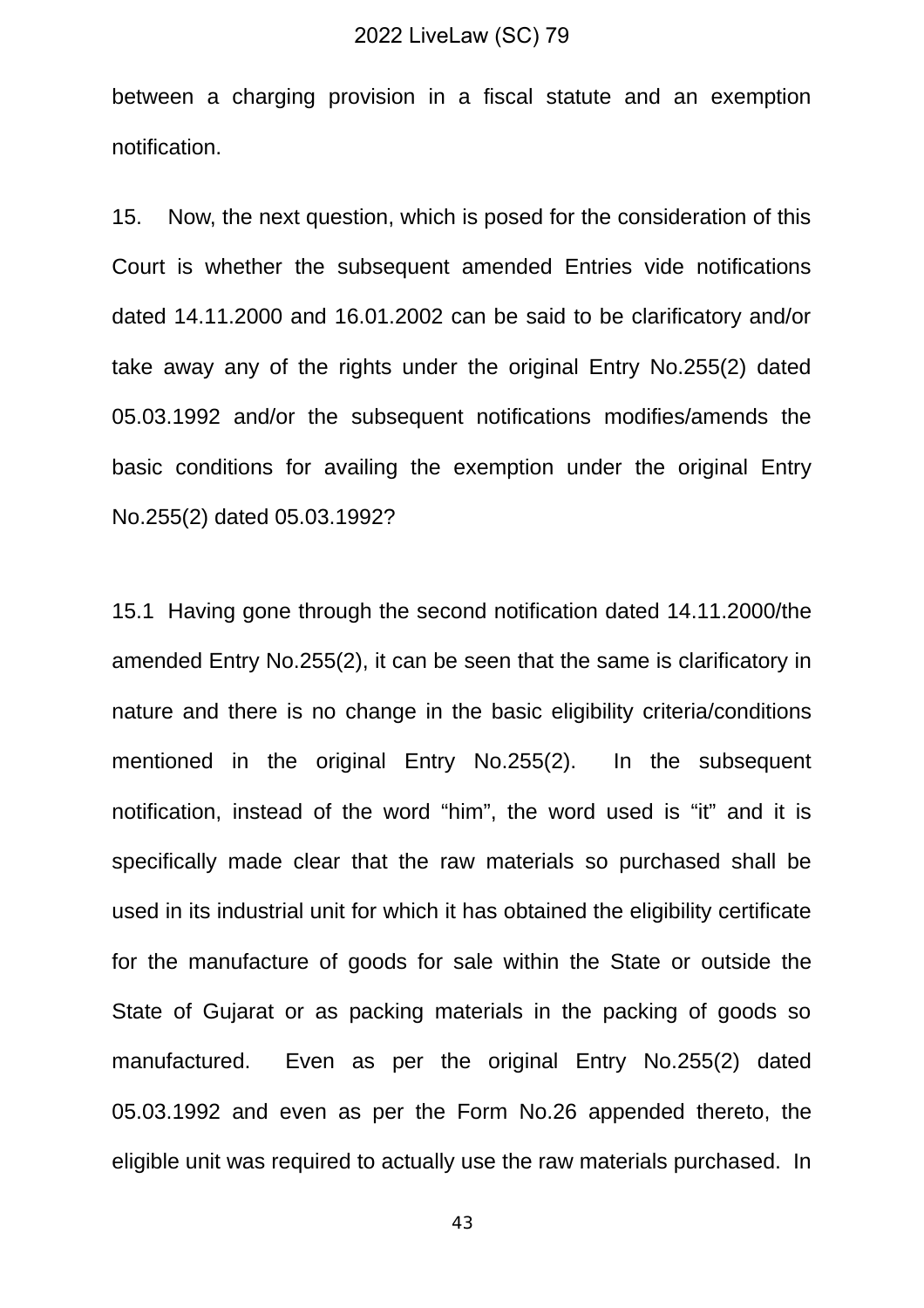the subsequent notification, it is made explicitly clear that the raw materials so purchased are to be used by the eligible unit in its industrial unit. Therefore, the basic requirement that the eligible unit has to actually use such raw materials purchased by him is in no way modified and/or amended. On the contrary, the subsequent amended Entry No.255(2) dated 14.11.2000 can be said to be expanding the scope of eligibility as it was. Earlier the eligible unit was required to actually use the goods purchased within the State of Gujarat and as per the subsequent amended Entry No.255(2) dated 14.11.2000 even if such goods are used by it outside the State of Gujarat in that case also such eligible unit was held to be eligible for exemption. Even as per the condition No.6 in the amended Entry No.255(2) dated 14.11.2000, it is specifically mentioned that the eligible unit shall actually use the goods purchased, which was the requirement in the first notification also. Therefore, the subsequent amended Entry No.255(2) vide notification dated 14.11.2000 can be said to be clarificatory and/or expanding the scope of eligibility, but in no case, it can be said to be taking away any right under the original Entry No.255(2) dated 05.03.1992.

16. Similarly, even the third amended Entry No.255(2) dated 16.01.2002 also cannot be said to be taking away any right available under the original Entry No.255(2) dated 05.03.1992.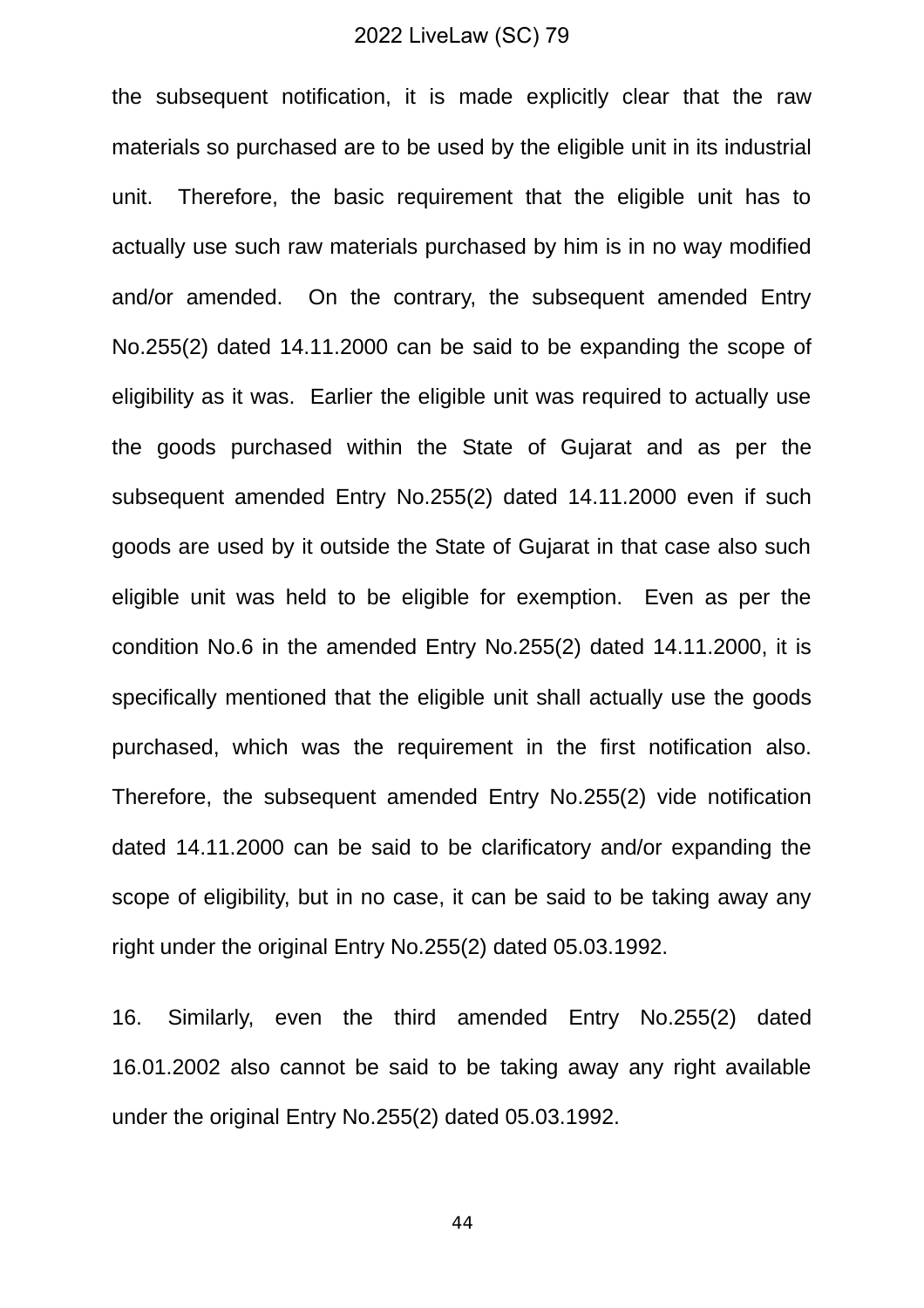16.1 Even the subsequent amended Entry No.255(2) vide notification dated 16.01.2002 also can be said to be expanding the scope of eligibility and in no way can be said to be taking away the rights available to the eligible unit under the original Entry No.255(2) dated 05.03.1992. The eligibility criteria/condition that the eligible unit "shall actually use the goods" remain the same even in the said amended Entry No.255(2) dated 16.01.2002. Therefore, the subsequent notifications/amended Entries cannot be said to be in any way in conflict with the first/parent notification/Entry No.255(2).

17. As observed hereinabove, even under the first/ original Entry No.255(2) dated 05.03.1992 and even as per the declaration furnished in Form No.26, the eligible unit  $-$  respondent  $-$  ESL was required to actually use the goods by him/within the State of Gujarat as raw materials, for manufacture of goods by him. But by actually not using the raw materials so purchased by which it got the benefit of exemption from payment of purchase tax, sold the said raw materials, which in fact were required to be used by him, to another unit/entity, which another unit used it for manufacture of its goods – generating the electricity and which in turn the EPL sold to the ESL. Thus, the ESL– eligible unit did not comply with and/or fulfilled the eligibility criteria/conditions even as per the original Entry No.255(2) and therefore, was/is not entitled to the exemption from payment of the purchase tax as per the exemption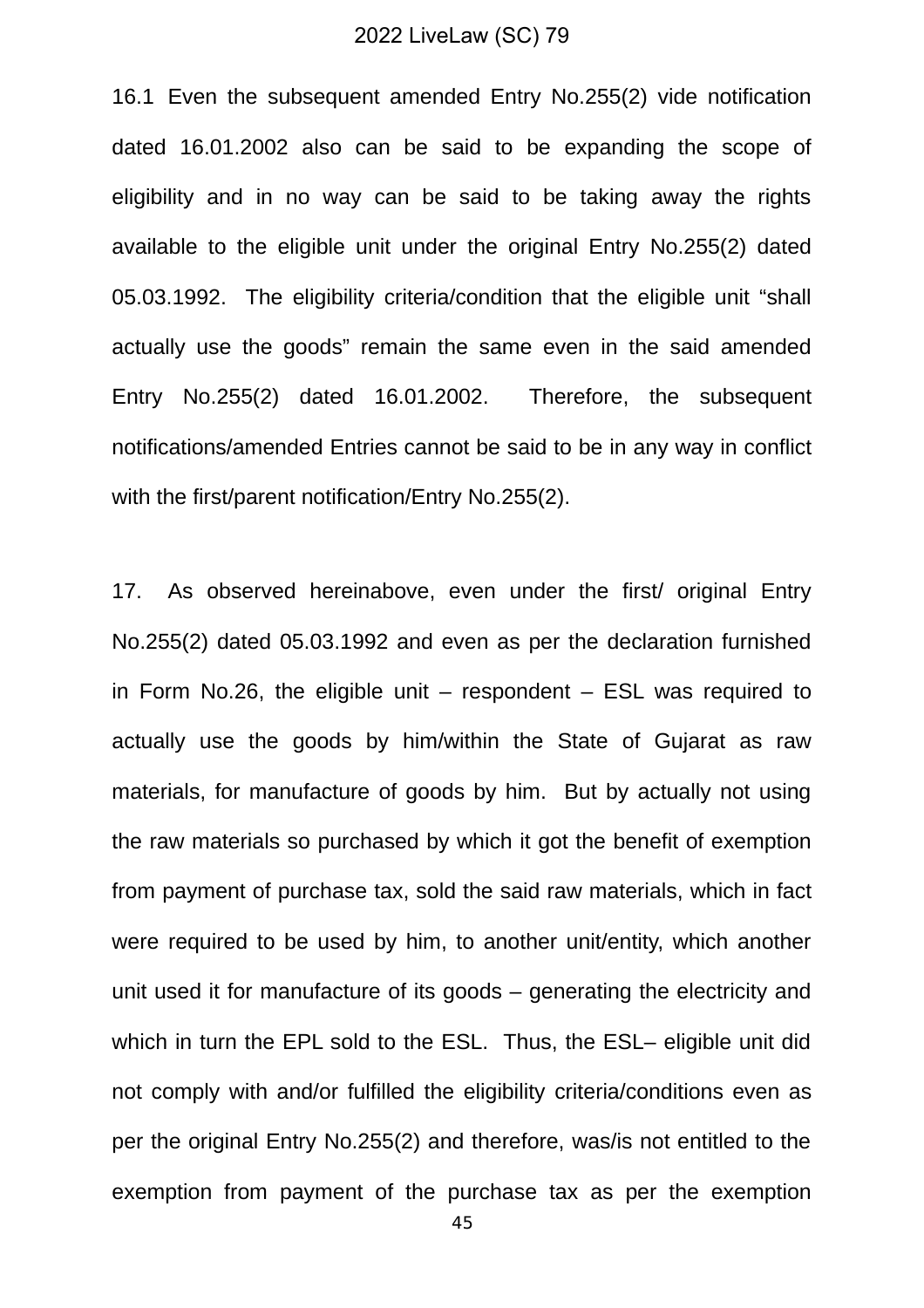notification dated 05.03.1992 vide original Entry No.255(2). Therefore, even assuming that the subsequent amended Entries vide second and third notifications are not to be made applicable in that case also the respondent -Essar Steel Ltd. being eligible unit was required to comply with and/or fulfill all the eligibility criteria/conditions mentioned in the original Entry No.255(2), which as observed hereinabove, by not actually using the raw materials by himself and transferring/selling the same to the non-eligible unit, the respondent was not entitled to avail the benefit of exemption even under the original Entry No.255(2).

18. Even as per Form No. 26 (Entry No.255), as per the declaration filed by the respondent, being 'eligible' unit while purchasing goods for use in manufacturing goods, it was declared that the raw materials so purchased will be used by it in the manufacture of goods for sale. Thus, by not using the raw materials so purchased by it, the respondent – eligible unit – ESL has violated the declaration given in Form No.26. Therefore, the respondent was not entitled to the exemption even under the first/parent notification.

19. Even the reasoning given by the Tribunal and the High Court that the demand of purchase tax is hit by the principle of promissory estoppel also cannot be accepted. In the present case, first of all, the principle of promissory estoppel to the exemption sought ought not to have been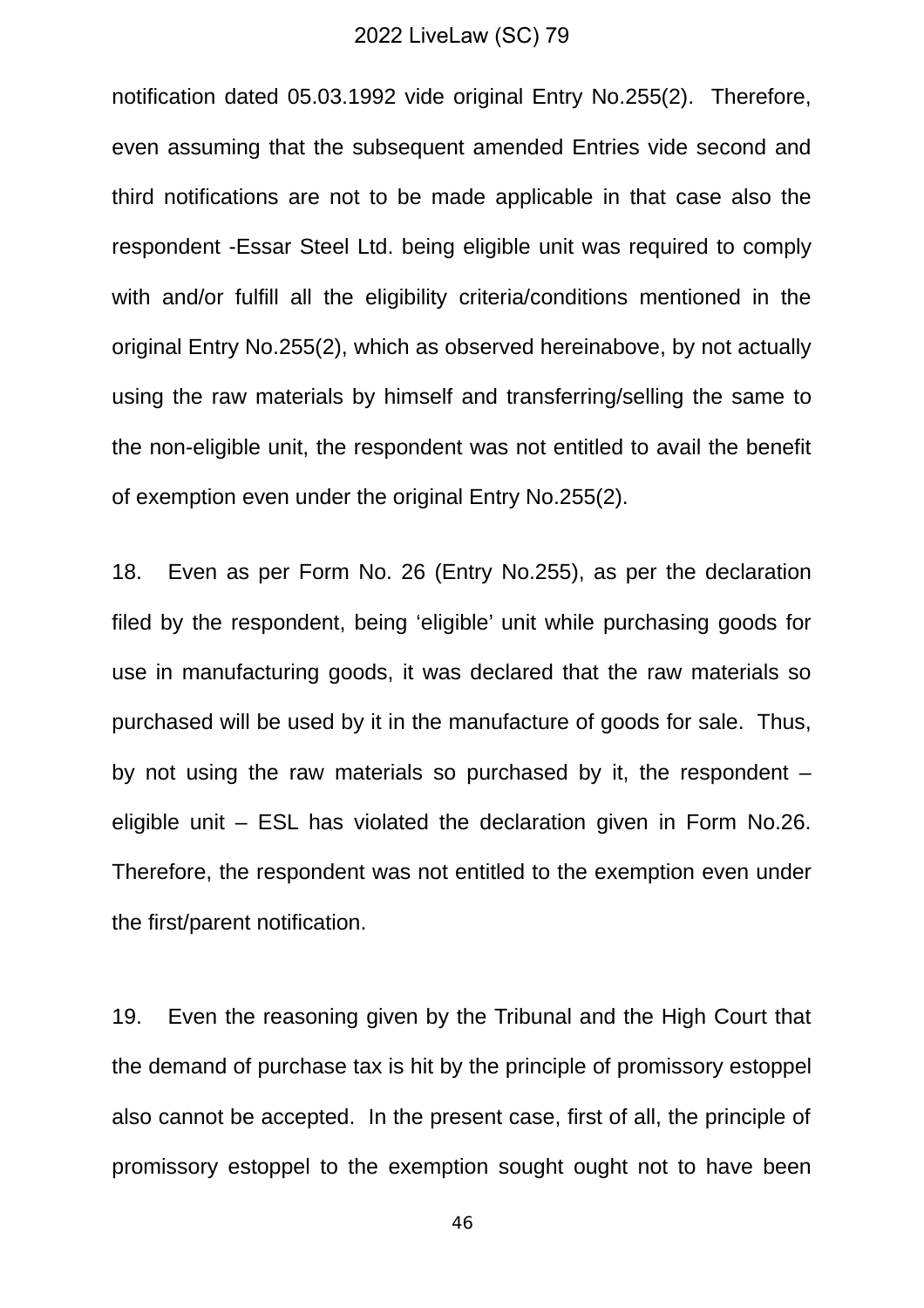applied at all. Each assessment year/period is independent. Even otherwise, in the facts and circumstances of the case, the principle of promissory estoppel shall not be applicable. In the present case, as observed hereinabove, the respondent – eligible unit as such was not entitled to the exemption even under the first notification as it violated the declaration given in Form No.26 as well as did not comply with and/or fulfilled the eligibility criteria/conditions required to be fulfilled while availing benefit of exemption. As observed hereinabove, the respondent did not actually use the raw materials purchased by him/it and availed the exemption and after availing the exemption sold the said raw materials to 'ineligible' unit - EPL and the EPL used the same for manufacture of its goods – generating the electricity, which subsequently again sold to the ESL – eligible unit on payment of sale consideration.

20. At the cost of repetition, it is observed that as per the incentive policy declared by the State Government, the power generating company was put in the list of 'ineligible industries' and thus, independently was not entitled to the exemption under the original Entry No.255(2). Thus, by such a transfer/sale from the eligible unit to another unit the benefit of exemption is availed by the 'ineligible' industry, which is wholly impermissible and that cannot be said to be the intention of the Government while providing the incentive in the form of exemption from payment of purchase tax. Such a benefit of exemption was available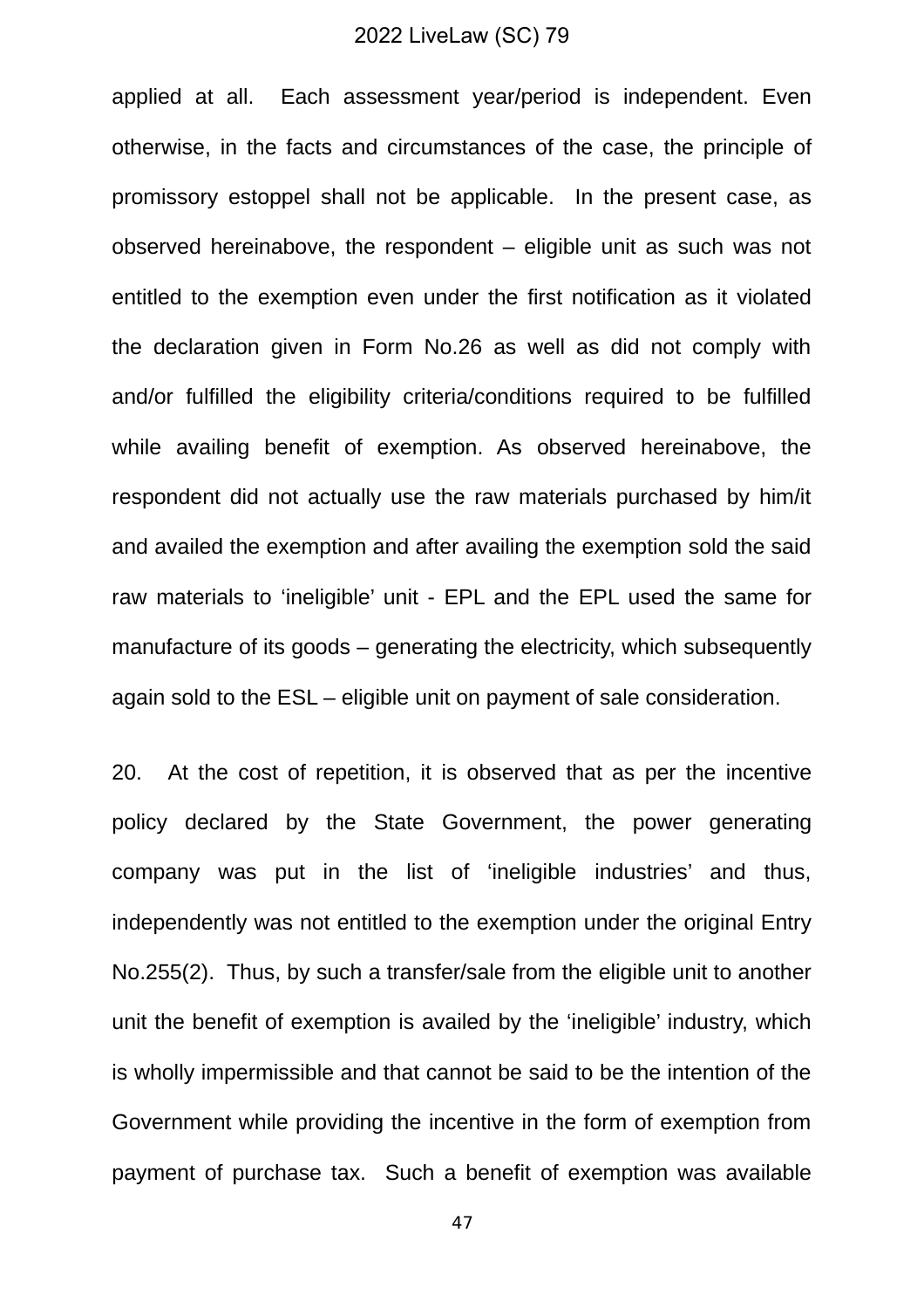only to eligible units/industries and the steel industry of which Essar Steel Ltd. belonged being one of the eligible industries. Therefore, there was no question of applicability of principle of promissory estoppel.

20.1 Even otherwise in the facts and circumstances of the case narrated hereinabove, the principle of promissory estoppel shall not be applicable. ESL had furnished wrong and false declarations. In the original notification/entry, it was not provided that even if the raw materials so purchased is not used by itself after availing the exemption, the same can be sold to another entity, which is 'ineligible' industry. It did not provide that in such a situation also and despite the fact that raw material is not actually used by the eligible unit, which was required to be used even as per the declaration in Form No.26, such eligible unit shall be entitled to the exemption. No such promise was given. The wordings and the language used in the exemption notifications are very clear, simple and unambiguous. Therefore, when there was no such promise and/or representation, the demand cannot be said to be hit by the principle of promissory estoppel as observed and held by the Tribunal as well as the High Court in the impugned judgment and order.

20.2 The doctrine of promissory estoppel is an equitable remedy and has to be moulded depending on the facts of each case and not straitjacketed into pigeonholes. In other words, there cannot be any hard and fast rule for applying the doctrine of promissory estoppel but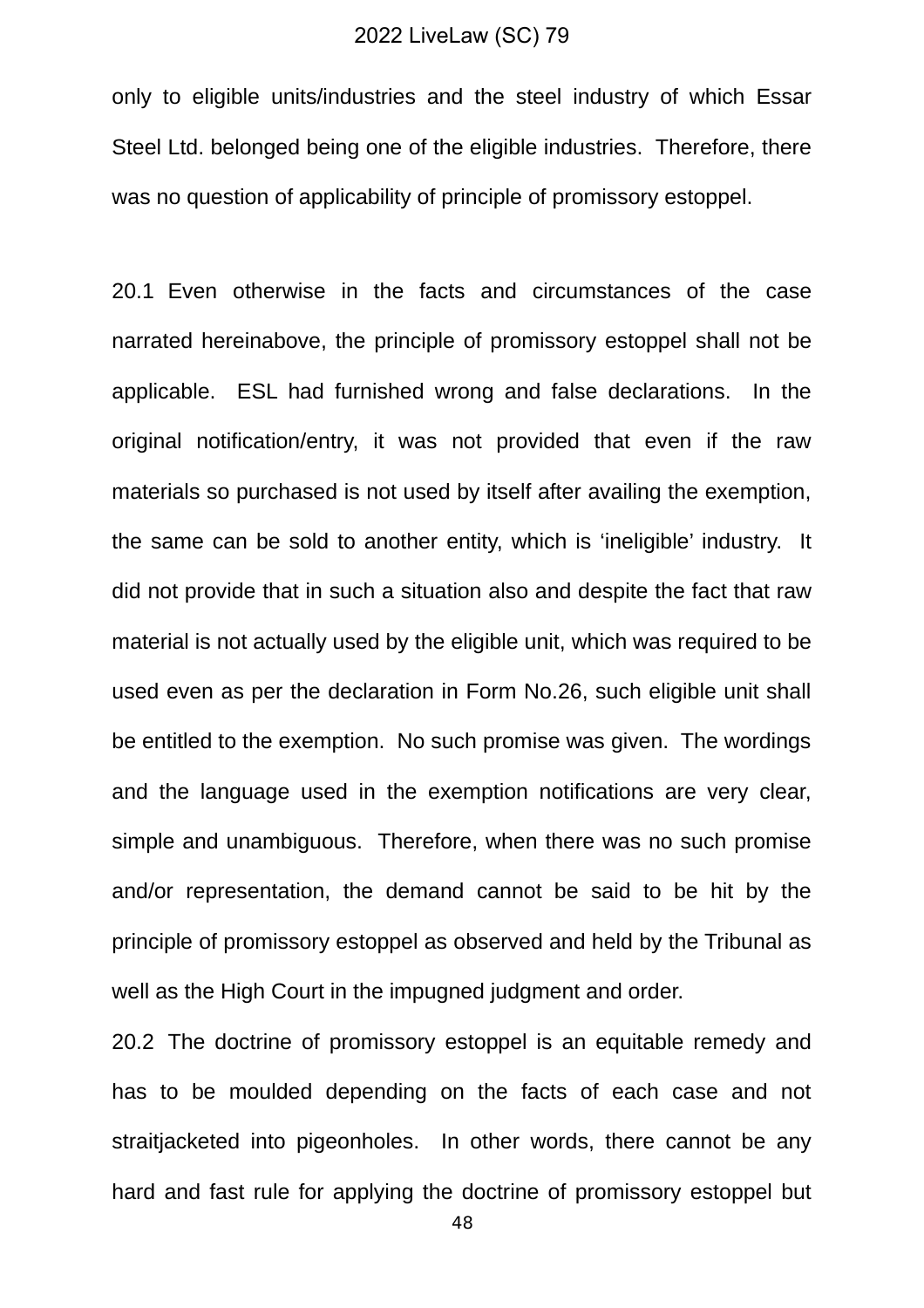the doctrine has to evolve and expand itself so as to do justice between the parties and ensure equity between the parties. In the present case, the principle of promissory estoppel shall not be applicable.

20.3 In taxing matters, the doctrine of promissory estoppel as such is not applicable and the Revenue can take a position different from its earlier stand in a case with established distinguishing features. [See **Commissioner of Central Excise, Bangalore – 1 Vs. Bal Pharma Limited, Bangalore and Ors., (2011) 2 SSC 620**].

20.4 The rules of promissory estoppel and estoppel by conduct may not be applied to alter or amend the specific terms and against statutory provisions. All the terms and conditions contained in the exemption notification shall prevail and the person claiming the exemption has to fulfil and satisfy all the eligibility criteria/conditions mentioned in the exemption notification.

21. Now, so far as the submission on behalf of the respondent that prior to 14.11.2000, there was no demand of the purchase tax and/or the exemption from payment of purchase tax was made available in the earlier assessment years and, therefore, in the subsequent assessment years also, the respondent – assessee shall be entitled to the exemption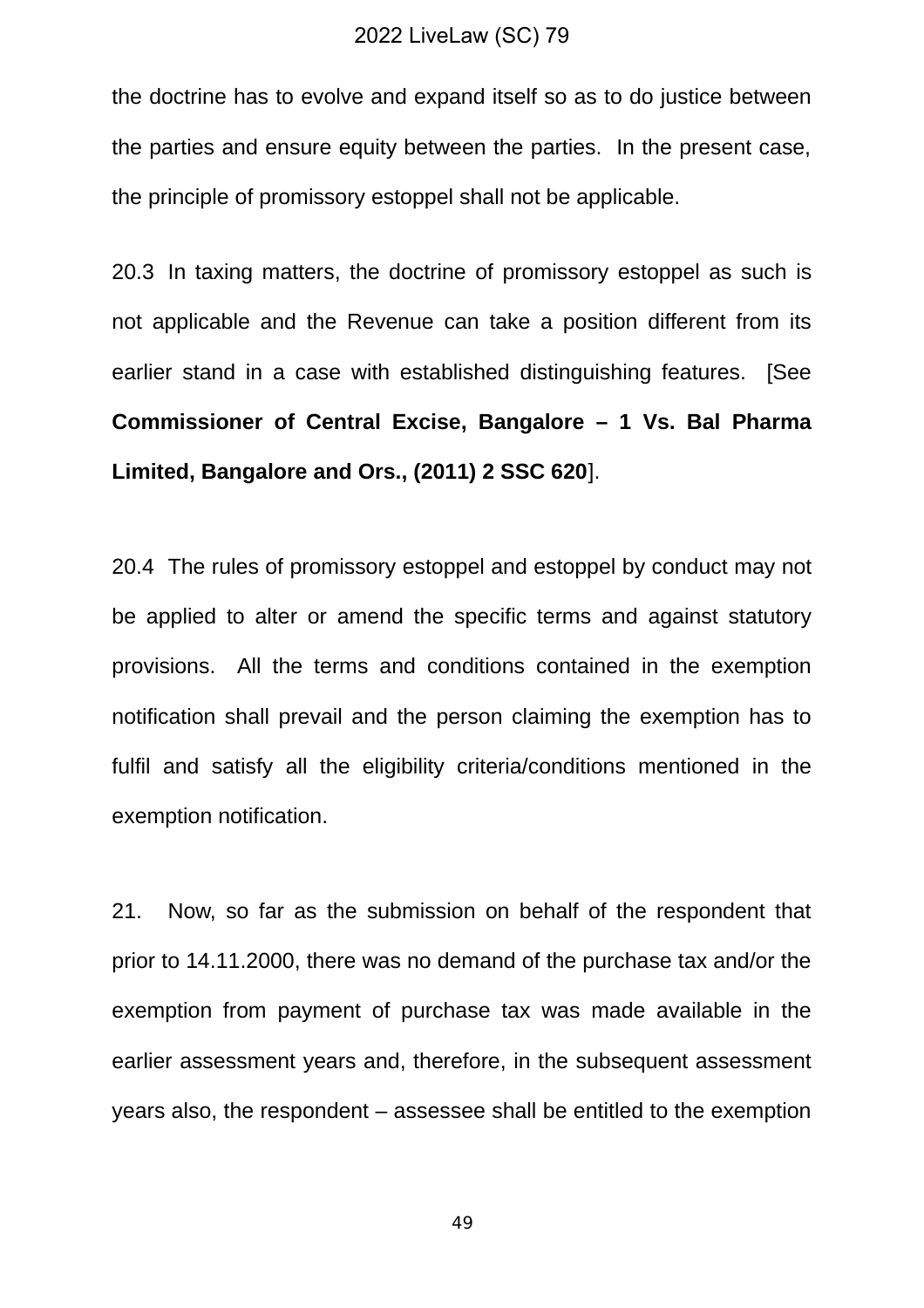is concerned, the aforesaid has no substance. In the taxation matters, every assessment year/period is a different year/period.

21.1 The Scheme of the Statute does not in any manner indicate that the incentive provided has to continue for the consecutive years irrespective of the fulfilling of the eligibility conditions. Applicability of the incentive is directly related to the eligibility and not dehors the same. If it is found that the industrial undertaking does not fulfil the eligibility criteria, it cannot claim the incentive/exemption.

22. Therefore, the submission on behalf of the respondent – assessee that as in the earlier assessment years benefit of exemption was granted to the respondent and, therefore, in the subsequent assessment years also, despite the fact that it is found that the respondent was/is not eligible for the benefit of exemption under the original Notification/Entry No.255(2) cannot be accepted. If such a submission is accepted in that case it will be perpetuating the illegality and granting the benefit of exemption to 'ineligible industry', who did not fulfill and/or comply with the eligibility criteria/conditions mentioned in the exemption notification. The principle of promissory estoppel shall not be applicable contrary to the Statute. Merely because erroneously and/or on misinterpretation, some benefits in the earlier assessment years were wrongly given,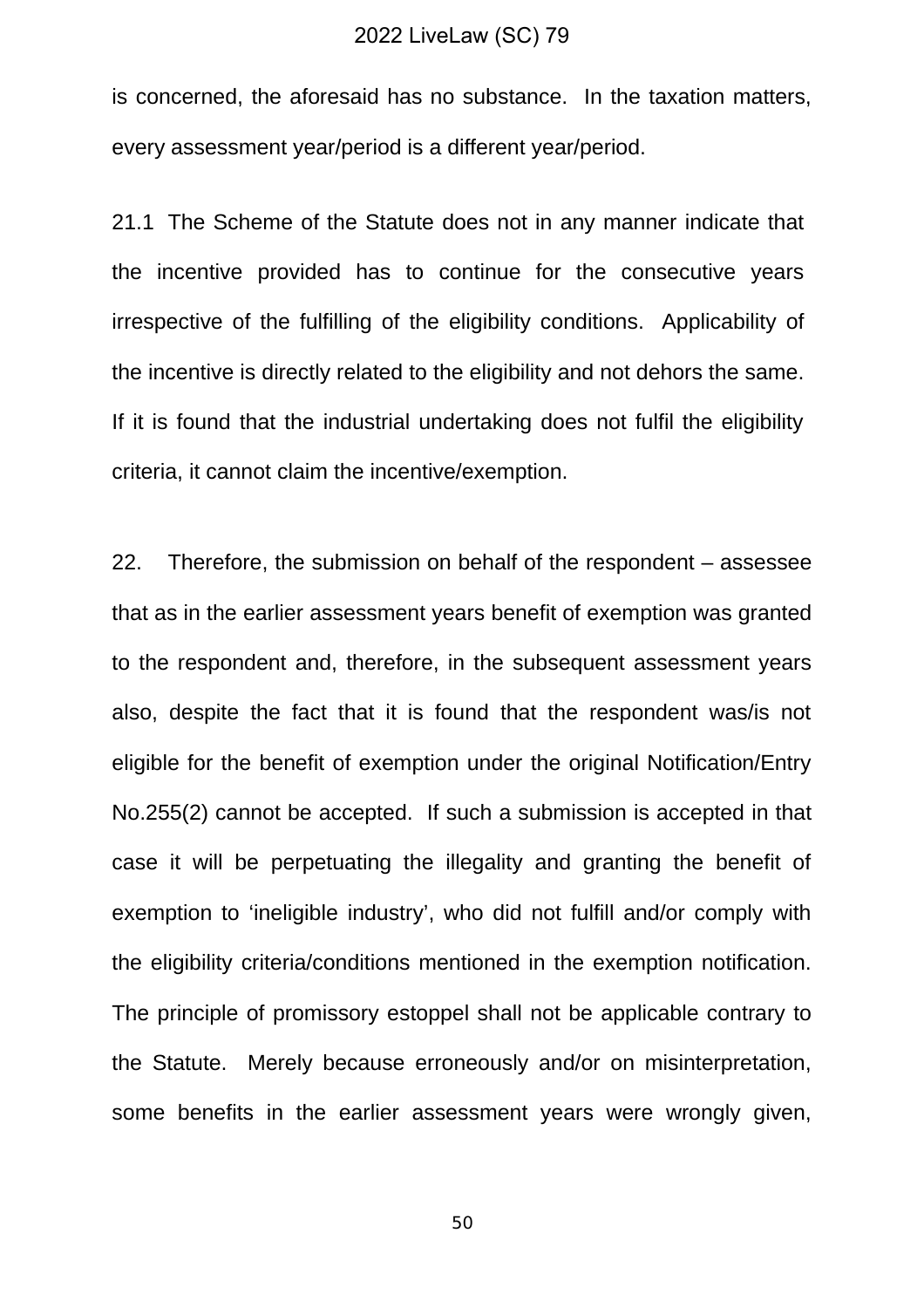cannot be a ground to continue the wrong and to grant the benefit of exemption though not eligible under the exemption notification.

23. Now, so far as the levy of penalty is concerned, it is to be noted that the penalty is leviable under Section 45 and such a penalty is leviable under sub-sections (5) and (6) of Section 45 of the Act, 1969 and the penalty is leviable on purchase tax assessed. It provides that if the difference of tax paid and tax leviable/assessed is more than twentyfive percent, in that case, the dealer shall be deemed to have failed to pay the tax to the extent of the difference between the amount so assessed/re-assessed and the amount paid and, in that case, there shall be levied on such dealer a penalty not extending one and one-half times the difference as per sub-section (5). Therefore, there being difference of more than twenty five percent, penalty to the aforesaid extent shall be leviable. This is a clear case of false and wrong claim of exemption, as the exempted goods were transferred to a third person and used in an 'ineligible' industry. This is a case of deliberate violation and evil doing.

23.1 In the present case, as the difference between total tax paid and the purchase tax is more than twenty-five percent, the respondent is deemed to have failed to pay the tax as per sub-section (5) of Section 45 and, therefore, liable to pay the penalty not exceeding one and one-half times. The words used in sub-section (6) of Section 45 is "there shall be levied on such dealer a penalty not exceeding one and one-half times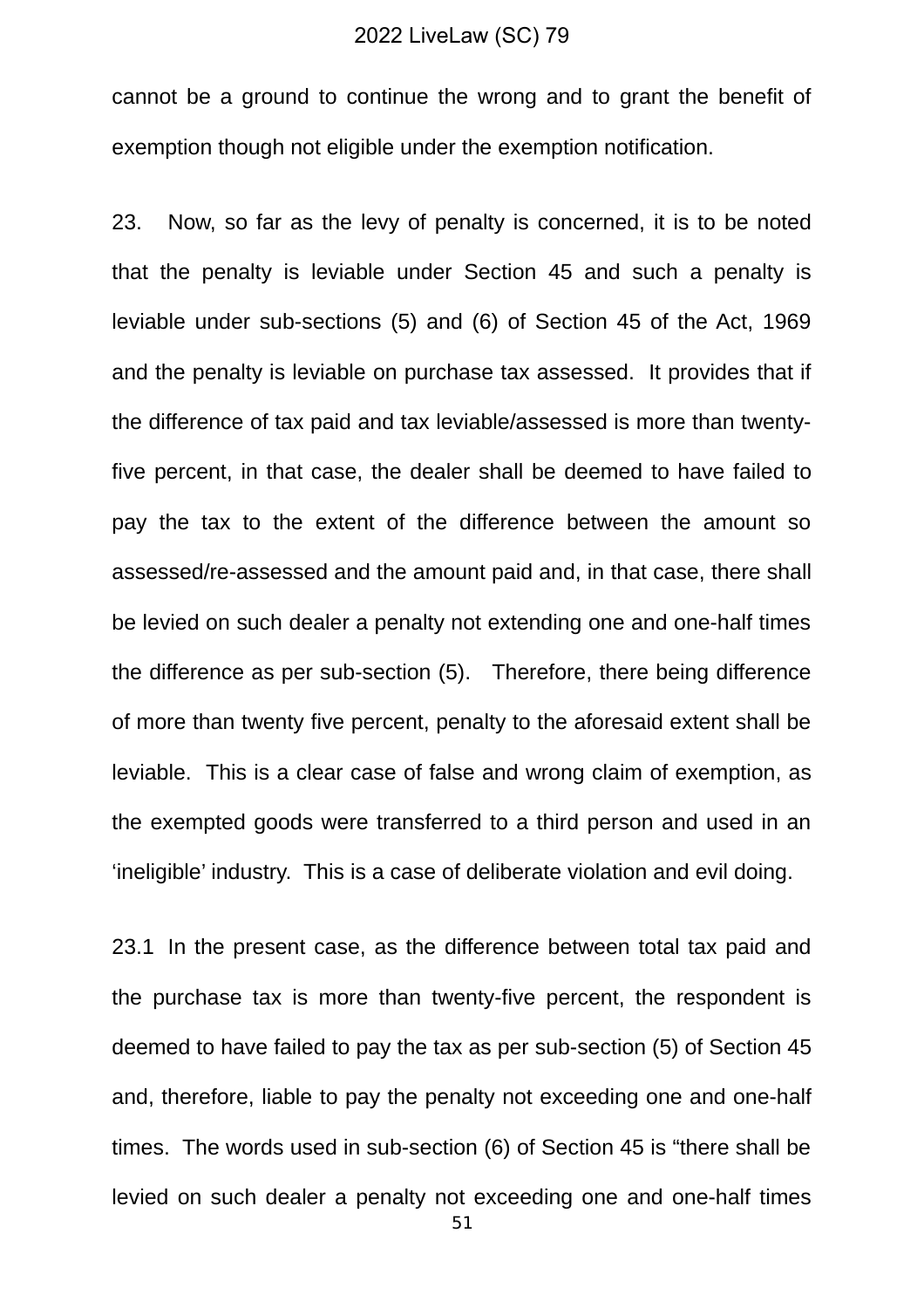the difference". As noted above, in the present case, the modus operandi which was adopted by the respondent – Essar Steel warrants a penalty. Though, the raw material was required to be used by itself for the manufacture of their goods, after availing the exemption as eligible unit and instead of using the same for itself/himself, the ESL sold the raw materials to an 'ineligible' entity – EPL, who used it for manufacture of its own goods – generating the electricity, which again came to be sold to ESL under the power purchase agreement.

23.2 As observed hereinabove, as such the EPL, under the incentive scheme, was not eligible at all for exemption from payment of purchase tax as in fact power generating companies were put in the list of 'ineligible industries'. Therefore, by such a modus operandi, the benefit, which was not available to the EPL was made available by such transfer of raw materials by the Essar Steel Ltd. to Essar Power Limited. As observed hereinabove, there is a breach of declaration in Form No.26 also. Therefore, in the facts and circumstances of the case, the levy of penalty is justified and warranted. The Joint Commissioner, the Tribunal as well as the High Court have committed a grave error in quashing and setting aside the penalty imposed by the Assessing Officer.

24. In view of the above and for the reasons stated above, the impugned common judgment and order passed by the High Court as